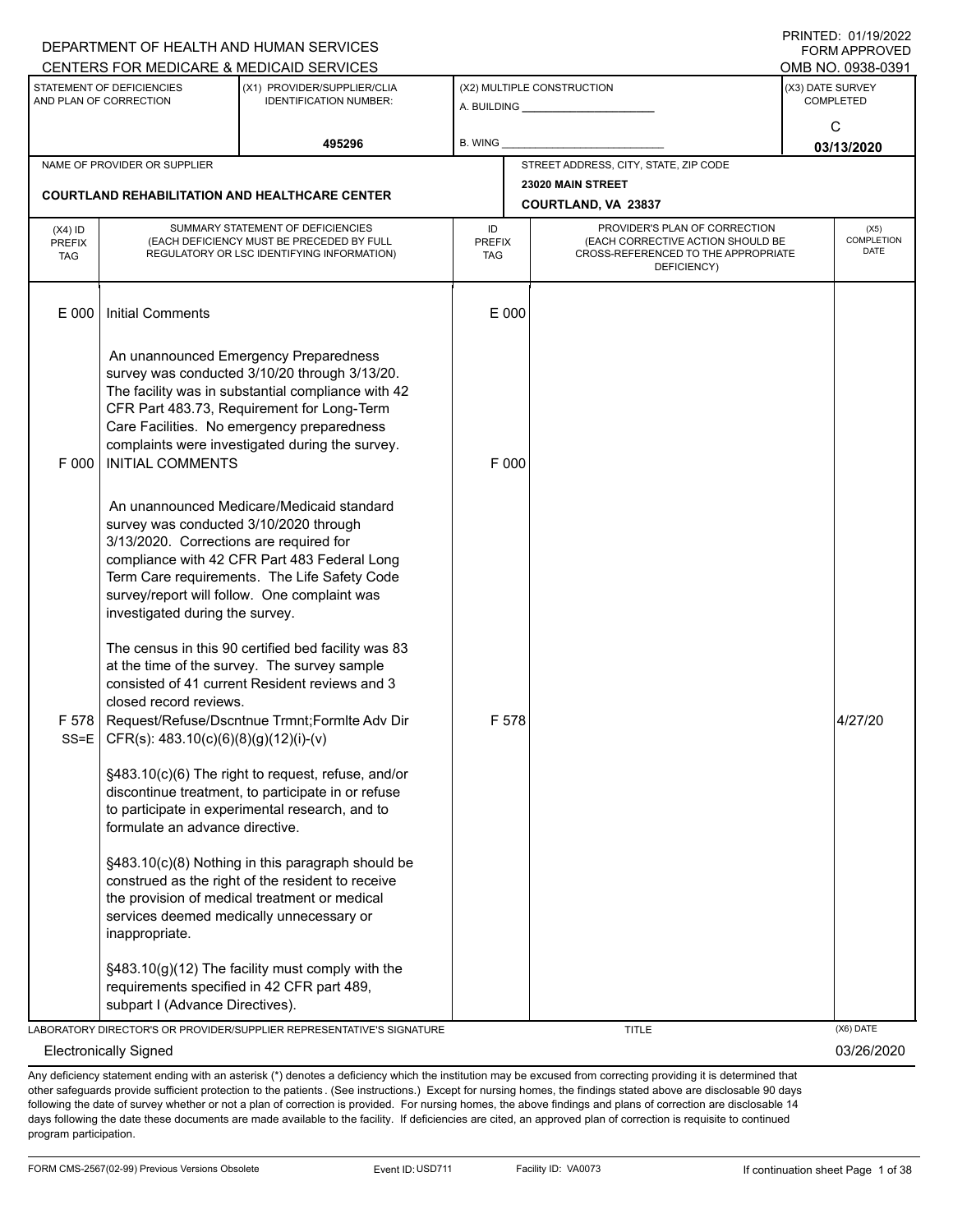|                                                                                                                                                                                                                                                                                                                                                                                                                                                                                                                                                                                                                                                                                                                                                                                                                                                                                                                                                                                                                                                                                                                                |                                                                                                                                                                                                                                                                         |                                                                                                                                                                                                                                                                                                                                                                                                                                                                                                                                                                                                                                                                                                                                                                                              |                                   |                                                                                                                                                                                                                                                                                                                                                                                                                                                                                                                             | FININILD. VIII MZUZZ<br><b>FORM APPROVED</b><br>OMB NO. 0938-0391 |
|--------------------------------------------------------------------------------------------------------------------------------------------------------------------------------------------------------------------------------------------------------------------------------------------------------------------------------------------------------------------------------------------------------------------------------------------------------------------------------------------------------------------------------------------------------------------------------------------------------------------------------------------------------------------------------------------------------------------------------------------------------------------------------------------------------------------------------------------------------------------------------------------------------------------------------------------------------------------------------------------------------------------------------------------------------------------------------------------------------------------------------|-------------------------------------------------------------------------------------------------------------------------------------------------------------------------------------------------------------------------------------------------------------------------|----------------------------------------------------------------------------------------------------------------------------------------------------------------------------------------------------------------------------------------------------------------------------------------------------------------------------------------------------------------------------------------------------------------------------------------------------------------------------------------------------------------------------------------------------------------------------------------------------------------------------------------------------------------------------------------------------------------------------------------------------------------------------------------------|-----------------------------------|-----------------------------------------------------------------------------------------------------------------------------------------------------------------------------------------------------------------------------------------------------------------------------------------------------------------------------------------------------------------------------------------------------------------------------------------------------------------------------------------------------------------------------|-------------------------------------------------------------------|
| DEPARTMENT OF HEALTH AND HUMAN SERVICES<br>CENTERS FOR MEDICARE & MEDICAID SERVICES<br>STATEMENT OF DEFICIENCIES<br>AND PLAN OF CORRECTION<br>495296<br>NAME OF PROVIDER OR SUPPLIER<br><b>COURTLAND REHABILITATION AND HEALTHCARE CENTER</b><br>SUMMARY STATEMENT OF DEFICIENCIES<br>$(X4)$ ID<br>(EACH DEFICIENCY MUST BE PRECEDED BY FULL<br><b>PREFIX</b><br>REGULATORY OR LSC IDENTIFYING INFORMATION)<br><b>TAG</b><br>F 578<br>Continued From page 1<br>(i) These requirements include provisions to<br>inform and provide written information to all adult<br>residents concerning the right to accept or refuse<br>medical or surgical treatment and, at the<br>resident's option, formulate an advance directive.<br>(ii) This includes a written description of the<br>facility's policies to implement advance directives<br>and applicable State law.<br>(iii) Facilities are permitted to contract with other<br>entities to furnish this information but are still<br>legally responsible for ensuring that the<br>requirements of this section are met.<br>(iv) If an adult individual is incapacitated at the |                                                                                                                                                                                                                                                                         | (X1) PROVIDER/SUPPLIER/CLIA<br><b>IDENTIFICATION NUMBER:</b>                                                                                                                                                                                                                                                                                                                                                                                                                                                                                                                                                                                                                                                                                                                                 |                                   | (X2) MULTIPLE CONSTRUCTION                                                                                                                                                                                                                                                                                                                                                                                                                                                                                                  | (X3) DATE SURVEY<br><b>COMPLETED</b>                              |
|                                                                                                                                                                                                                                                                                                                                                                                                                                                                                                                                                                                                                                                                                                                                                                                                                                                                                                                                                                                                                                                                                                                                |                                                                                                                                                                                                                                                                         |                                                                                                                                                                                                                                                                                                                                                                                                                                                                                                                                                                                                                                                                                                                                                                                              | <b>B. WING</b>                    |                                                                                                                                                                                                                                                                                                                                                                                                                                                                                                                             | C<br>03/13/2020                                                   |
|                                                                                                                                                                                                                                                                                                                                                                                                                                                                                                                                                                                                                                                                                                                                                                                                                                                                                                                                                                                                                                                                                                                                |                                                                                                                                                                                                                                                                         |                                                                                                                                                                                                                                                                                                                                                                                                                                                                                                                                                                                                                                                                                                                                                                                              |                                   | STREET ADDRESS, CITY, STATE, ZIP CODE                                                                                                                                                                                                                                                                                                                                                                                                                                                                                       |                                                                   |
|                                                                                                                                                                                                                                                                                                                                                                                                                                                                                                                                                                                                                                                                                                                                                                                                                                                                                                                                                                                                                                                                                                                                |                                                                                                                                                                                                                                                                         |                                                                                                                                                                                                                                                                                                                                                                                                                                                                                                                                                                                                                                                                                                                                                                                              |                                   | 23020 MAIN STREET<br>COURTLAND, VA 23837                                                                                                                                                                                                                                                                                                                                                                                                                                                                                    |                                                                   |
|                                                                                                                                                                                                                                                                                                                                                                                                                                                                                                                                                                                                                                                                                                                                                                                                                                                                                                                                                                                                                                                                                                                                |                                                                                                                                                                                                                                                                         |                                                                                                                                                                                                                                                                                                                                                                                                                                                                                                                                                                                                                                                                                                                                                                                              | ID<br><b>PREFIX</b><br><b>TAG</b> | PROVIDER'S PLAN OF CORRECTION<br>(EACH CORRECTIVE ACTION SHOULD BE<br>CROSS-REFERENCED TO THE APPROPRIATE<br>DEFICIENCY)                                                                                                                                                                                                                                                                                                                                                                                                    | (X5)<br>COMPLETION<br><b>DATE</b>                                 |
|                                                                                                                                                                                                                                                                                                                                                                                                                                                                                                                                                                                                                                                                                                                                                                                                                                                                                                                                                                                                                                                                                                                                | time of admission and is unable to receive<br>with State Law.<br>or she is able to receive such information.<br>appropriate time.<br>by:<br>review, and clinical record review, it was<br>and #37.<br>The findings included:<br>10/06/15 and readmitted on 9/19/19 with | information or articulate whether or not he or she<br>has executed an advance directive, the facility<br>may give advance directive information to the<br>individual's resident representative in accordance<br>(v) The facility is not relieved of its obligation to<br>provide this information to the individual once he<br>Follow-up procedures must be in place to provide<br>the information to the individual directly at the<br>This REQUIREMENT is not met as evidenced<br>Based on staff interview, facility document<br>determined that facility staff failed to provide<br>evidence that 4 of 44 residents in the survey<br>sample, were given the opportunity to formulate<br>an advance directive; Residents #24, #81, #73,<br>1. Resident #24 was admitted to the facility on |                                   | F 578<br>The statements included are not an<br>admission and do not constitute<br>agreement with the alleged deficiencies<br>herein. The plan of correction is<br>completed in the compliance of state and<br>federal regulations as outlined. To remain<br>in compliance with all federal and state<br>regulations the center has taken or will<br>take the actions set forth in the following<br>plan of correction. The following plan of<br>correction constitutes the centers<br>allegation of compliance. All alleged |                                                                   |

FORM CMS-2567(02-99) Previous Versions Obsolete Event ID:USD711 Facility ID: VA0073 If continuation sheet Page 2 of 38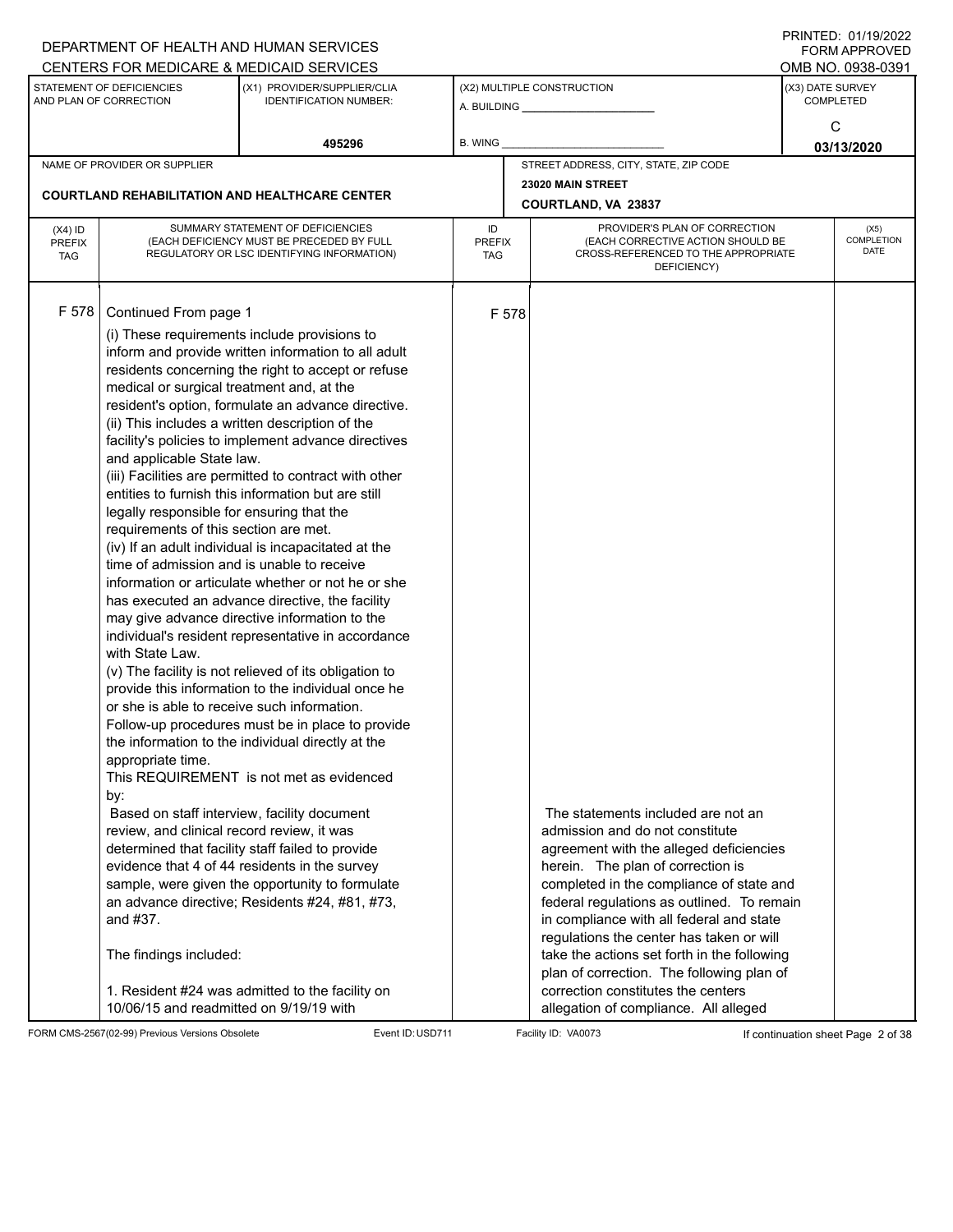|                             |                                                     | DEPARTMENT OF HEALTH AND HUMAN SERVICES                                                            |                      |  |                                                                                 |                  | <b>FORM APPROVED</b>      |
|-----------------------------|-----------------------------------------------------|----------------------------------------------------------------------------------------------------|----------------------|--|---------------------------------------------------------------------------------|------------------|---------------------------|
|                             |                                                     | CENTERS FOR MEDICARE & MEDICAID SERVICES                                                           |                      |  |                                                                                 |                  | OMB NO. 0938-0391         |
|                             | STATEMENT OF DEFICIENCIES<br>AND PLAN OF CORRECTION | (X1) PROVIDER/SUPPLIER/CLIA<br><b>IDENTIFICATION NUMBER:</b>                                       |                      |  | (X2) MULTIPLE CONSTRUCTION                                                      | (X3) DATE SURVEY | <b>COMPLETED</b>          |
|                             |                                                     |                                                                                                    |                      |  |                                                                                 |                  |                           |
|                             |                                                     |                                                                                                    |                      |  |                                                                                 |                  | С                         |
|                             |                                                     | 495296                                                                                             | B. WING              |  |                                                                                 |                  | 03/13/2020                |
|                             | NAME OF PROVIDER OR SUPPLIER                        |                                                                                                    |                      |  | STREET ADDRESS, CITY, STATE, ZIP CODE                                           |                  |                           |
|                             |                                                     | <b>COURTLAND REHABILITATION AND HEALTHCARE CENTER</b>                                              | 23020 MAIN STREET    |  |                                                                                 |                  |                           |
|                             |                                                     |                                                                                                    |                      |  | COURTLAND, VA 23837                                                             |                  |                           |
| $(X4)$ ID                   |                                                     | SUMMARY STATEMENT OF DEFICIENCIES                                                                  | ID                   |  | PROVIDER'S PLAN OF CORRECTION                                                   |                  | (X5)                      |
| <b>PREFIX</b><br><b>TAG</b> |                                                     | (EACH DEFICIENCY MUST BE PRECEDED BY FULL<br>REGULATORY OR LSC IDENTIFYING INFORMATION)            | <b>PREFIX</b><br>TAG |  | (EACH CORRECTIVE ACTION SHOULD BE<br>CROSS-REFERENCED TO THE APPROPRIATE        |                  | <b>COMPLETION</b><br>DATE |
|                             |                                                     |                                                                                                    |                      |  | DEFICIENCY)                                                                     |                  |                           |
|                             |                                                     |                                                                                                    |                      |  |                                                                                 |                  |                           |
| F 578                       | Continued From page 2                               |                                                                                                    | F 578                |  |                                                                                 |                  |                           |
|                             |                                                     | diagnoses that included but were not limited to                                                    |                      |  | deficiencies cited have been or will be                                         |                  |                           |
|                             |                                                     | muscle weakness, difficulty walking, high blood                                                    |                      |  | completed by the dates indicated.                                               |                  |                           |
|                             |                                                     | pressure and type two diabetes mellitus. Resident                                                  |                      |  |                                                                                 |                  |                           |
|                             |                                                     | #24's most recent MDS (Minimum Data Set)                                                           |                      |  | F578                                                                            |                  |                           |
|                             |                                                     | assessment was a quarterly MDS with an ARD                                                         |                      |  | 1-Residents # 24, 81, 73 and 37 were                                            |                  |                           |
|                             | (assessment reference date) of 12/27/19.            |                                                                                                    |                      |  | reviewed and given the opportunity to                                           |                  |                           |
|                             |                                                     | Resident #24 was coded as being moderately                                                         |                      |  | formulate an advance directive.                                                 |                  |                           |
|                             |                                                     | impaired in cognitive function scoring 09 out of                                                   |                      |  | 2-Current residents were reviewed to                                            |                  |                           |
|                             |                                                     | possible 15 on the BIMS (Brief Interview for                                                       |                      |  | ensure that an opportunity to formulate an                                      |                  |                           |
|                             | Mental Status) exam.                                |                                                                                                    |                      |  | advance directive was given.                                                    |                  |                           |
|                             |                                                     |                                                                                                    |                      |  | 3-The Administrator will educate                                                |                  |                           |
|                             |                                                     | Review of Resident #24's March 2020 POS                                                            |                      |  | Administrative staff on ensuring that an                                        |                  |                           |
|                             |                                                     | (physician order summary) revealed that she had<br>an order to be a DNR (Do Not Resuscitate). This |                      |  | opportunity to formulate an advance<br>directive is given at time of admission. |                  |                           |
|                             | order was initiated on 9/19/19.                     |                                                                                                    |                      |  | 4-The Administrator or designee will                                            |                  |                           |
|                             |                                                     |                                                                                                    |                      |  | complete a random weekly review of                                              |                  |                           |
|                             |                                                     | Review of Resident #24's clinical record revealed                                                  |                      |  | documentation that an opportunity to                                            |                  |                           |
|                             |                                                     | a DDNR (Durable Do Not Resuscitate Order)                                                          |                      |  | formulate an advance directive was given                                        |                  |                           |
|                             |                                                     | signed and dated by the resident and physician                                                     |                      |  | at time of admission. Results of the                                            |                  |                           |
|                             | on 9/11/19.                                         |                                                                                                    |                      |  | monitoring will be presented to the Quality                                     |                  |                           |
|                             |                                                     |                                                                                                    |                      |  | Assurance Committee for review and                                              |                  |                           |
|                             |                                                     | Review of Resident #24's "Advanced Directive                                                       |                      |  | recommendation.                                                                 |                  |                           |
|                             |                                                     | Acknowledgement Form" revealed that the from                                                       |                      |  | 5-Completion date 4/27/20                                                       |                  |                           |
|                             |                                                     | was blank. This form however was signed by                                                         |                      |  |                                                                                 |                  |                           |
|                             | Resident #24's RP (Responsible Party) on            |                                                                                                    |                      |  |                                                                                 |                  |                           |
|                             |                                                     | 9/19/19. There was no evidence that Resident<br>#24 was given the opportunity to formulate an      |                      |  |                                                                                 |                  |                           |
|                             | Advanced Directive.                                 |                                                                                                    |                      |  |                                                                                 |                  |                           |
|                             |                                                     |                                                                                                    |                      |  |                                                                                 |                  |                           |
|                             |                                                     | On 3/12/20 at 11:27 a.m., an interview was                                                         |                      |  |                                                                                 |                  |                           |
|                             | conducted with ASM (administrative staff            |                                                                                                    |                      |  |                                                                                 |                  |                           |
|                             |                                                     | member) #1, the facility Administrator. When                                                       |                      |  |                                                                                 |                  |                           |
|                             | asked the process for obtaining advanced            |                                                                                                    |                      |  |                                                                                 |                  |                           |
|                             |                                                     | directives, ASM #1 stated that upon admission,                                                     |                      |  |                                                                                 |                  |                           |
|                             |                                                     | the admissions department would go through the                                                     |                      |  |                                                                                 |                  |                           |
|                             |                                                     | admission contract and if the resident has an                                                      |                      |  |                                                                                 |                  |                           |
|                             |                                                     | advanced directive, the staff would request that                                                   |                      |  |                                                                                 |                  |                           |
|                             |                                                     | the family bring a copy for the facility. ASM #1                                                   |                      |  |                                                                                 |                  |                           |
|                             | stated that if the resident did not have an         |                                                                                                    |                      |  |                                                                                 |                  |                           |

FORM CMS-2567(02-99) Previous Versions Obsolete Event ID:USD711 Facility ID: VA0073 If continuation sheet Page 3 of 38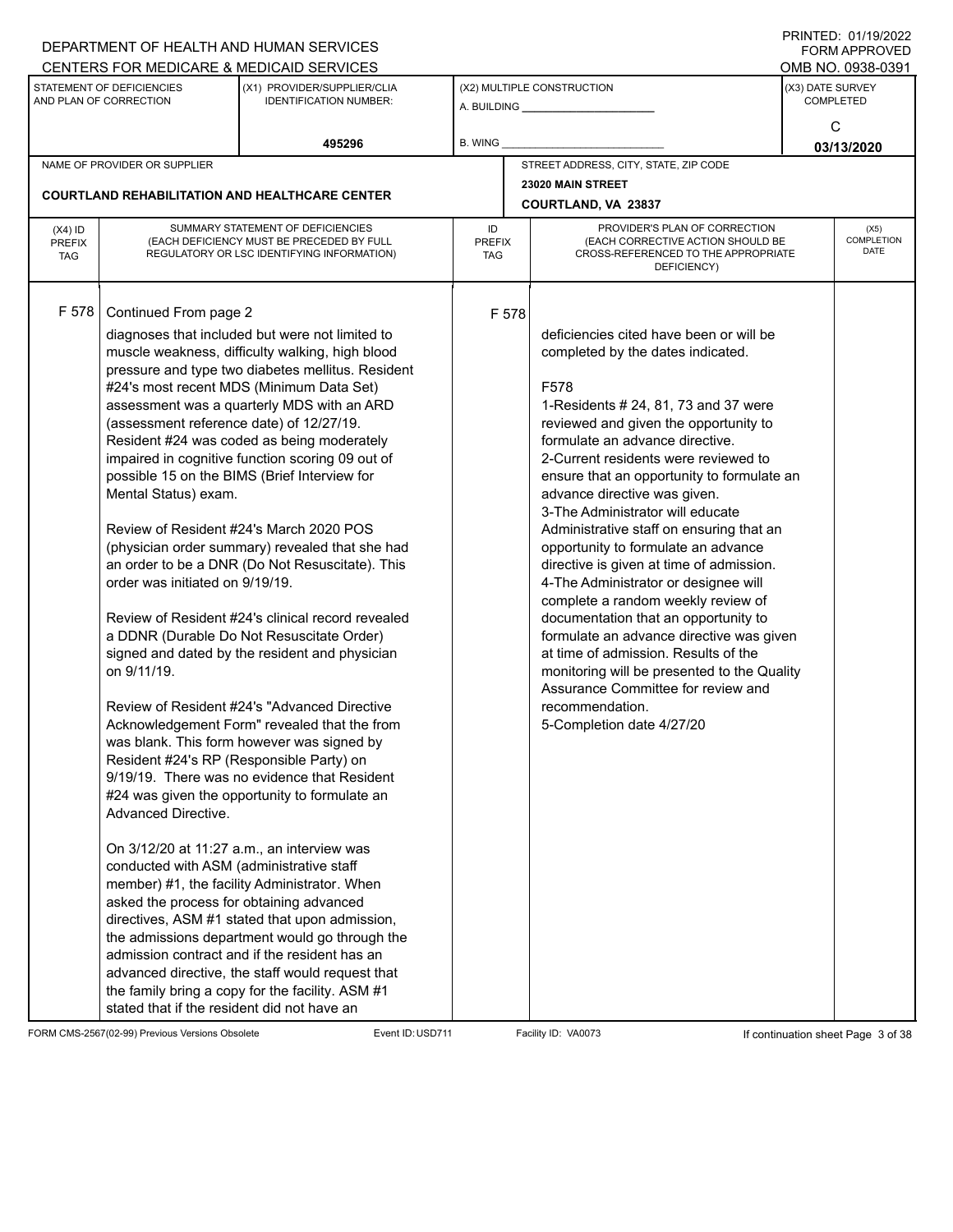|                                          |                                                                                                                                                                                                                                           | DEPARTMENT OF HEALTH AND HUMAN SERVICES                                                                                                                                                                                                                                                                                                                                                                                                                                                                                                                                                                                                                                                                                                                                                                                                                                                                                                                                                                                                                                                                                                                                                                                                                                                                                                                                                                                                                                                                                                                                |                            |       |                                                                                                                          |                  | $1 \times 1 \times 1 = 1$ . $0 \times 1 \times 1 = 0$<br><b>FORM APPROVED</b> |
|------------------------------------------|-------------------------------------------------------------------------------------------------------------------------------------------------------------------------------------------------------------------------------------------|------------------------------------------------------------------------------------------------------------------------------------------------------------------------------------------------------------------------------------------------------------------------------------------------------------------------------------------------------------------------------------------------------------------------------------------------------------------------------------------------------------------------------------------------------------------------------------------------------------------------------------------------------------------------------------------------------------------------------------------------------------------------------------------------------------------------------------------------------------------------------------------------------------------------------------------------------------------------------------------------------------------------------------------------------------------------------------------------------------------------------------------------------------------------------------------------------------------------------------------------------------------------------------------------------------------------------------------------------------------------------------------------------------------------------------------------------------------------------------------------------------------------------------------------------------------------|----------------------------|-------|--------------------------------------------------------------------------------------------------------------------------|------------------|-------------------------------------------------------------------------------|
|                                          |                                                                                                                                                                                                                                           | CENTERS FOR MEDICARE & MEDICAID SERVICES                                                                                                                                                                                                                                                                                                                                                                                                                                                                                                                                                                                                                                                                                                                                                                                                                                                                                                                                                                                                                                                                                                                                                                                                                                                                                                                                                                                                                                                                                                                               |                            |       |                                                                                                                          |                  | OMB NO. 0938-0391                                                             |
|                                          | STATEMENT OF DEFICIENCIES<br>AND PLAN OF CORRECTION                                                                                                                                                                                       | (X1) PROVIDER/SUPPLIER/CLIA<br><b>IDENTIFICATION NUMBER:</b>                                                                                                                                                                                                                                                                                                                                                                                                                                                                                                                                                                                                                                                                                                                                                                                                                                                                                                                                                                                                                                                                                                                                                                                                                                                                                                                                                                                                                                                                                                           |                            |       | (X2) MULTIPLE CONSTRUCTION                                                                                               | (X3) DATE SURVEY | <b>COMPLETED</b>                                                              |
|                                          |                                                                                                                                                                                                                                           | 495296                                                                                                                                                                                                                                                                                                                                                                                                                                                                                                                                                                                                                                                                                                                                                                                                                                                                                                                                                                                                                                                                                                                                                                                                                                                                                                                                                                                                                                                                                                                                                                 | <b>B. WING</b>             |       |                                                                                                                          |                  | C<br>03/13/2020                                                               |
|                                          | NAME OF PROVIDER OR SUPPLIER                                                                                                                                                                                                              |                                                                                                                                                                                                                                                                                                                                                                                                                                                                                                                                                                                                                                                                                                                                                                                                                                                                                                                                                                                                                                                                                                                                                                                                                                                                                                                                                                                                                                                                                                                                                                        |                            |       | STREET ADDRESS, CITY, STATE, ZIP CODE                                                                                    |                  |                                                                               |
|                                          |                                                                                                                                                                                                                                           |                                                                                                                                                                                                                                                                                                                                                                                                                                                                                                                                                                                                                                                                                                                                                                                                                                                                                                                                                                                                                                                                                                                                                                                                                                                                                                                                                                                                                                                                                                                                                                        |                            |       | 23020 MAIN STREET                                                                                                        |                  |                                                                               |
|                                          |                                                                                                                                                                                                                                           | <b>COURTLAND REHABILITATION AND HEALTHCARE CENTER</b>                                                                                                                                                                                                                                                                                                                                                                                                                                                                                                                                                                                                                                                                                                                                                                                                                                                                                                                                                                                                                                                                                                                                                                                                                                                                                                                                                                                                                                                                                                                  |                            |       | COURTLAND, VA 23837                                                                                                      |                  |                                                                               |
| $(X4)$ ID<br><b>PREFIX</b><br><b>TAG</b> |                                                                                                                                                                                                                                           | SUMMARY STATEMENT OF DEFICIENCIES<br>(EACH DEFICIENCY MUST BE PRECEDED BY FULL<br>REGULATORY OR LSC IDENTIFYING INFORMATION)                                                                                                                                                                                                                                                                                                                                                                                                                                                                                                                                                                                                                                                                                                                                                                                                                                                                                                                                                                                                                                                                                                                                                                                                                                                                                                                                                                                                                                           | ID<br><b>PREFIX</b><br>TAG |       | PROVIDER'S PLAN OF CORRECTION<br>(EACH CORRECTIVE ACTION SHOULD BE<br>CROSS-REFERENCED TO THE APPROPRIATE<br>DEFICIENCY) |                  | (X5)<br><b>COMPLETION</b><br>DATE                                             |
| F 578                                    | Continued From page 3<br>or if the resident refused to formulate an<br>staff would print that off and send with the<br>resident also.<br>On 3/12/20 at 5:11 p.m., ASM #1, the<br>Consultant was made aware of the above<br>prior to exit. | advanced directive and wanted to formulate one,<br>then the staff would assist with formulating one.<br>ASM #1 stated that if the resident requested to<br>have an advanced directive, it should be scanned<br>into the electronic record under the miscellaneous<br>tab. When asked why Resident #24's advanced<br>directive was signed but blank, ASM #1 stated<br>that there was a glitch in their computer system<br>and that they go over the questions with the<br>resident, but that the answers were not saving<br>and showing up when printed. ASM #1 stated that<br>she was working on resolving that problem. ASM<br>#1 stated that if there was not an advanced<br>directive under the miscellaneous tab, then the<br>resident probably did not want to formulate one.<br>When asked how this writer would know that the<br>resident was offered to formulate an advanced<br>directive, ASM #1 stated that there was no way<br>she could provide evidence that Resident #24<br>was offered to formulate an advanced directive;<br>advanced directive. When asked during an acute<br>transfer to the hospital, how nursing staff would<br>access advanced directives if the responses to<br>were not saving onto the computer system, ASM<br>#1 stated that nursing staff would just send what<br>they could such as code status order. ASM #1<br>stated that if the resident had a living will, nursing<br>Administrator, ASM #3, the Corporate Nurse<br>concerns. No further information was presented<br>2. Resident #81 was admitted to the facility on |                            | F 578 |                                                                                                                          |                  |                                                                               |
|                                          |                                                                                                                                                                                                                                           | 11/21/19 with diagnoses that included but were                                                                                                                                                                                                                                                                                                                                                                                                                                                                                                                                                                                                                                                                                                                                                                                                                                                                                                                                                                                                                                                                                                                                                                                                                                                                                                                                                                                                                                                                                                                         |                            |       |                                                                                                                          |                  |                                                                               |

FORM CMS-2567(02-99) Previous Versions Obsolete Event ID:USD711 Facility ID: VA0073 If continuation sheet Page 4 of 38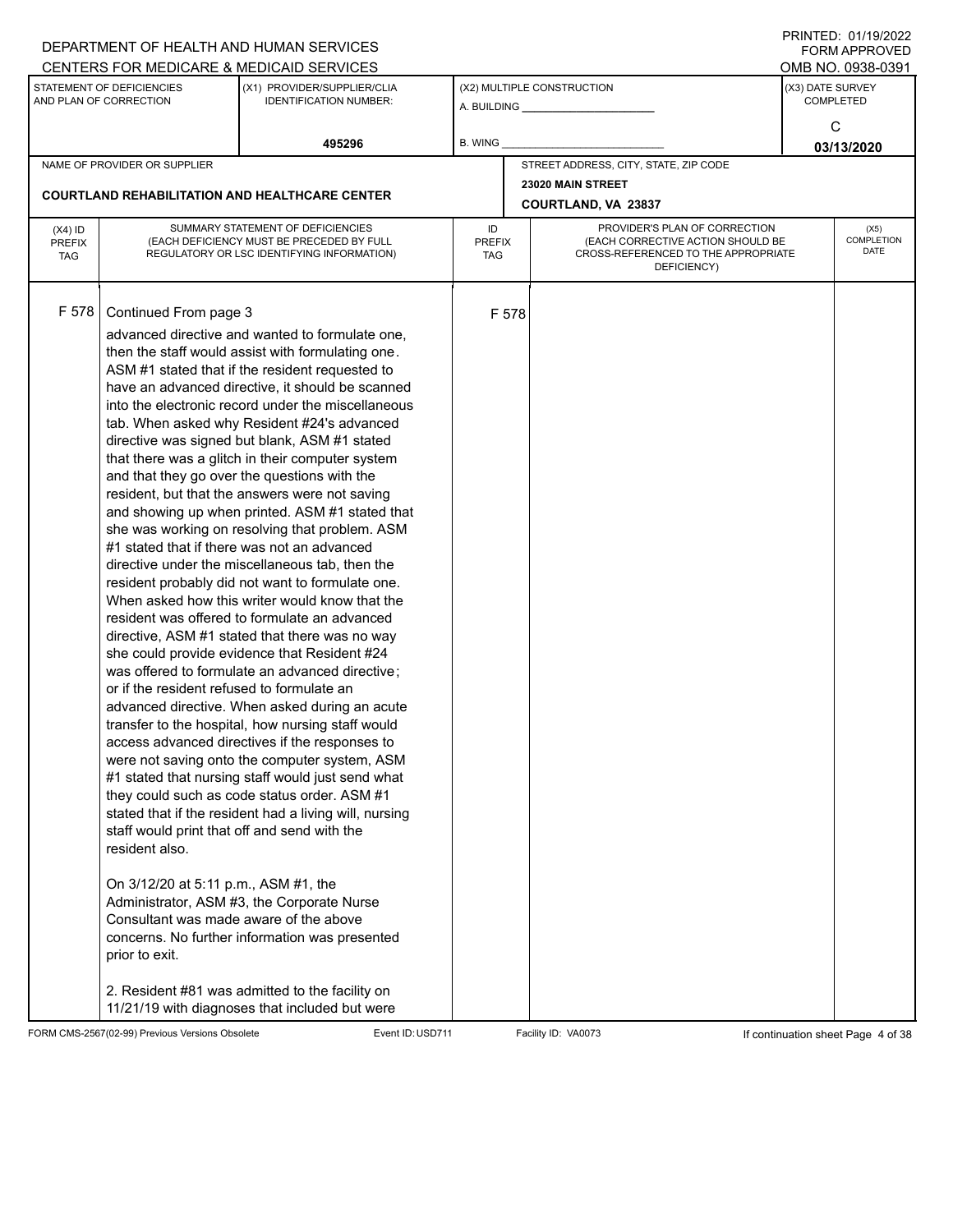|                                          |                                                                                                                                                                                                                                                                                                                                  | DEPARTMENT OF HEALTH AND HUMAN SERVICES                                                                                                                                                                                                                                                                                                                                                                                                                                                                                                                                                                                                                                                                                                                                                                                                                                                                                                                                                                                                                                                                                                                                                                                                                                                                                                                                        |                            |       |                                                                                                                          |                  | <b>FORM APPROVED</b>              |
|------------------------------------------|----------------------------------------------------------------------------------------------------------------------------------------------------------------------------------------------------------------------------------------------------------------------------------------------------------------------------------|--------------------------------------------------------------------------------------------------------------------------------------------------------------------------------------------------------------------------------------------------------------------------------------------------------------------------------------------------------------------------------------------------------------------------------------------------------------------------------------------------------------------------------------------------------------------------------------------------------------------------------------------------------------------------------------------------------------------------------------------------------------------------------------------------------------------------------------------------------------------------------------------------------------------------------------------------------------------------------------------------------------------------------------------------------------------------------------------------------------------------------------------------------------------------------------------------------------------------------------------------------------------------------------------------------------------------------------------------------------------------------|----------------------------|-------|--------------------------------------------------------------------------------------------------------------------------|------------------|-----------------------------------|
|                                          |                                                                                                                                                                                                                                                                                                                                  | CENTERS FOR MEDICARE & MEDICAID SERVICES                                                                                                                                                                                                                                                                                                                                                                                                                                                                                                                                                                                                                                                                                                                                                                                                                                                                                                                                                                                                                                                                                                                                                                                                                                                                                                                                       |                            |       |                                                                                                                          |                  | OMB NO. 0938-0391                 |
|                                          | STATEMENT OF DEFICIENCIES<br>AND PLAN OF CORRECTION                                                                                                                                                                                                                                                                              | (X1) PROVIDER/SUPPLIER/CLIA<br><b>IDENTIFICATION NUMBER:</b>                                                                                                                                                                                                                                                                                                                                                                                                                                                                                                                                                                                                                                                                                                                                                                                                                                                                                                                                                                                                                                                                                                                                                                                                                                                                                                                   |                            |       | (X2) MULTIPLE CONSTRUCTION                                                                                               | (X3) DATE SURVEY | <b>COMPLETED</b>                  |
|                                          |                                                                                                                                                                                                                                                                                                                                  | 495296                                                                                                                                                                                                                                                                                                                                                                                                                                                                                                                                                                                                                                                                                                                                                                                                                                                                                                                                                                                                                                                                                                                                                                                                                                                                                                                                                                         | B. WING                    |       |                                                                                                                          |                  | С<br>03/13/2020                   |
|                                          | NAME OF PROVIDER OR SUPPLIER                                                                                                                                                                                                                                                                                                     |                                                                                                                                                                                                                                                                                                                                                                                                                                                                                                                                                                                                                                                                                                                                                                                                                                                                                                                                                                                                                                                                                                                                                                                                                                                                                                                                                                                |                            |       | STREET ADDRESS, CITY, STATE, ZIP CODE                                                                                    |                  |                                   |
|                                          |                                                                                                                                                                                                                                                                                                                                  |                                                                                                                                                                                                                                                                                                                                                                                                                                                                                                                                                                                                                                                                                                                                                                                                                                                                                                                                                                                                                                                                                                                                                                                                                                                                                                                                                                                |                            |       | 23020 MAIN STREET                                                                                                        |                  |                                   |
|                                          |                                                                                                                                                                                                                                                                                                                                  | <b>COURTLAND REHABILITATION AND HEALTHCARE CENTER</b>                                                                                                                                                                                                                                                                                                                                                                                                                                                                                                                                                                                                                                                                                                                                                                                                                                                                                                                                                                                                                                                                                                                                                                                                                                                                                                                          |                            |       | COURTLAND, VA 23837                                                                                                      |                  |                                   |
| $(X4)$ ID<br><b>PREFIX</b><br><b>TAG</b> |                                                                                                                                                                                                                                                                                                                                  | SUMMARY STATEMENT OF DEFICIENCIES<br>(EACH DEFICIENCY MUST BE PRECEDED BY FULL<br>REGULATORY OR LSC IDENTIFYING INFORMATION)                                                                                                                                                                                                                                                                                                                                                                                                                                                                                                                                                                                                                                                                                                                                                                                                                                                                                                                                                                                                                                                                                                                                                                                                                                                   | ID<br><b>PREFIX</b><br>TAG |       | PROVIDER'S PLAN OF CORRECTION<br>(EACH CORRECTIVE ACTION SHOULD BE<br>CROSS-REFERENCED TO THE APPROPRIATE<br>DEFICIENCY) |                  | (X5)<br><b>COMPLETION</b><br>DATE |
| F 578                                    | Continued From page 4<br>#81 was coded as being intact in cognitive<br>order was initiated on 11/21/19.<br>on 10/28/19.<br>Resident #81's RP (Responsible Party) on<br>Advance Directive.<br>conducted with ASM (administrative staff<br>asked the process for obtaining advanced<br>stated that if the resident did not have an | not limited to metabolic encephalopathy, chronic<br>kidney disease, adult failure to thrive. Resident<br>#81's most recent MDS (minimum data set)<br>assessment was a quarterly MDS with an ARD<br>(assessment reference date) of 2/27/20. Resident<br>function scoring 15 out of possible 15 on the<br>BIMS (Brief Interview for Mental Status) exam.<br>Review of Resident #81's March 2020 POS<br>(physician order summary) revealed that she had<br>an order to be a DNR (Do Not Resuscitate). This<br>Review of Resident #81's clinical record revealed<br>a DDNR (Durable Do Not Resuscitate Order)<br>signed and dated by the resident and physician<br>Review of Resident #81's "Advanced Directive<br>Acknowledgement Form" revealed that the from<br>was blank. This form however was signed by<br>11/21/19. There was no evidence that Resident<br>#81 was given the opportunity to formulate an<br>On 3/12/20 at 11:27 a.m., an interview was<br>member) #1, the facility Administrator. When<br>directives, ASM #1 stated that upon admission,<br>the admissions department would go through the<br>admission contract and if the resident has an<br>advanced directive, the staff would request that<br>the family bring a copy for the facility. ASM #1<br>advanced directive and wanted to formulate one,<br>then the staff would assist with formulating one. |                            | F 578 |                                                                                                                          |                  |                                   |

FORM CMS-2567(02-99) Previous Versions Obsolete Event ID:USD711 Facility ID: VA0073 If continuation sheet Page 5 of 38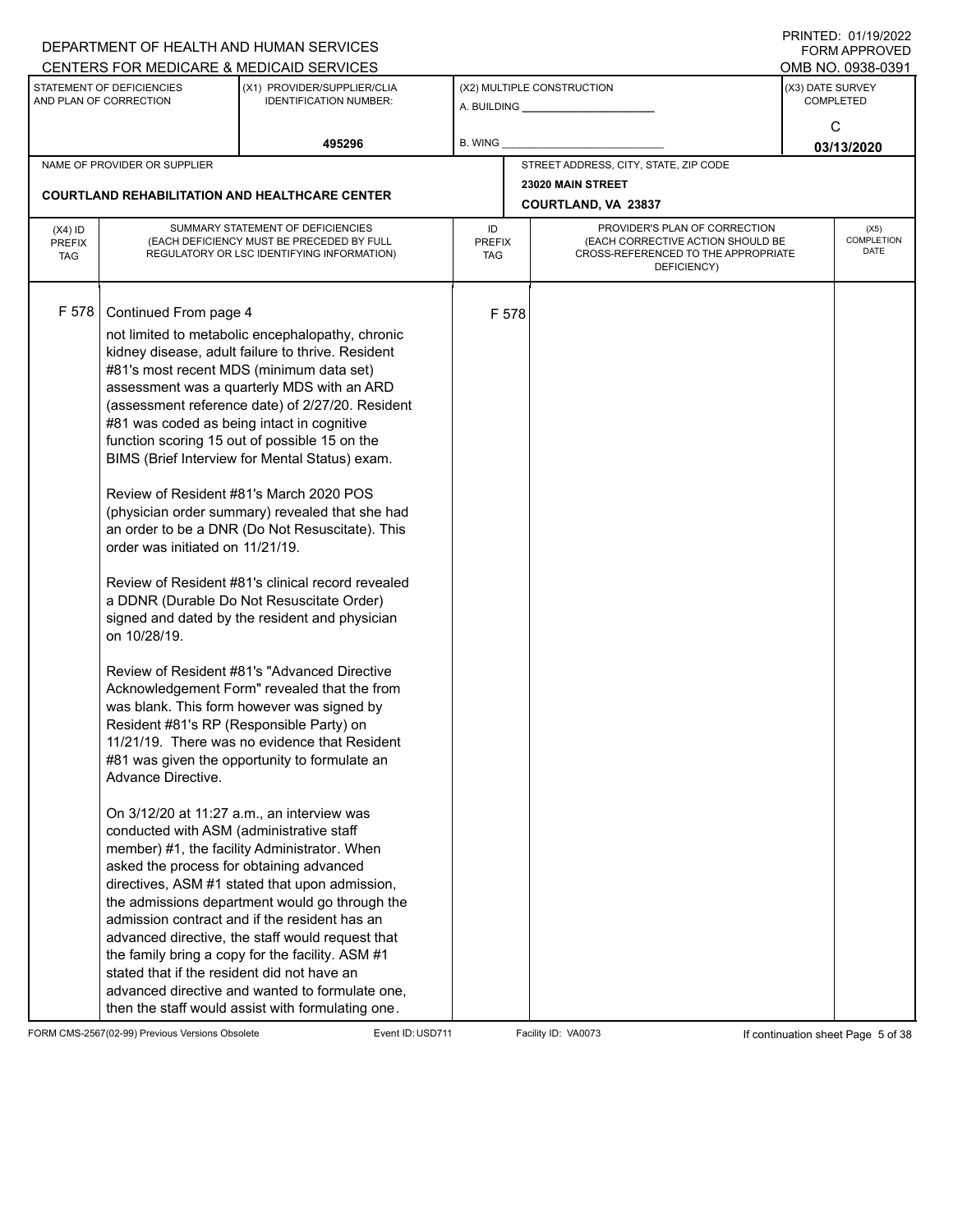|                                          |                                                                                                                                                                                                                                                                                                            | DEPARTMENT OF HEALTH AND HUMAN SERVICES                                                                                                                                                                                                                                                                                                                                                                                                                                                                                                                                                                                                                                                                                                                                                                                                                                                                                                                                                                                                                                                                                                                                                                                                                                                                                                                                                                                                                                                                                                                                     |                            |       |                                                                                                                          |                  | $1 \times 1 \times 1 = 1$ . $0 \times 1 \times 1 = 0$<br><b>FORM APPROVED</b> |
|------------------------------------------|------------------------------------------------------------------------------------------------------------------------------------------------------------------------------------------------------------------------------------------------------------------------------------------------------------|-----------------------------------------------------------------------------------------------------------------------------------------------------------------------------------------------------------------------------------------------------------------------------------------------------------------------------------------------------------------------------------------------------------------------------------------------------------------------------------------------------------------------------------------------------------------------------------------------------------------------------------------------------------------------------------------------------------------------------------------------------------------------------------------------------------------------------------------------------------------------------------------------------------------------------------------------------------------------------------------------------------------------------------------------------------------------------------------------------------------------------------------------------------------------------------------------------------------------------------------------------------------------------------------------------------------------------------------------------------------------------------------------------------------------------------------------------------------------------------------------------------------------------------------------------------------------------|----------------------------|-------|--------------------------------------------------------------------------------------------------------------------------|------------------|-------------------------------------------------------------------------------|
|                                          |                                                                                                                                                                                                                                                                                                            | CENTERS FOR MEDICARE & MEDICAID SERVICES                                                                                                                                                                                                                                                                                                                                                                                                                                                                                                                                                                                                                                                                                                                                                                                                                                                                                                                                                                                                                                                                                                                                                                                                                                                                                                                                                                                                                                                                                                                                    |                            |       |                                                                                                                          |                  | OMB NO. 0938-0391                                                             |
|                                          | STATEMENT OF DEFICIENCIES<br>AND PLAN OF CORRECTION                                                                                                                                                                                                                                                        | (X1) PROVIDER/SUPPLIER/CLIA<br><b>IDENTIFICATION NUMBER:</b>                                                                                                                                                                                                                                                                                                                                                                                                                                                                                                                                                                                                                                                                                                                                                                                                                                                                                                                                                                                                                                                                                                                                                                                                                                                                                                                                                                                                                                                                                                                |                            |       | (X2) MULTIPLE CONSTRUCTION                                                                                               | (X3) DATE SURVEY | <b>COMPLETED</b>                                                              |
|                                          |                                                                                                                                                                                                                                                                                                            | 495296                                                                                                                                                                                                                                                                                                                                                                                                                                                                                                                                                                                                                                                                                                                                                                                                                                                                                                                                                                                                                                                                                                                                                                                                                                                                                                                                                                                                                                                                                                                                                                      | B. WING                    |       |                                                                                                                          |                  | C<br>03/13/2020                                                               |
|                                          | NAME OF PROVIDER OR SUPPLIER                                                                                                                                                                                                                                                                               |                                                                                                                                                                                                                                                                                                                                                                                                                                                                                                                                                                                                                                                                                                                                                                                                                                                                                                                                                                                                                                                                                                                                                                                                                                                                                                                                                                                                                                                                                                                                                                             |                            |       | STREET ADDRESS, CITY, STATE, ZIP CODE                                                                                    |                  |                                                                               |
|                                          |                                                                                                                                                                                                                                                                                                            |                                                                                                                                                                                                                                                                                                                                                                                                                                                                                                                                                                                                                                                                                                                                                                                                                                                                                                                                                                                                                                                                                                                                                                                                                                                                                                                                                                                                                                                                                                                                                                             |                            |       | 23020 MAIN STREET                                                                                                        |                  |                                                                               |
|                                          |                                                                                                                                                                                                                                                                                                            | <b>COURTLAND REHABILITATION AND HEALTHCARE CENTER</b>                                                                                                                                                                                                                                                                                                                                                                                                                                                                                                                                                                                                                                                                                                                                                                                                                                                                                                                                                                                                                                                                                                                                                                                                                                                                                                                                                                                                                                                                                                                       |                            |       | COURTLAND, VA 23837                                                                                                      |                  |                                                                               |
| $(X4)$ ID<br><b>PREFIX</b><br><b>TAG</b> |                                                                                                                                                                                                                                                                                                            | SUMMARY STATEMENT OF DEFICIENCIES<br>(EACH DEFICIENCY MUST BE PRECEDED BY FULL<br>REGULATORY OR LSC IDENTIFYING INFORMATION)                                                                                                                                                                                                                                                                                                                                                                                                                                                                                                                                                                                                                                                                                                                                                                                                                                                                                                                                                                                                                                                                                                                                                                                                                                                                                                                                                                                                                                                | ID<br><b>PREFIX</b><br>TAG |       | PROVIDER'S PLAN OF CORRECTION<br>(EACH CORRECTIVE ACTION SHOULD BE<br>CROSS-REFERENCED TO THE APPROPRIATE<br>DEFICIENCY) |                  | (X5)<br><b>COMPLETION</b><br>DATE                                             |
| F 578                                    | Continued From page 5<br>#1 stated that if their was not an advanced<br>or if the resident refused to formulate an<br>staff would print that off and send with the<br>resident also.<br>On 3/12/20 at 5:11 p.m., ASM #1, the<br>Consultant was made aware of the above<br>prior to exit.<br>heart failure. | ASM #1 stated that if the resident requested to<br>have an advanced directive, it should be scanned<br>into the electronic record under the miscellaneous<br>tab. When asked why Resident #81's advanced<br>directive was signed but blank, ASM #1 stated<br>that there was a glitch in their computer system<br>and that they go over the questions with the<br>resident, but that the answers were not saving<br>and showing up when printed. ASM #1 stated that<br>she was working on resolving that problem. ASM<br>directive under the miscellaneous tab, then the<br>resident probably did not want to formulate one.<br>When asked how this writer would know that the<br>resident was offered to formulate an advanced<br>directive, ASM #1 stated that there was no way<br>she could provide evidence that Resident #81<br>was offered to formulate an advanced directive;<br>advanced directive. When asked during an acute<br>transfer to the hospital, how nursing staff would<br>access advanced directives if the responses to<br>were not saving onto the computer system, ASM<br>#1 stated that nursing staff would just send what<br>they could such as code status order. ASM #1<br>stated that if the resident had a living will, nursing<br>Administrator, ASM #3, the Corporate Nurse<br>concerns. No further information was presented<br>3. Resident #73 was initially admitted to the<br>facility on 11/29/2019 with diagnoses including but<br>not limited to, chronic obstructive pulmonary<br>disease, type 2 diabetes mellitus, morbid obesity, |                            | F 578 |                                                                                                                          |                  |                                                                               |

FORM CMS-2567(02-99) Previous Versions Obsolete Event ID:USD711 Facility ID: VA0073 If continuation sheet Page 6 of 38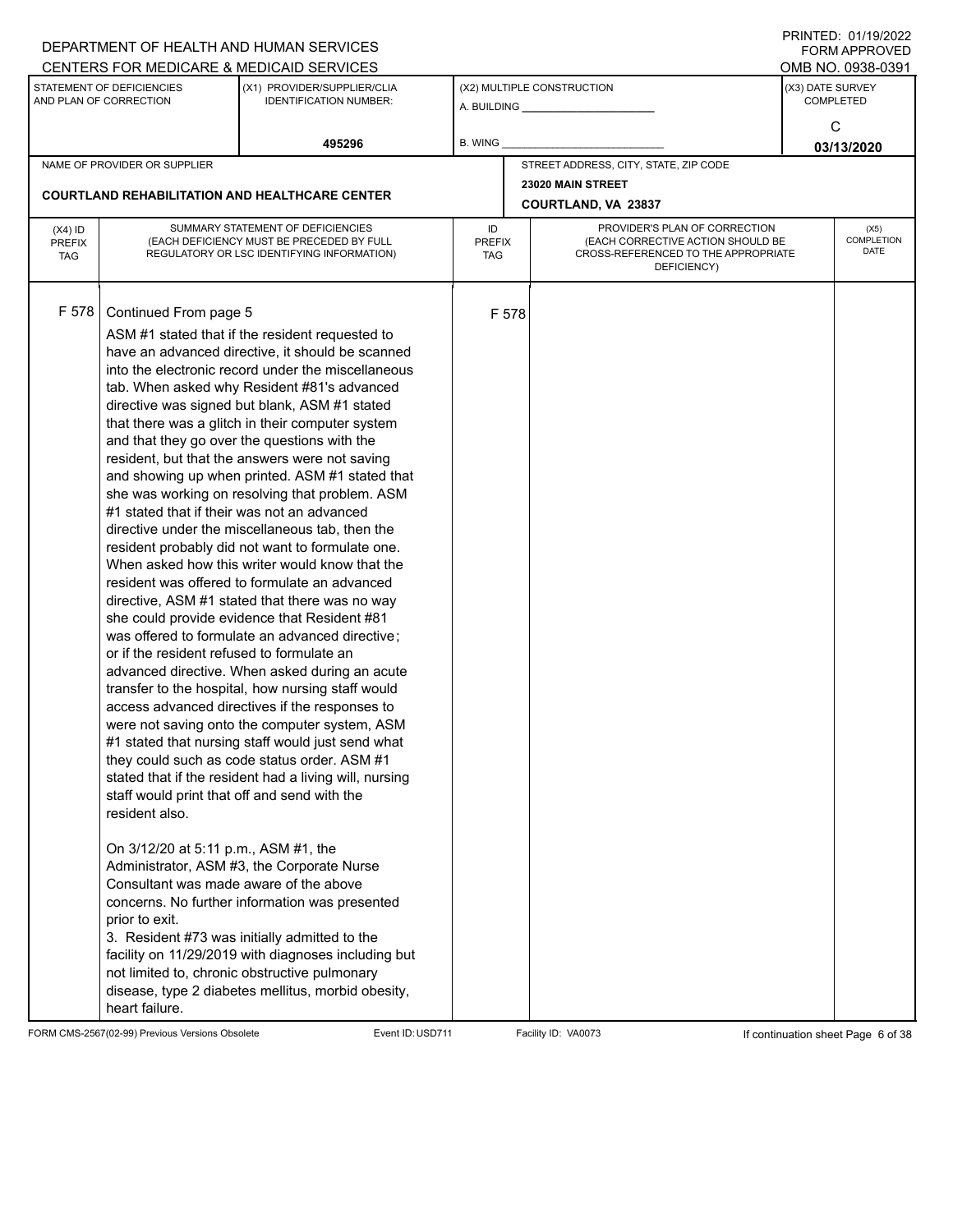|                                          |                                                                                                                                                  | DEPARTMENT OF HEALTH AND HUMAN SERVICES                                                                                                                                                                                                                                                                                                                                                                                                                                                                                                                                                                                                                                                                                                                                                                                                                                                                                                                                                                                                                                                                         |                     |       |                                                                                                                          |                  | I I SII SI LED. O I <i>I</i> I <i>di E</i> uzz<br><b>FORM APPROVED</b> |
|------------------------------------------|--------------------------------------------------------------------------------------------------------------------------------------------------|-----------------------------------------------------------------------------------------------------------------------------------------------------------------------------------------------------------------------------------------------------------------------------------------------------------------------------------------------------------------------------------------------------------------------------------------------------------------------------------------------------------------------------------------------------------------------------------------------------------------------------------------------------------------------------------------------------------------------------------------------------------------------------------------------------------------------------------------------------------------------------------------------------------------------------------------------------------------------------------------------------------------------------------------------------------------------------------------------------------------|---------------------|-------|--------------------------------------------------------------------------------------------------------------------------|------------------|------------------------------------------------------------------------|
|                                          |                                                                                                                                                  | CENTERS FOR MEDICARE & MEDICAID SERVICES                                                                                                                                                                                                                                                                                                                                                                                                                                                                                                                                                                                                                                                                                                                                                                                                                                                                                                                                                                                                                                                                        |                     |       |                                                                                                                          |                  | OMB NO. 0938-0391                                                      |
|                                          | STATEMENT OF DEFICIENCIES<br>AND PLAN OF CORRECTION                                                                                              | (X1) PROVIDER/SUPPLIER/CLIA<br><b>IDENTIFICATION NUMBER:</b>                                                                                                                                                                                                                                                                                                                                                                                                                                                                                                                                                                                                                                                                                                                                                                                                                                                                                                                                                                                                                                                    |                     |       | (X2) MULTIPLE CONSTRUCTION                                                                                               | (X3) DATE SURVEY | <b>COMPLETED</b>                                                       |
|                                          |                                                                                                                                                  | 495296                                                                                                                                                                                                                                                                                                                                                                                                                                                                                                                                                                                                                                                                                                                                                                                                                                                                                                                                                                                                                                                                                                          | B. WING             |       |                                                                                                                          |                  | C<br>03/13/2020                                                        |
|                                          | NAME OF PROVIDER OR SUPPLIER                                                                                                                     |                                                                                                                                                                                                                                                                                                                                                                                                                                                                                                                                                                                                                                                                                                                                                                                                                                                                                                                                                                                                                                                                                                                 |                     |       | STREET ADDRESS, CITY, STATE, ZIP CODE                                                                                    |                  |                                                                        |
|                                          |                                                                                                                                                  |                                                                                                                                                                                                                                                                                                                                                                                                                                                                                                                                                                                                                                                                                                                                                                                                                                                                                                                                                                                                                                                                                                                 |                     |       | 23020 MAIN STREET                                                                                                        |                  |                                                                        |
|                                          |                                                                                                                                                  | <b>COURTLAND REHABILITATION AND HEALTHCARE CENTER</b>                                                                                                                                                                                                                                                                                                                                                                                                                                                                                                                                                                                                                                                                                                                                                                                                                                                                                                                                                                                                                                                           |                     |       | COURTLAND, VA 23837                                                                                                      |                  |                                                                        |
| $(X4)$ ID<br><b>PREFIX</b><br><b>TAG</b> |                                                                                                                                                  | SUMMARY STATEMENT OF DEFICIENCIES<br>(EACH DEFICIENCY MUST BE PRECEDED BY FULL<br>REGULATORY OR LSC IDENTIFYING INFORMATION)                                                                                                                                                                                                                                                                                                                                                                                                                                                                                                                                                                                                                                                                                                                                                                                                                                                                                                                                                                                    | ID<br>PREFIX<br>TAG |       | PROVIDER'S PLAN OF CORRECTION<br>(EACH CORRECTIVE ACTION SHOULD BE<br>CROSS-REFERENCED TO THE APPROPRIATE<br>DEFICIENCY) |                  | (X5)<br>COMPLETION<br>DATE                                             |
| F 578                                    | Continued From page 6                                                                                                                            |                                                                                                                                                                                                                                                                                                                                                                                                                                                                                                                                                                                                                                                                                                                                                                                                                                                                                                                                                                                                                                                                                                                 |                     | F 578 |                                                                                                                          |                  |                                                                        |
|                                          | mental status) exam.<br>contract revealed, with the exception of a<br>blank.<br>The Administrator responded, "There are<br>information provided. | Resident #73's most recent MDS (Minimum Data<br>Set) assessment was an Admissions Assessment<br>with an ARD (Assessment Review Date) of<br>12/06/2019. Resident #73 was coded as being<br>intact in cognitive function scoring 15 out of<br>possible 15 on the BIMS (brief interview for<br>A review of Resident #73's facility business<br>signature, the advance directive section was<br>An interview was conducted with the facility<br>Administrator on 3/11/2020 at approximately<br>11:20 a.m. regarding the advance directive and<br>was asked, where, within the medical record, is it<br>documented that this resident was offered an<br>opportunity to formulate an advanced directive?<br>problems with the system. Normally it would be<br>captured on the business contract but we are<br>having some problems with the system and the<br>only thing that is captured is the signature."<br>These findings were reviewed with the facility<br>Administrator, Director of Nursing and Corporate<br>Staff during a briefing held on 3/12/2020 at<br>approximately 5:00 p.m. There was no additional |                     |       |                                                                                                                          |                  |                                                                        |
|                                          | was originally admitted to the facility on<br>assessment protocol) with an Assessment                                                            | 4. For Resident #37, the facility staff failed to<br>ensure that a copy of the residents advance<br>directive was in the clinical record. Resident #37<br>08/27/2013. Diagnoses included but were not<br>limited to, Dementia and Anxiety Disorder.<br>Resident #37's Minimum Data Set (MDS-an                                                                                                                                                                                                                                                                                                                                                                                                                                                                                                                                                                                                                                                                                                                                                                                                                  |                     |       |                                                                                                                          |                  |                                                                        |

FORM CMS-2567(02-99) Previous Versions Obsolete Event ID:USD711 Facility ID: VA0073 If continuation sheet Page 7 of 38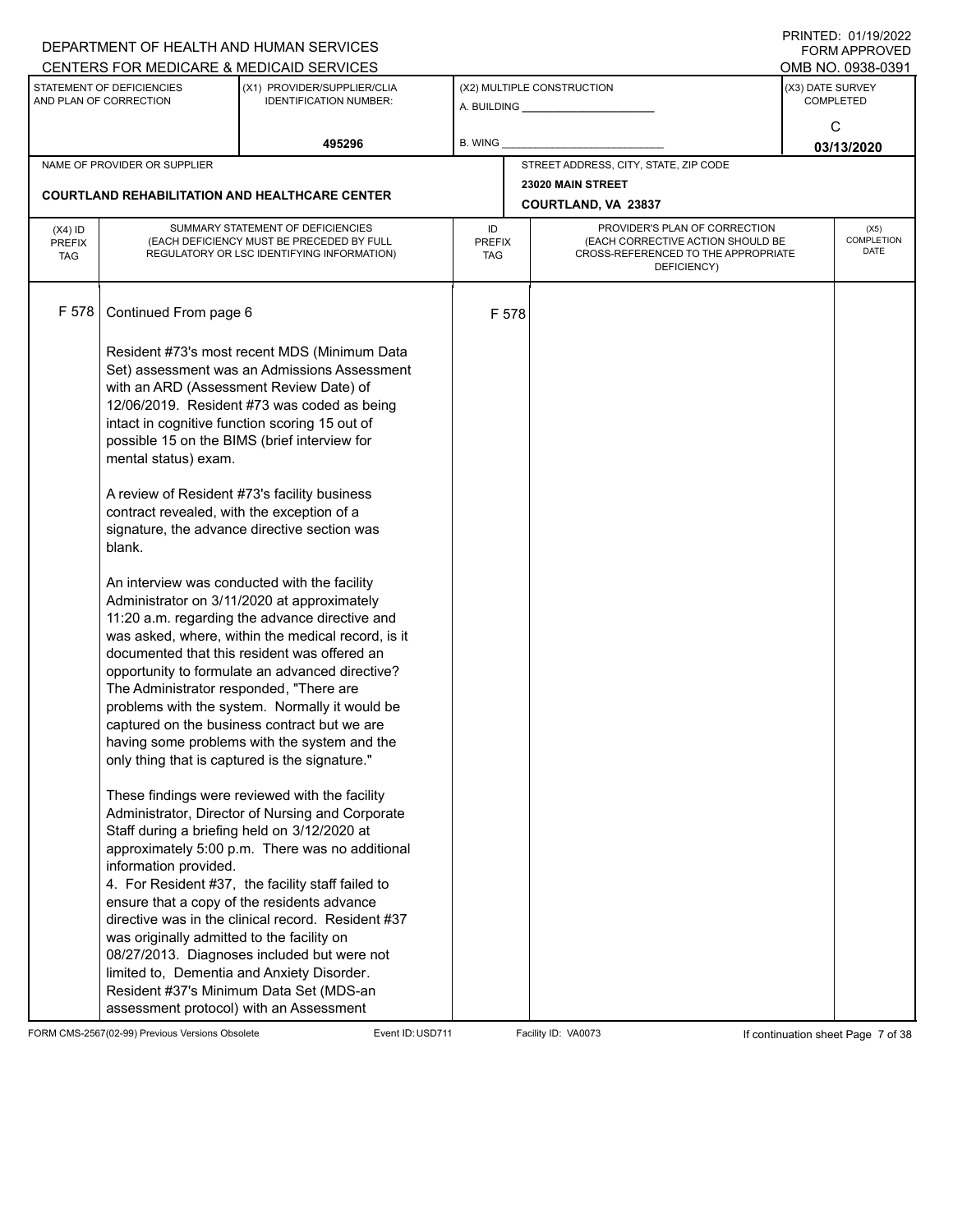|               |                                                     | DEPARTMENT OF HEALTH AND HUMAN SERVICES                                                               |               |       |                                                                          |                  | $1 \times 1 \times 1 = 1$ . $0 \times 1 \times 1 = 0$<br><b>FORM APPROVED</b> |
|---------------|-----------------------------------------------------|-------------------------------------------------------------------------------------------------------|---------------|-------|--------------------------------------------------------------------------|------------------|-------------------------------------------------------------------------------|
|               |                                                     | CENTERS FOR MEDICARE & MEDICAID SERVICES                                                              |               |       |                                                                          |                  | OMB NO. 0938-0391                                                             |
|               | STATEMENT OF DEFICIENCIES<br>AND PLAN OF CORRECTION | (X1) PROVIDER/SUPPLIER/CLIA<br><b>IDENTIFICATION NUMBER:</b>                                          |               |       | (X2) MULTIPLE CONSTRUCTION                                               | (X3) DATE SURVEY | <b>COMPLETED</b>                                                              |
|               |                                                     |                                                                                                       |               |       |                                                                          |                  | C                                                                             |
|               |                                                     | 495296                                                                                                | B. WING       |       |                                                                          |                  | 03/13/2020                                                                    |
|               | NAME OF PROVIDER OR SUPPLIER                        |                                                                                                       |               |       | STREET ADDRESS, CITY, STATE, ZIP CODE                                    |                  |                                                                               |
|               |                                                     |                                                                                                       |               |       | 23020 MAIN STREET                                                        |                  |                                                                               |
|               |                                                     | <b>COURTLAND REHABILITATION AND HEALTHCARE CENTER</b>                                                 |               |       | COURTLAND, VA 23837                                                      |                  |                                                                               |
| $(X4)$ ID     |                                                     | SUMMARY STATEMENT OF DEFICIENCIES                                                                     | ID            |       | PROVIDER'S PLAN OF CORRECTION                                            |                  | (X5)                                                                          |
| <b>PREFIX</b> |                                                     | (EACH DEFICIENCY MUST BE PRECEDED BY FULL<br>REGULATORY OR LSC IDENTIFYING INFORMATION)               | <b>PREFIX</b> |       | (EACH CORRECTIVE ACTION SHOULD BE<br>CROSS-REFERENCED TO THE APPROPRIATE |                  | COMPLETION<br>DATE                                                            |
| <b>TAG</b>    |                                                     |                                                                                                       | TAG           |       | DEFICIENCY)                                                              |                  |                                                                               |
|               |                                                     |                                                                                                       |               |       |                                                                          |                  |                                                                               |
| F 578         | Continued From page 7                               |                                                                                                       |               | F 578 |                                                                          |                  |                                                                               |
|               |                                                     | Reference Date of 01/18/2020 was coded with                                                           |               |       |                                                                          |                  |                                                                               |
|               |                                                     | short-term memory problems and long-term                                                              |               |       |                                                                          |                  |                                                                               |
|               | memory problems and severely impaired               |                                                                                                       |               |       |                                                                          |                  |                                                                               |
|               | cognitive skills for daily decision making.         |                                                                                                       |               |       |                                                                          |                  |                                                                               |
|               |                                                     |                                                                                                       |               |       |                                                                          |                  |                                                                               |
|               |                                                     | On 03/12/2020 at approximately 3:00 p.m.,<br>review of Resident #37's clinical record revealed        |               |       |                                                                          |                  |                                                                               |
|               |                                                     | that the resident's Responsible Party signed the                                                      |               |       |                                                                          |                  |                                                                               |
|               |                                                     | "Advance Directives Acknowledgement" form on                                                          |               |       |                                                                          |                  |                                                                               |
|               |                                                     | 09/25/2009. Review of the form revealed that the                                                      |               |       |                                                                          |                  |                                                                               |
|               | following was elected on the form by the            |                                                                                                       |               |       |                                                                          |                  |                                                                               |
|               |                                                     | Responsible Party: "I have executed Advance                                                           |               |       |                                                                          |                  |                                                                               |
|               |                                                     | Medical Directive: "Living Will"." Review of the                                                      |               |       |                                                                          |                  |                                                                               |
|               |                                                     | form also revealed that the Responsible Party                                                         |               |       |                                                                          |                  |                                                                               |
|               | indicated that they had not provided the            |                                                                                                       |               |       |                                                                          |                  |                                                                               |
|               |                                                     | Healthcare Center with the original directive and                                                     |               |       |                                                                          |                  |                                                                               |
|               | copy verified by the Healthcare Center.             | had not provided the Healthcare Center with a                                                         |               |       |                                                                          |                  |                                                                               |
|               |                                                     |                                                                                                       |               |       |                                                                          |                  |                                                                               |
|               |                                                     | On 03/12/2020 at approximately 3:50 p.m., an                                                          |               |       |                                                                          |                  |                                                                               |
|               |                                                     | interview was conducted with the Administrator.                                                       |               |       |                                                                          |                  |                                                                               |
|               |                                                     | When asked if the facility had a copy of Resident                                                     |               |       |                                                                          |                  |                                                                               |
|               |                                                     | #37's "Living Will", the Administrator stated, "No."                                                  |               |       |                                                                          |                  |                                                                               |
|               |                                                     | When asked what process does the facility have                                                        |               |       |                                                                          |                  |                                                                               |
|               | in place to follow up with residents and            |                                                                                                       |               |       |                                                                          |                  |                                                                               |
|               |                                                     | responsible parties when they state that they<br>have an advance directive but have not brought it    |               |       |                                                                          |                  |                                                                               |
|               |                                                     | in, Administrator stated, "We give them the                                                           |               |       |                                                                          |                  |                                                                               |
|               |                                                     | option to bring it in or not. We have no follow up,                                                   |               |       |                                                                          |                  |                                                                               |
|               | they are choosing to bring it in or not."           |                                                                                                       |               |       |                                                                          |                  |                                                                               |
|               |                                                     |                                                                                                       |               |       |                                                                          |                  |                                                                               |
|               |                                                     | The facility policy titled Patient Self Determination                                                 |               |       |                                                                          |                  |                                                                               |
|               |                                                     | Act (PSDA) dated 02/05/15 was reviewed and                                                            |               |       |                                                                          |                  |                                                                               |
|               |                                                     | included: "4. If the patient indicates that he/she<br>has an Advanced Directive, but does not have it |               |       |                                                                          |                  |                                                                               |
|               |                                                     | present, the patient must be informed of the                                                          |               |       |                                                                          |                  |                                                                               |
|               |                                                     | urgency to deliver the Advance Directive to the                                                       |               |       |                                                                          |                  |                                                                               |
|               |                                                     | Admissions Director so that a verified copy can                                                       |               |       |                                                                          |                  |                                                                               |
|               |                                                     | be placed in the patient's chart. In the interim                                                      |               |       |                                                                          |                  |                                                                               |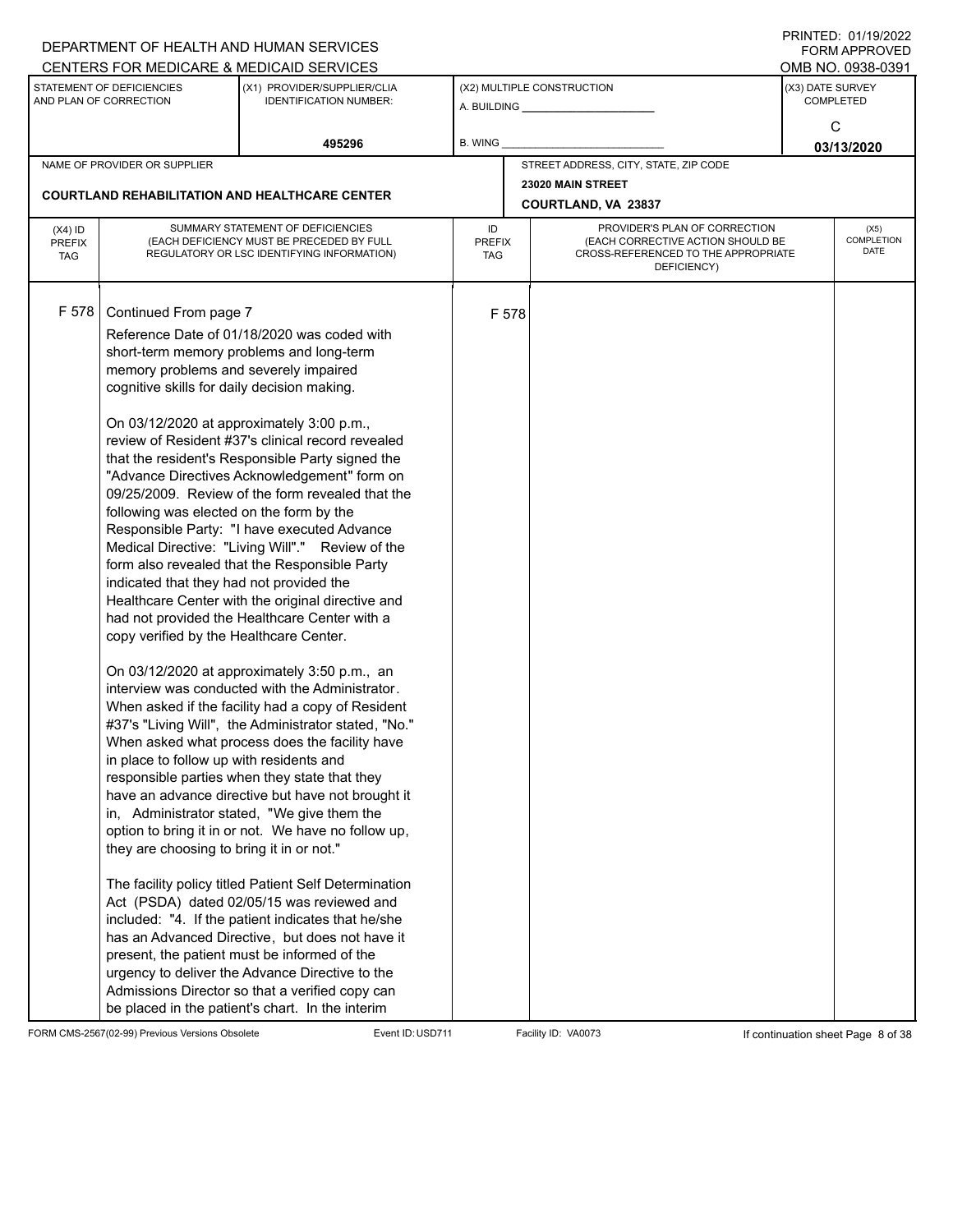|                                          |                                                                                                                                                                                                                                                                                                                                                                                                                                                                                                                    | DEPARTMENT OF HEALTH AND HUMAN SERVICES                                                                                                                                                                                                                                                                                                                                                                                                                                                                                                                                                                                                                                                                                                                                                                                                                                                                                              |                                   |                |                                                                                                                                                                                       |                  | I INITILD. 01/19/4944<br>FORM APPROVED |
|------------------------------------------|--------------------------------------------------------------------------------------------------------------------------------------------------------------------------------------------------------------------------------------------------------------------------------------------------------------------------------------------------------------------------------------------------------------------------------------------------------------------------------------------------------------------|--------------------------------------------------------------------------------------------------------------------------------------------------------------------------------------------------------------------------------------------------------------------------------------------------------------------------------------------------------------------------------------------------------------------------------------------------------------------------------------------------------------------------------------------------------------------------------------------------------------------------------------------------------------------------------------------------------------------------------------------------------------------------------------------------------------------------------------------------------------------------------------------------------------------------------------|-----------------------------------|----------------|---------------------------------------------------------------------------------------------------------------------------------------------------------------------------------------|------------------|----------------------------------------|
|                                          |                                                                                                                                                                                                                                                                                                                                                                                                                                                                                                                    | CENTERS FOR MEDICARE & MEDICAID SERVICES                                                                                                                                                                                                                                                                                                                                                                                                                                                                                                                                                                                                                                                                                                                                                                                                                                                                                             |                                   |                |                                                                                                                                                                                       |                  | OMB NO. 0938-0391                      |
|                                          | STATEMENT OF DEFICIENCIES<br>AND PLAN OF CORRECTION                                                                                                                                                                                                                                                                                                                                                                                                                                                                | (X1) PROVIDER/SUPPLIER/CLIA<br><b>IDENTIFICATION NUMBER:</b>                                                                                                                                                                                                                                                                                                                                                                                                                                                                                                                                                                                                                                                                                                                                                                                                                                                                         |                                   |                | (X2) MULTIPLE CONSTRUCTION                                                                                                                                                            | (X3) DATE SURVEY | <b>COMPLETED</b>                       |
|                                          |                                                                                                                                                                                                                                                                                                                                                                                                                                                                                                                    | 495296                                                                                                                                                                                                                                                                                                                                                                                                                                                                                                                                                                                                                                                                                                                                                                                                                                                                                                                               | <b>B. WING</b>                    |                |                                                                                                                                                                                       |                  | C<br>03/13/2020                        |
|                                          | NAME OF PROVIDER OR SUPPLIER                                                                                                                                                                                                                                                                                                                                                                                                                                                                                       |                                                                                                                                                                                                                                                                                                                                                                                                                                                                                                                                                                                                                                                                                                                                                                                                                                                                                                                                      |                                   |                | STREET ADDRESS, CITY, STATE, ZIP CODE                                                                                                                                                 |                  |                                        |
|                                          |                                                                                                                                                                                                                                                                                                                                                                                                                                                                                                                    | <b>COURTLAND REHABILITATION AND HEALTHCARE CENTER</b>                                                                                                                                                                                                                                                                                                                                                                                                                                                                                                                                                                                                                                                                                                                                                                                                                                                                                |                                   |                | 23020 MAIN STREET<br>COURTLAND, VA 23837                                                                                                                                              |                  |                                        |
| $(X4)$ ID<br><b>PREFIX</b><br><b>TAG</b> |                                                                                                                                                                                                                                                                                                                                                                                                                                                                                                                    | SUMMARY STATEMENT OF DEFICIENCIES<br>(EACH DEFICIENCY MUST BE PRECEDED BY FULL<br>REGULATORY OR LSC IDENTIFYING INFORMATION)                                                                                                                                                                                                                                                                                                                                                                                                                                                                                                                                                                                                                                                                                                                                                                                                         | ID<br><b>PREFIX</b><br><b>TAG</b> |                | PROVIDER'S PLAN OF CORRECTION<br>(EACH CORRECTIVE ACTION SHOULD BE<br>CROSS-REFERENCED TO THE APPROPRIATE<br>DEFICIENCY)                                                              |                  | (X5)<br>COMPLETION<br>DATE             |
| F 578<br>F 607<br>$SS = D$               | Continued From page 8<br>patient record."<br>informed of the finding on 03/12/2020 at<br>Develop/Implement Abuse/Neglect Policies<br>CFR(s): 483.12(b)(1)-(3)<br>§483.12(b) The facility must develop and<br>§483.12(b)(1) Prohibit and prevent abuse,<br>neglect, and exploitation of residents and<br>misappropriation of resident property,<br>to investigate any such allegations, and<br>paragraph §483.95,<br>by:<br>was determined that facility staff failed to<br>implement abuse policies and thoroughly | notify the Director of Nursing that an Advance<br>Directive according to the patient's description<br>(Living Will, Medical Power of Attorney and/or<br>Appointment of Anatomical gift) exists and the<br>location of the original document according to the<br>patient and the contents therein as described by<br>the patient, so that a notation can be made in the<br>The Administrator and Corporate staff were<br>approximately 5:20 p.m. The facility did not<br>present any further information about the finding.<br>implement written policies and procedures that:<br>§483.12(b)(2) Establish policies and procedures<br>§483.12(b)(3) Include training as required at<br>This REQUIREMENT is not met as evidenced<br>Based on observation, staff interview, facility<br>document review and clinical record review, it<br>investigate a skin injury of unknown source on<br>two occasions for one of 44 residents in the |                                   | F 578<br>F 607 | F607<br>1-Resident #44 is free of skin<br>impairments.<br>2-Current residents were reviewed to<br>ensure that any skin injuries of unknown<br>source are investigated to determine to |                  | 4/27/20                                |

FORM CMS-2567(02-99) Previous Versions Obsolete Event ID:USD711 Facility ID: VA0073 If continuation sheet Page 9 of 38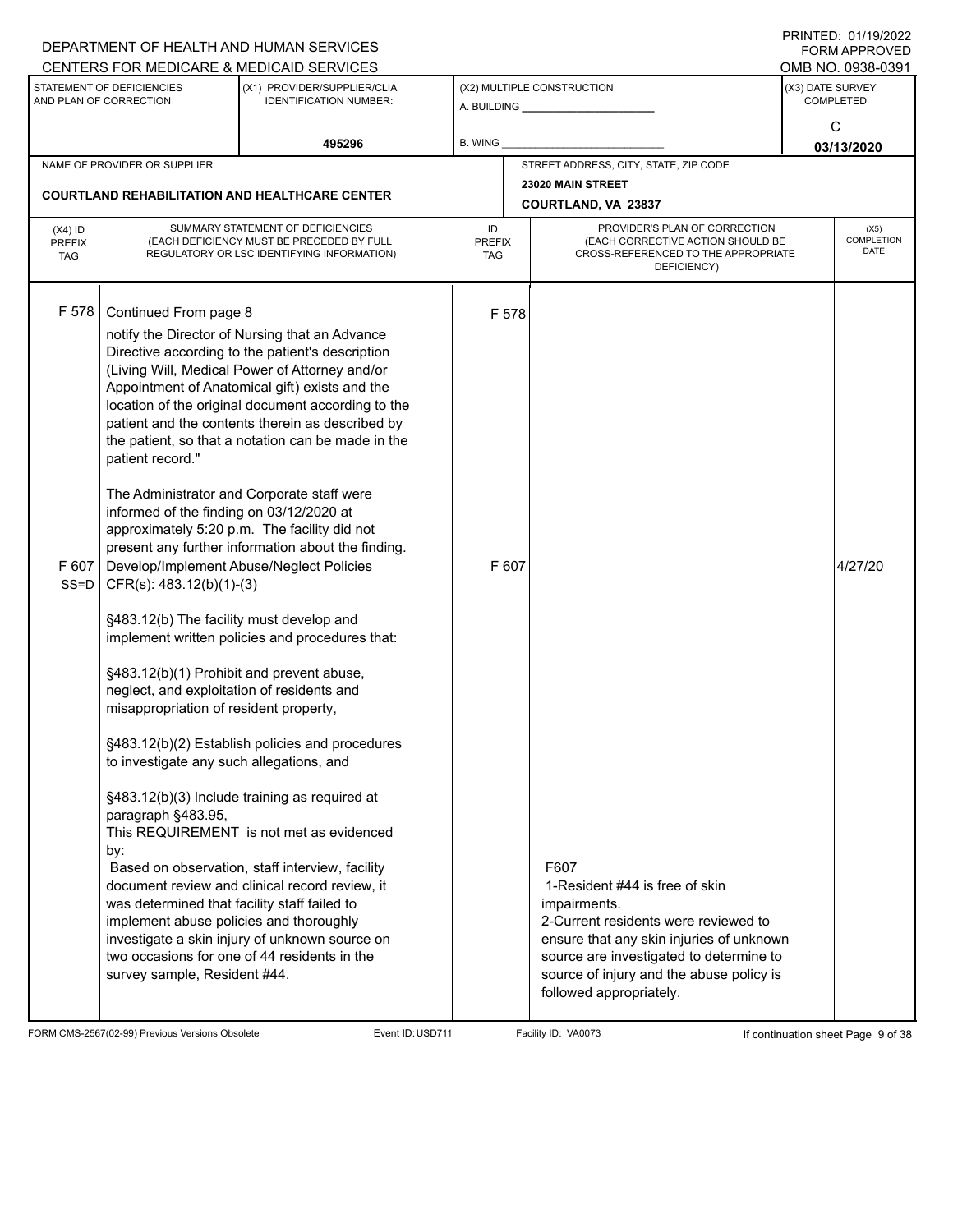|                                          |                                                                                                                                                                                                                                                                                                                                                                                             | CENTERS FOR MEDICARE & MEDICAID SERVICES                                                                                                                                                                                                                                                                                                                                                                                                                                                                                                                                                                                                                                                                                                                                                                                                                                                                                                                                                                                                                                                                                                                                                                                                                                                                                                |                                   |       |                                                                                                                                                                                                                                                                                                                                                                                                                                                                                                                                                                                                                      |                  | OMB NO. 0938-0391                 |
|------------------------------------------|---------------------------------------------------------------------------------------------------------------------------------------------------------------------------------------------------------------------------------------------------------------------------------------------------------------------------------------------------------------------------------------------|-----------------------------------------------------------------------------------------------------------------------------------------------------------------------------------------------------------------------------------------------------------------------------------------------------------------------------------------------------------------------------------------------------------------------------------------------------------------------------------------------------------------------------------------------------------------------------------------------------------------------------------------------------------------------------------------------------------------------------------------------------------------------------------------------------------------------------------------------------------------------------------------------------------------------------------------------------------------------------------------------------------------------------------------------------------------------------------------------------------------------------------------------------------------------------------------------------------------------------------------------------------------------------------------------------------------------------------------|-----------------------------------|-------|----------------------------------------------------------------------------------------------------------------------------------------------------------------------------------------------------------------------------------------------------------------------------------------------------------------------------------------------------------------------------------------------------------------------------------------------------------------------------------------------------------------------------------------------------------------------------------------------------------------------|------------------|-----------------------------------|
|                                          | STATEMENT OF DEFICIENCIES<br>AND PLAN OF CORRECTION                                                                                                                                                                                                                                                                                                                                         | (X1) PROVIDER/SUPPLIER/CLIA<br><b>IDENTIFICATION NUMBER:</b>                                                                                                                                                                                                                                                                                                                                                                                                                                                                                                                                                                                                                                                                                                                                                                                                                                                                                                                                                                                                                                                                                                                                                                                                                                                                            |                                   |       | (X2) MULTIPLE CONSTRUCTION<br>A. BUILDING <b>A.</b> BUILDING                                                                                                                                                                                                                                                                                                                                                                                                                                                                                                                                                         | (X3) DATE SURVEY | <b>COMPLETED</b>                  |
|                                          |                                                                                                                                                                                                                                                                                                                                                                                             | 495296                                                                                                                                                                                                                                                                                                                                                                                                                                                                                                                                                                                                                                                                                                                                                                                                                                                                                                                                                                                                                                                                                                                                                                                                                                                                                                                                  | <b>B. WING</b>                    |       |                                                                                                                                                                                                                                                                                                                                                                                                                                                                                                                                                                                                                      |                  | C<br>03/13/2020                   |
|                                          | NAME OF PROVIDER OR SUPPLIER                                                                                                                                                                                                                                                                                                                                                                |                                                                                                                                                                                                                                                                                                                                                                                                                                                                                                                                                                                                                                                                                                                                                                                                                                                                                                                                                                                                                                                                                                                                                                                                                                                                                                                                         |                                   |       | STREET ADDRESS, CITY, STATE, ZIP CODE                                                                                                                                                                                                                                                                                                                                                                                                                                                                                                                                                                                |                  |                                   |
|                                          |                                                                                                                                                                                                                                                                                                                                                                                             | <b>COURTLAND REHABILITATION AND HEALTHCARE CENTER</b>                                                                                                                                                                                                                                                                                                                                                                                                                                                                                                                                                                                                                                                                                                                                                                                                                                                                                                                                                                                                                                                                                                                                                                                                                                                                                   |                                   |       | 23020 MAIN STREET<br>COURTLAND, VA 23837                                                                                                                                                                                                                                                                                                                                                                                                                                                                                                                                                                             |                  |                                   |
| $(X4)$ ID<br><b>PREFIX</b><br><b>TAG</b> |                                                                                                                                                                                                                                                                                                                                                                                             | SUMMARY STATEMENT OF DEFICIENCIES<br>(EACH DEFICIENCY MUST BE PRECEDED BY FULL<br>REGULATORY OR LSC IDENTIFYING INFORMATION)                                                                                                                                                                                                                                                                                                                                                                                                                                                                                                                                                                                                                                                                                                                                                                                                                                                                                                                                                                                                                                                                                                                                                                                                            | ID<br><b>PREFIX</b><br><b>TAG</b> |       | PROVIDER'S PLAN OF CORRECTION<br>(EACH CORRECTIVE ACTION SHOULD BE<br>CROSS-REFERENCED TO THE APPROPRIATE<br>DEFICIENCY)                                                                                                                                                                                                                                                                                                                                                                                                                                                                                             |                  | (X5)<br><b>COMPLETION</b><br>DATE |
| F 607                                    | Continued From page 9<br>The findings include:<br>11/7/2012 and readmitted on 5/30/14 with<br>unspecified dementia without behavioral<br>disease. Resident #44's most recent MDS<br>toileting, personal hygiene, and bathing.<br>skin tear, applied dressing."<br>NS (normal saline), pat dry, apply foam<br>Status: Oriented to Person; Oriented to<br>NoneWitnesses: No Witnesses found." | 1. Resident #44 was admitted to the facility on<br>diagnoses that included but were not limited to<br>disturbance and chronic obstructive pulmonary<br>(minimum data set) assessment was a quarterly<br>assessment with an ARD (assessment reference<br>date) of 1/23/20. Resident #44 was coded as<br>being severely impaired in cognitive function<br>scoring 04 out of possible 15 on the BIMS (Brief<br>Interview for Mental Status Exam). Resident #44<br>was coded as being totally dependent on two plus<br>persons with bed mobility and transfers; and<br>totally dependent on one person with dressing,<br>Review of Resident #44's clinical record revealed<br>that she obtained a skin tear to her right outer<br>thigh on 11/17/19. The following nursing note was<br>documented: "Resident noted to have skin tear<br>on right thighQuarter size skin tearCleansed<br>The following was documented on an incident<br>report: "Nursing Description: resident has a skin<br>tear to right thigh. Patient Description: Patient<br>unable to give Description. Immediate Action<br>Taken: treatment order in place. clean (sic) with<br>dressingInjury Type: Skin TearInjury Location:<br>Right thigh (rear) Mobility: BedriddenMental<br>PlacePredisposing Environmental Factors:<br>NonePredisposing Physiological Factors: |                                   | F 607 | 3-The DON or designee will educate<br>Nurses on Investigation of skin injuries of<br>unknown source and the timely<br>notification of injuries of unknown source<br>to Administrative staff.<br>4-The DON will review residents with skin<br>injuries of unknown source on a weekly<br>basis to ensure that the injuries are<br>investigated to determine to the source of<br>injury and that the abuse policy is followed<br>appropriately. Issues noted during the<br>random weekly review will be presented to<br>the Quality Assurance Committee for<br>review and recommendation.<br>5-Completion date 4/27/20. |                  |                                   |

FORM CMS-2567(02-99) Previous Versions Obsolete Event ID:USD711 Facility ID: VA0073 If continuation sheet Page 10 of 38

DEPARTMENT OF HEALTH AND HUMAN SERVICES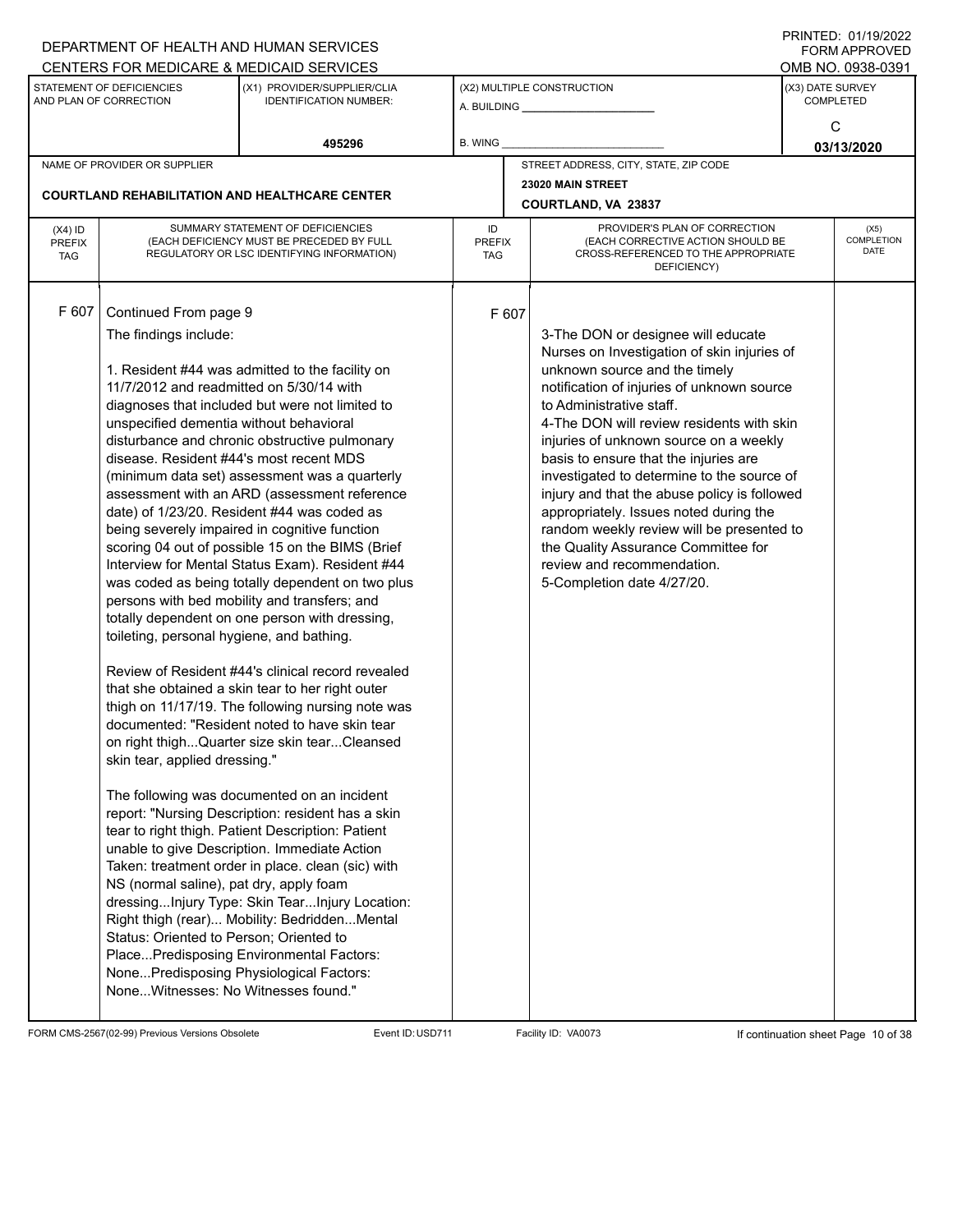|                                          |                                                                                                                                                                                                                                                                 | DEPARTMENT OF HEALTH AND HUMAN SERVICES                                                                                                                                                                                                                                                                                                                                                                                                                                                                                                                                                                                                                                                                                                                                                                                                                                                                                                                                                                                                                                                                                                                                                                                                       |                            |       |                                                                                                                          | <b>FORM APPROVED</b>                 |
|------------------------------------------|-----------------------------------------------------------------------------------------------------------------------------------------------------------------------------------------------------------------------------------------------------------------|-----------------------------------------------------------------------------------------------------------------------------------------------------------------------------------------------------------------------------------------------------------------------------------------------------------------------------------------------------------------------------------------------------------------------------------------------------------------------------------------------------------------------------------------------------------------------------------------------------------------------------------------------------------------------------------------------------------------------------------------------------------------------------------------------------------------------------------------------------------------------------------------------------------------------------------------------------------------------------------------------------------------------------------------------------------------------------------------------------------------------------------------------------------------------------------------------------------------------------------------------|----------------------------|-------|--------------------------------------------------------------------------------------------------------------------------|--------------------------------------|
|                                          |                                                                                                                                                                                                                                                                 | CENTERS FOR MEDICARE & MEDICAID SERVICES                                                                                                                                                                                                                                                                                                                                                                                                                                                                                                                                                                                                                                                                                                                                                                                                                                                                                                                                                                                                                                                                                                                                                                                                      |                            |       |                                                                                                                          | OMB NO. 0938-0391                    |
|                                          | STATEMENT OF DEFICIENCIES<br>AND PLAN OF CORRECTION                                                                                                                                                                                                             | (X1) PROVIDER/SUPPLIER/CLIA<br><b>IDENTIFICATION NUMBER:</b>                                                                                                                                                                                                                                                                                                                                                                                                                                                                                                                                                                                                                                                                                                                                                                                                                                                                                                                                                                                                                                                                                                                                                                                  |                            |       | (X2) MULTIPLE CONSTRUCTION                                                                                               | (X3) DATE SURVEY<br><b>COMPLETED</b> |
|                                          |                                                                                                                                                                                                                                                                 | 495296                                                                                                                                                                                                                                                                                                                                                                                                                                                                                                                                                                                                                                                                                                                                                                                                                                                                                                                                                                                                                                                                                                                                                                                                                                        | B. WING                    |       |                                                                                                                          | C<br>03/13/2020                      |
|                                          | NAME OF PROVIDER OR SUPPLIER                                                                                                                                                                                                                                    |                                                                                                                                                                                                                                                                                                                                                                                                                                                                                                                                                                                                                                                                                                                                                                                                                                                                                                                                                                                                                                                                                                                                                                                                                                               |                            |       | STREET ADDRESS, CITY, STATE, ZIP CODE                                                                                    |                                      |
|                                          |                                                                                                                                                                                                                                                                 |                                                                                                                                                                                                                                                                                                                                                                                                                                                                                                                                                                                                                                                                                                                                                                                                                                                                                                                                                                                                                                                                                                                                                                                                                                               |                            |       | 23020 MAIN STREET                                                                                                        |                                      |
|                                          |                                                                                                                                                                                                                                                                 | <b>COURTLAND REHABILITATION AND HEALTHCARE CENTER</b>                                                                                                                                                                                                                                                                                                                                                                                                                                                                                                                                                                                                                                                                                                                                                                                                                                                                                                                                                                                                                                                                                                                                                                                         |                            |       | COURTLAND, VA 23837                                                                                                      |                                      |
| $(X4)$ ID<br><b>PREFIX</b><br><b>TAG</b> |                                                                                                                                                                                                                                                                 | SUMMARY STATEMENT OF DEFICIENCIES<br>(EACH DEFICIENCY MUST BE PRECEDED BY FULL<br>REGULATORY OR LSC IDENTIFYING INFORMATION)                                                                                                                                                                                                                                                                                                                                                                                                                                                                                                                                                                                                                                                                                                                                                                                                                                                                                                                                                                                                                                                                                                                  | ID<br><b>PREFIX</b><br>TAG |       | PROVIDER'S PLAN OF CORRECTION<br>(EACH CORRECTIVE ACTION SHOULD BE<br>CROSS-REFERENCED TO THE APPROPRIATE<br>DEFICIENCY) | (X5)<br>COMPLETION<br><b>DATE</b>    |
| F 607                                    | Continued From page 10<br>nothing was documented.<br>on 11/17/19.<br>Acquired. How long has the Wound been<br>squared) 2. Length: 1.5 cm 3. Width: 1.4<br>cmWound Bed: EpithelialExudate:<br>NonePrimary Dressing: Foam."<br>abrasion on 1/29/20.<br>abrasion." | Further review of the incident report revealed that<br>under category "Predisposing Situation Factors,"<br>There was no evidence that an investigation was<br>conducted determining the cause of her skin tear<br>Review of Resident #44's November 2019 MAR<br>(Medication Administration Record) revealed that<br>a treatment was put into place for the skin tear on<br>11/18/19 until the area was resolved on 12/14/19.<br>Further review of Resident #44's clinical record<br>revealed that she obtained an abrasion to the<br>same area (right outer thigh) on 1/29/20. The<br>following was documented on the "Skin and<br>Wound Evaluation" form: "Describe: Abrasion<br>Location: Right thigh (rear) Acquired: In -House<br>present? New Exact Date: 1/29/20. Wound<br>Measurements: 1. Area 1.4 cm 2 (centimeters<br>There was no evidence that an investigation was<br>conducted determining the cause of her skin<br>Review of Resident #44's March 2020 POS<br>(physician order summary) revealed the following<br>active order: "Clean abrasion to right thigh with<br>DWC, pat dry, apply border dressing until healed.<br>every (sic) morning shift every 2 day (s) for<br>Review of Resident #44's ADL (Activities of Daily |                            | F 607 |                                                                                                                          |                                      |
|                                          |                                                                                                                                                                                                                                                                 | Living) care plan dated 9/28/14 and revised on                                                                                                                                                                                                                                                                                                                                                                                                                                                                                                                                                                                                                                                                                                                                                                                                                                                                                                                                                                                                                                                                                                                                                                                                |                            |       |                                                                                                                          |                                      |

FORM CMS-2567(02-99) Previous Versions Obsolete Event ID:USD711 Facility ID: VA0073 If continuation sheet Page 11 of 38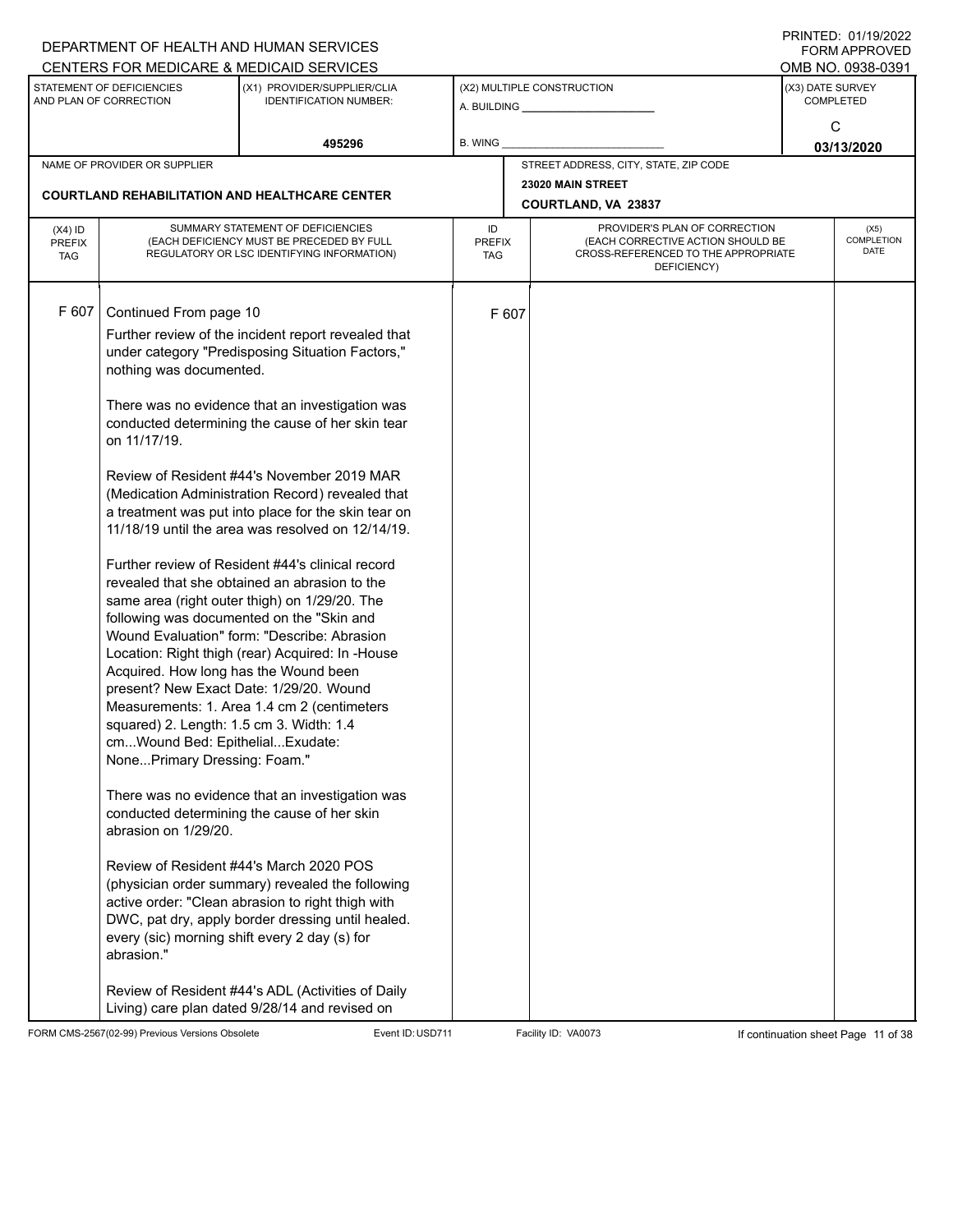|                                          |                                                                                                                                                                                                                                                                                                                                                       | DEPARTMENT OF HEALTH AND HUMAN SERVICES                                                                                                                                                                                                                                                                                                                                                                                                                                                                                                                                                                                                                                                                                                                                                                                                                                                                                                                                                                                                                                                                                                                                                                                                                                                                                                                                                                                                                                                                                     |                     |       |                                                                                                                          |                  | I I SII SI LED. O I <i>I</i> I <i>di E</i> uzz<br><b>FORM APPROVED</b> |
|------------------------------------------|-------------------------------------------------------------------------------------------------------------------------------------------------------------------------------------------------------------------------------------------------------------------------------------------------------------------------------------------------------|-----------------------------------------------------------------------------------------------------------------------------------------------------------------------------------------------------------------------------------------------------------------------------------------------------------------------------------------------------------------------------------------------------------------------------------------------------------------------------------------------------------------------------------------------------------------------------------------------------------------------------------------------------------------------------------------------------------------------------------------------------------------------------------------------------------------------------------------------------------------------------------------------------------------------------------------------------------------------------------------------------------------------------------------------------------------------------------------------------------------------------------------------------------------------------------------------------------------------------------------------------------------------------------------------------------------------------------------------------------------------------------------------------------------------------------------------------------------------------------------------------------------------------|---------------------|-------|--------------------------------------------------------------------------------------------------------------------------|------------------|------------------------------------------------------------------------|
|                                          |                                                                                                                                                                                                                                                                                                                                                       | CENTERS FOR MEDICARE & MEDICAID SERVICES                                                                                                                                                                                                                                                                                                                                                                                                                                                                                                                                                                                                                                                                                                                                                                                                                                                                                                                                                                                                                                                                                                                                                                                                                                                                                                                                                                                                                                                                                    |                     |       |                                                                                                                          |                  | OMB NO. 0938-0391                                                      |
|                                          | STATEMENT OF DEFICIENCIES<br>AND PLAN OF CORRECTION                                                                                                                                                                                                                                                                                                   | (X1) PROVIDER/SUPPLIER/CLIA<br><b>IDENTIFICATION NUMBER:</b>                                                                                                                                                                                                                                                                                                                                                                                                                                                                                                                                                                                                                                                                                                                                                                                                                                                                                                                                                                                                                                                                                                                                                                                                                                                                                                                                                                                                                                                                |                     |       | (X2) MULTIPLE CONSTRUCTION                                                                                               | (X3) DATE SURVEY | <b>COMPLETED</b>                                                       |
|                                          |                                                                                                                                                                                                                                                                                                                                                       | 495296                                                                                                                                                                                                                                                                                                                                                                                                                                                                                                                                                                                                                                                                                                                                                                                                                                                                                                                                                                                                                                                                                                                                                                                                                                                                                                                                                                                                                                                                                                                      | B. WING             |       |                                                                                                                          |                  | C<br>03/13/2020                                                        |
|                                          | NAME OF PROVIDER OR SUPPLIER                                                                                                                                                                                                                                                                                                                          |                                                                                                                                                                                                                                                                                                                                                                                                                                                                                                                                                                                                                                                                                                                                                                                                                                                                                                                                                                                                                                                                                                                                                                                                                                                                                                                                                                                                                                                                                                                             |                     |       | STREET ADDRESS, CITY, STATE, ZIP CODE                                                                                    |                  |                                                                        |
|                                          |                                                                                                                                                                                                                                                                                                                                                       |                                                                                                                                                                                                                                                                                                                                                                                                                                                                                                                                                                                                                                                                                                                                                                                                                                                                                                                                                                                                                                                                                                                                                                                                                                                                                                                                                                                                                                                                                                                             |                     |       | 23020 MAIN STREET                                                                                                        |                  |                                                                        |
|                                          |                                                                                                                                                                                                                                                                                                                                                       | <b>COURTLAND REHABILITATION AND HEALTHCARE CENTER</b>                                                                                                                                                                                                                                                                                                                                                                                                                                                                                                                                                                                                                                                                                                                                                                                                                                                                                                                                                                                                                                                                                                                                                                                                                                                                                                                                                                                                                                                                       |                     |       | COURTLAND, VA 23837                                                                                                      |                  |                                                                        |
| $(X4)$ ID<br><b>PREFIX</b><br><b>TAG</b> |                                                                                                                                                                                                                                                                                                                                                       | SUMMARY STATEMENT OF DEFICIENCIES<br>(EACH DEFICIENCY MUST BE PRECEDED BY FULL<br>REGULATORY OR LSC IDENTIFYING INFORMATION)                                                                                                                                                                                                                                                                                                                                                                                                                                                                                                                                                                                                                                                                                                                                                                                                                                                                                                                                                                                                                                                                                                                                                                                                                                                                                                                                                                                                | ID<br>PREFIX<br>TAG |       | PROVIDER'S PLAN OF CORRECTION<br>(EACH CORRECTIVE ACTION SHOULD BE<br>CROSS-REFERENCED TO THE APPROPRIATE<br>DEFICIENCY) |                  | (X5)<br><b>COMPLETION</b><br>DATE                                      |
| F 607                                    | Continued From page 11<br>The resident uses assist bars to maximize<br>independence with turning and<br>transfer stand up lift and 2 people."<br>started, LPN #3 stated that it was back in<br>it happened. LPN #2 stated that the DON<br>in bed by herself.<br>On 3/12/20 at 1:50 p.m., an interview was<br>conducted with ASM (Administrative Staff | 3/8/19 documented the following: "Bed mobility:<br>repositioningTransfer: The resident is able to<br>On 3/12/20 an observation was made of Resident<br>#44's skin alteration with LPN (Licensed Practical<br>Nurse) #3 and LPN #2, the unit supervisor. A<br>healing abrasion was observed to Resident #44's<br>outer right thigh. The area had light pink tissue.<br>The area did not appear to be pressure related.<br>When asked when the abrasion had originally<br>November of 2019 and that she was not sure how<br>(Director of Nursing) had found that the abrasion<br>the second time about one month ago. LPN #2<br>stated that the DON had found the abrasion<br>during skin sweeps on 3-11 shift. LPN #2 stated<br>that they were putting a protective bandage in<br>place at this point. Both nurses could not recall an<br>investigation being initiated to determine the<br>cause of her skin alterations on both occasions<br>(11/1/19 and 1/29/20). When asked how Resident<br>#44 transferred in and out of bed; LPN #2 stated<br>that Resident #44 used the sit to stand lift with<br>two staff members. LPN #2 stated that Resident<br>#44 could not get herself in and out of bed or turn<br>Member) #2, the DON (Director of Nursing).<br>When asked when she first found Resident #44's<br>skin tear or abrasion, ASM #2 stated that she was<br>not sure, that she would have to look back at the<br>resident's notes. ASM #2 stated that she found<br>the area during a skin sweep (the second time |                     | F 607 |                                                                                                                          |                  |                                                                        |

FORM CMS-2567(02-99) Previous Versions Obsolete Event ID:USD711 Facility ID: VA0073 If continuation sheet Page 12 of 38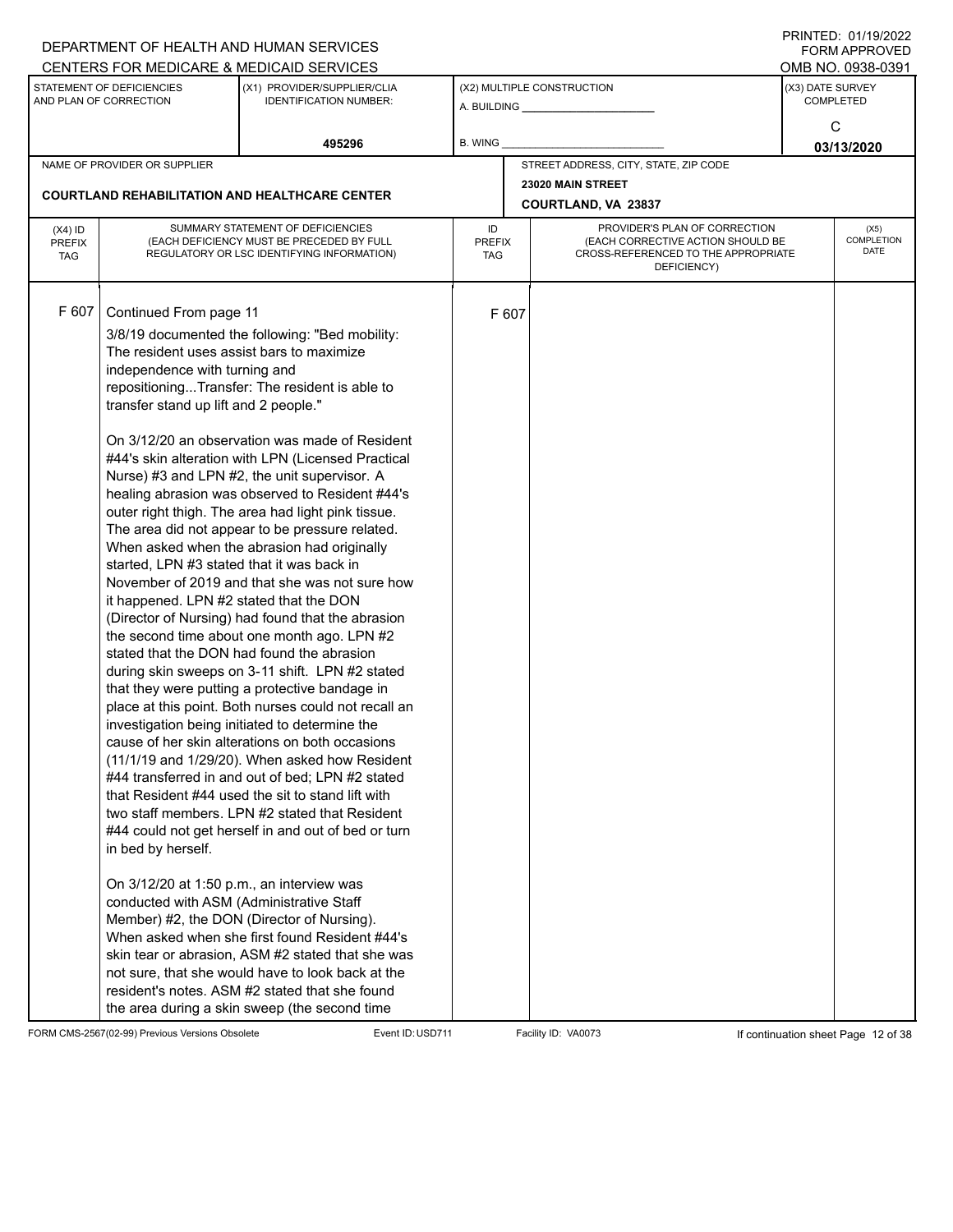|                                                                                                         |                                                                                                                                                                                          | DEPARTMENT OF HEALTH AND HUMAN SERVICES                                                                                                                                                                                                                                                                                                                                                                                                                                                                                                                                                                                                                                                                                                                                                                                                                                                                                                                                                                                                                                                                                                                                                                                                                                                                                                                                                                                                                                                                                                                                                                                                                                                                                                                                            |                |                                                                                                                 |                                       |                  | <b>FORM APPROVED</b> |  |
|---------------------------------------------------------------------------------------------------------|------------------------------------------------------------------------------------------------------------------------------------------------------------------------------------------|------------------------------------------------------------------------------------------------------------------------------------------------------------------------------------------------------------------------------------------------------------------------------------------------------------------------------------------------------------------------------------------------------------------------------------------------------------------------------------------------------------------------------------------------------------------------------------------------------------------------------------------------------------------------------------------------------------------------------------------------------------------------------------------------------------------------------------------------------------------------------------------------------------------------------------------------------------------------------------------------------------------------------------------------------------------------------------------------------------------------------------------------------------------------------------------------------------------------------------------------------------------------------------------------------------------------------------------------------------------------------------------------------------------------------------------------------------------------------------------------------------------------------------------------------------------------------------------------------------------------------------------------------------------------------------------------------------------------------------------------------------------------------------|----------------|-----------------------------------------------------------------------------------------------------------------|---------------------------------------|------------------|----------------------|--|
|                                                                                                         |                                                                                                                                                                                          | CENTERS FOR MEDICARE & MEDICAID SERVICES                                                                                                                                                                                                                                                                                                                                                                                                                                                                                                                                                                                                                                                                                                                                                                                                                                                                                                                                                                                                                                                                                                                                                                                                                                                                                                                                                                                                                                                                                                                                                                                                                                                                                                                                           |                |                                                                                                                 |                                       |                  | OMB NO. 0938-0391    |  |
|                                                                                                         | STATEMENT OF DEFICIENCIES<br>AND PLAN OF CORRECTION                                                                                                                                      | (X1) PROVIDER/SUPPLIER/CLIA<br><b>IDENTIFICATION NUMBER:</b>                                                                                                                                                                                                                                                                                                                                                                                                                                                                                                                                                                                                                                                                                                                                                                                                                                                                                                                                                                                                                                                                                                                                                                                                                                                                                                                                                                                                                                                                                                                                                                                                                                                                                                                       |                |                                                                                                                 | (X2) MULTIPLE CONSTRUCTION            | (X3) DATE SURVEY | <b>COMPLETED</b>     |  |
|                                                                                                         |                                                                                                                                                                                          |                                                                                                                                                                                                                                                                                                                                                                                                                                                                                                                                                                                                                                                                                                                                                                                                                                                                                                                                                                                                                                                                                                                                                                                                                                                                                                                                                                                                                                                                                                                                                                                                                                                                                                                                                                                    |                |                                                                                                                 |                                       |                  | С                    |  |
|                                                                                                         |                                                                                                                                                                                          | 495296                                                                                                                                                                                                                                                                                                                                                                                                                                                                                                                                                                                                                                                                                                                                                                                                                                                                                                                                                                                                                                                                                                                                                                                                                                                                                                                                                                                                                                                                                                                                                                                                                                                                                                                                                                             | <b>B. WING</b> |                                                                                                                 |                                       |                  | 03/13/2020           |  |
|                                                                                                         | NAME OF PROVIDER OR SUPPLIER                                                                                                                                                             |                                                                                                                                                                                                                                                                                                                                                                                                                                                                                                                                                                                                                                                                                                                                                                                                                                                                                                                                                                                                                                                                                                                                                                                                                                                                                                                                                                                                                                                                                                                                                                                                                                                                                                                                                                                    |                |                                                                                                                 | STREET ADDRESS, CITY, STATE, ZIP CODE |                  |                      |  |
| <b>COURTLAND REHABILITATION AND HEALTHCARE CENTER</b><br>SUMMARY STATEMENT OF DEFICIENCIES<br>$(X4)$ ID |                                                                                                                                                                                          |                                                                                                                                                                                                                                                                                                                                                                                                                                                                                                                                                                                                                                                                                                                                                                                                                                                                                                                                                                                                                                                                                                                                                                                                                                                                                                                                                                                                                                                                                                                                                                                                                                                                                                                                                                                    |                |                                                                                                                 | 23020 MAIN STREET                     |                  |                      |  |
|                                                                                                         |                                                                                                                                                                                          |                                                                                                                                                                                                                                                                                                                                                                                                                                                                                                                                                                                                                                                                                                                                                                                                                                                                                                                                                                                                                                                                                                                                                                                                                                                                                                                                                                                                                                                                                                                                                                                                                                                                                                                                                                                    |                | COURTLAND, VA 23837<br>PROVIDER'S PLAN OF CORRECTION<br>ID<br><b>COMPLETION</b>                                 |                                       |                  |                      |  |
| <b>PREFIX</b><br><b>TAG</b>                                                                             |                                                                                                                                                                                          | (EACH DEFICIENCY MUST BE PRECEDED BY FULL<br>REGULATORY OR LSC IDENTIFYING INFORMATION)                                                                                                                                                                                                                                                                                                                                                                                                                                                                                                                                                                                                                                                                                                                                                                                                                                                                                                                                                                                                                                                                                                                                                                                                                                                                                                                                                                                                                                                                                                                                                                                                                                                                                            |                | (EACH CORRECTIVE ACTION SHOULD BE<br><b>PREFIX</b><br>CROSS-REFERENCED TO THE APPROPRIATE<br>TAG<br>DEFICIENCY) |                                       |                  |                      |  |
| F 607                                                                                                   | Continued From page 12<br>#44 was totally dependent on staff for all<br>transfers, bed mobility etc.<br>was re-opened. LPN #2 stated that an<br>investigation would also be conducted to | around) but could not recall the date. ASM #2<br>stated that when she asked the nurse manager<br>(LPN #1) about the skin area, LPN #1 had told<br>her that Resident #44 always had that area. ASM<br>#2 stated that she only recalled notifying the<br>medical doctor and obtaining a physician's order.<br>When asked the description of the skin area<br>when found, ASM #2 stated that it looked like a<br>place of shearing, not really a skin tear. When<br>asked the process to determine the cause of a<br>new skin alteration, ASM #2 stated that she would<br>investigate the cause of any new skin areas by<br>interviewing staff who had last worked with the<br>resident and interview the resident to determine<br>how it occurred. When asked if she conducted an<br>investigation to determine the cause of the skin<br>abrasion to Resident #44, ASM #2 stated that she<br>didn't remember. ASM #2 stated that she was not<br>sure how it occurred. When asked if the location<br>(right outer thigh) was an unusual location for an<br>abrasion or skin tear, ASM #2 stated that in her<br>opinion it was not. ASM #2 stated that Resident<br>On 3/12/20 at 2:27 p.m., further interview was<br>conducted with LPN (Licensed Practical Nurse)<br>#2, the unit supervisor. When asked the process<br>when a new skin alteration is found on a resident,<br>LPN #2 stated that an assessment would be<br>completed, the medical doctor and family would<br>be notified and then the skin area would be<br>rounded on weekly. LPN #2 stated that the same<br>process would be followed if a previous skin area<br>determine the cause of the skin alteration. LPN<br>#2 stated that the investigation was usually<br>initiated by the DON (Director of Nursing). LPN |                | F 607                                                                                                           |                                       |                  |                      |  |

FORM CMS-2567(02-99) Previous Versions Obsolete Event ID:USD711 Facility ID: VA0073 If continuation sheet Page 13 of 38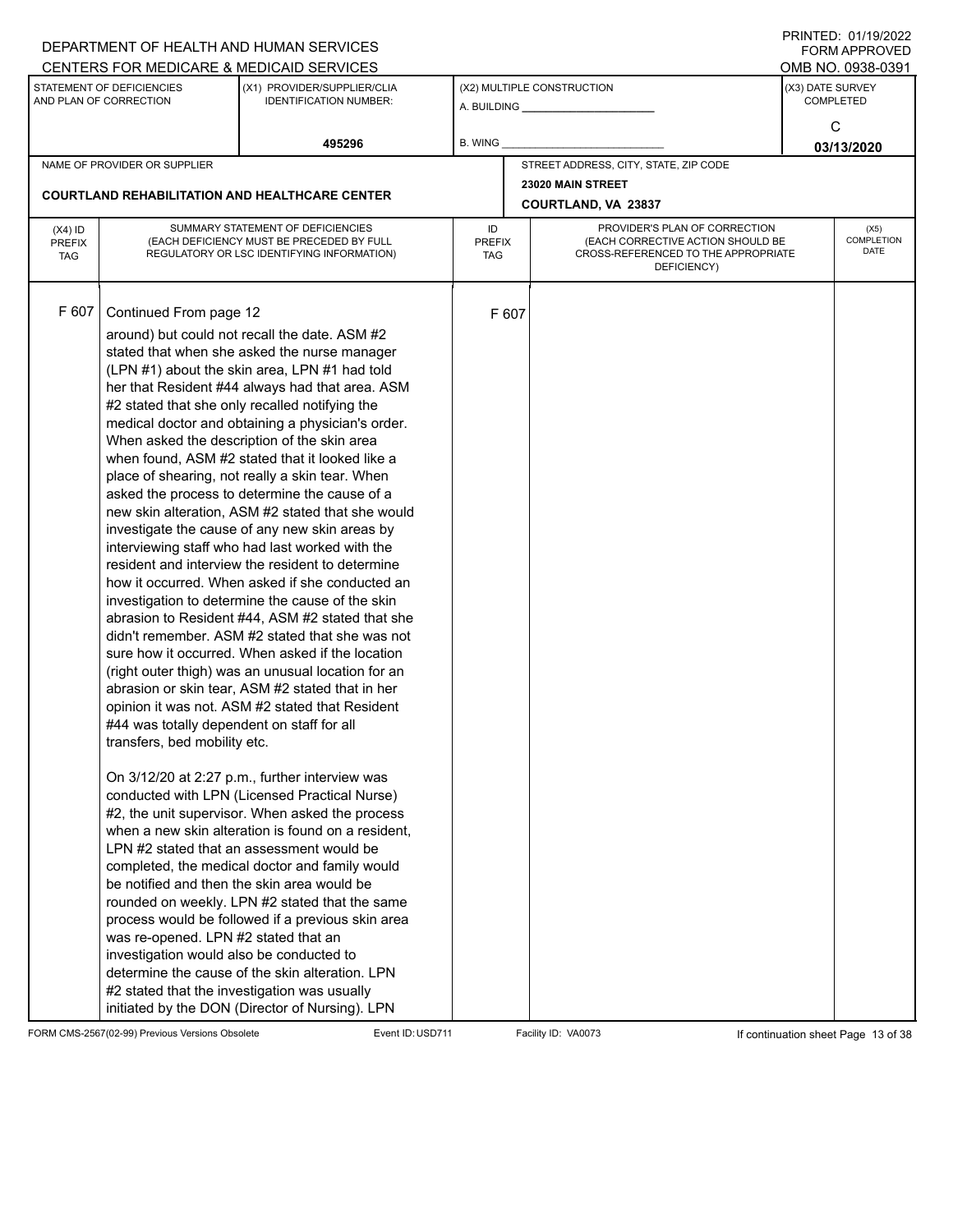|                                          |                                                                                                                                                                                                                                   | DEPARTMENT OF HEALTH AND HUMAN SERVICES<br>CENTERS FOR MEDICARE & MEDICAID SERVICES                                                                                                                                                                                                                                                                                                                                                                                                                                                                                                                                                                                                                                                                                                                                                                                                                                                                                                                                                                                                                                                                                                                                                                                                                                                                                                                                                                                                                                                                                                                                                                                                                      |                            |       |                                                                                                                          |  | $1 \times 1 \times 1 = 1$ . $0 \times 1 \times 1 = 0$<br><b>FORM APPROVED</b><br>OMB NO. 0938-0391 |  |
|------------------------------------------|-----------------------------------------------------------------------------------------------------------------------------------------------------------------------------------------------------------------------------------|----------------------------------------------------------------------------------------------------------------------------------------------------------------------------------------------------------------------------------------------------------------------------------------------------------------------------------------------------------------------------------------------------------------------------------------------------------------------------------------------------------------------------------------------------------------------------------------------------------------------------------------------------------------------------------------------------------------------------------------------------------------------------------------------------------------------------------------------------------------------------------------------------------------------------------------------------------------------------------------------------------------------------------------------------------------------------------------------------------------------------------------------------------------------------------------------------------------------------------------------------------------------------------------------------------------------------------------------------------------------------------------------------------------------------------------------------------------------------------------------------------------------------------------------------------------------------------------------------------------------------------------------------------------------------------------------------------|----------------------------|-------|--------------------------------------------------------------------------------------------------------------------------|--|----------------------------------------------------------------------------------------------------|--|
|                                          | STATEMENT OF DEFICIENCIES<br>AND PLAN OF CORRECTION                                                                                                                                                                               | (X1) PROVIDER/SUPPLIER/CLIA<br><b>IDENTIFICATION NUMBER:</b>                                                                                                                                                                                                                                                                                                                                                                                                                                                                                                                                                                                                                                                                                                                                                                                                                                                                                                                                                                                                                                                                                                                                                                                                                                                                                                                                                                                                                                                                                                                                                                                                                                             |                            |       | (X2) MULTIPLE CONSTRUCTION                                                                                               |  | (X3) DATE SURVEY<br><b>COMPLETED</b>                                                               |  |
|                                          |                                                                                                                                                                                                                                   |                                                                                                                                                                                                                                                                                                                                                                                                                                                                                                                                                                                                                                                                                                                                                                                                                                                                                                                                                                                                                                                                                                                                                                                                                                                                                                                                                                                                                                                                                                                                                                                                                                                                                                          |                            |       | A. BUILDING _________________                                                                                            |  |                                                                                                    |  |
|                                          |                                                                                                                                                                                                                                   | 495296                                                                                                                                                                                                                                                                                                                                                                                                                                                                                                                                                                                                                                                                                                                                                                                                                                                                                                                                                                                                                                                                                                                                                                                                                                                                                                                                                                                                                                                                                                                                                                                                                                                                                                   | <b>B. WING</b>             |       |                                                                                                                          |  | C<br>03/13/2020                                                                                    |  |
|                                          | NAME OF PROVIDER OR SUPPLIER                                                                                                                                                                                                      |                                                                                                                                                                                                                                                                                                                                                                                                                                                                                                                                                                                                                                                                                                                                                                                                                                                                                                                                                                                                                                                                                                                                                                                                                                                                                                                                                                                                                                                                                                                                                                                                                                                                                                          |                            |       | STREET ADDRESS, CITY, STATE, ZIP CODE                                                                                    |  |                                                                                                    |  |
|                                          |                                                                                                                                                                                                                                   |                                                                                                                                                                                                                                                                                                                                                                                                                                                                                                                                                                                                                                                                                                                                                                                                                                                                                                                                                                                                                                                                                                                                                                                                                                                                                                                                                                                                                                                                                                                                                                                                                                                                                                          |                            |       | 23020 MAIN STREET                                                                                                        |  |                                                                                                    |  |
|                                          |                                                                                                                                                                                                                                   | <b>COURTLAND REHABILITATION AND HEALTHCARE CENTER</b>                                                                                                                                                                                                                                                                                                                                                                                                                                                                                                                                                                                                                                                                                                                                                                                                                                                                                                                                                                                                                                                                                                                                                                                                                                                                                                                                                                                                                                                                                                                                                                                                                                                    |                            |       | COURTLAND, VA 23837                                                                                                      |  |                                                                                                    |  |
| $(X4)$ ID<br><b>PREFIX</b><br><b>TAG</b> |                                                                                                                                                                                                                                   | SUMMARY STATEMENT OF DEFICIENCIES<br>(EACH DEFICIENCY MUST BE PRECEDED BY FULL<br>REGULATORY OR LSC IDENTIFYING INFORMATION)                                                                                                                                                                                                                                                                                                                                                                                                                                                                                                                                                                                                                                                                                                                                                                                                                                                                                                                                                                                                                                                                                                                                                                                                                                                                                                                                                                                                                                                                                                                                                                             | ID<br><b>PREFIX</b><br>TAG |       | PROVIDER'S PLAN OF CORRECTION<br>(EACH CORRECTIVE ACTION SHOULD BE<br>CROSS-REFERENCED TO THE APPROPRIATE<br>DEFICIENCY) |  | (X5)<br><b>COMPLETION</b><br>DATE                                                                  |  |
| F 607                                    | Continued From page 13<br>#2 stated, "We don't want the same thing<br>from the sit to stand lift.<br>On 3/12/20 at 3:00 p.m., an interview was<br>if this investigation would be documented<br>anywhere, LPN #1 stated on a "Risk | #2 stated that it was important to determine the<br>cause of a skin alteration so that the same skin<br>area did not keep opening up or reoccurring. LPN<br>happening again and again." LPN #2 stated that<br>she did not think the right outer thigh was an<br>unusual place for a skin tear or abrasion. LPN #2<br>stated that an investigation should have been<br>conducted for Resident #44 so that staff knew<br>what was causing the skin tear/abrasion. LPN #2<br>stated, "That is something we have to look into."<br>LPN #2 then stated that she was not sure if it was<br>conducted with LPN #1, the unit manager and the<br>nurse who found the skin tear on 11/1/19. When<br>asked the process if she were to find a new skin<br>alteration on a resident, LPN #1 stated that she<br>would fill out an incident report, notify the medical<br>doctor/family, revise the care plan and implement<br>a treatment. LPN #1 then stated that she would<br>investigate to determine how the skin alteration<br>had occurred. LPN #1 stated that if the resident<br>could not tell staff how the skin alteration had<br>occurred, she would interview staff. When asked<br>Management Sheet" that was in the electronic<br>record. When asked if she was able to determine<br>how Resident #44 obtained her skin tear on<br>11/1/19, LPN #1 stated that she didn't remember.<br>LPN #1 stated that she did not recall interviewing<br>any staff regarding her skin tear and that the<br>resident could not tell her how it had occurred.<br>When asked if a skin tear to the right outer thigh<br>was an unusual place for a skin alteration, LPN<br>#1 stated that it was not for her because she |                            | F 607 |                                                                                                                          |  |                                                                                                    |  |
|                                          |                                                                                                                                                                                                                                   | used the lift and was totally dependent on staff                                                                                                                                                                                                                                                                                                                                                                                                                                                                                                                                                                                                                                                                                                                                                                                                                                                                                                                                                                                                                                                                                                                                                                                                                                                                                                                                                                                                                                                                                                                                                                                                                                                         |                            |       |                                                                                                                          |  |                                                                                                    |  |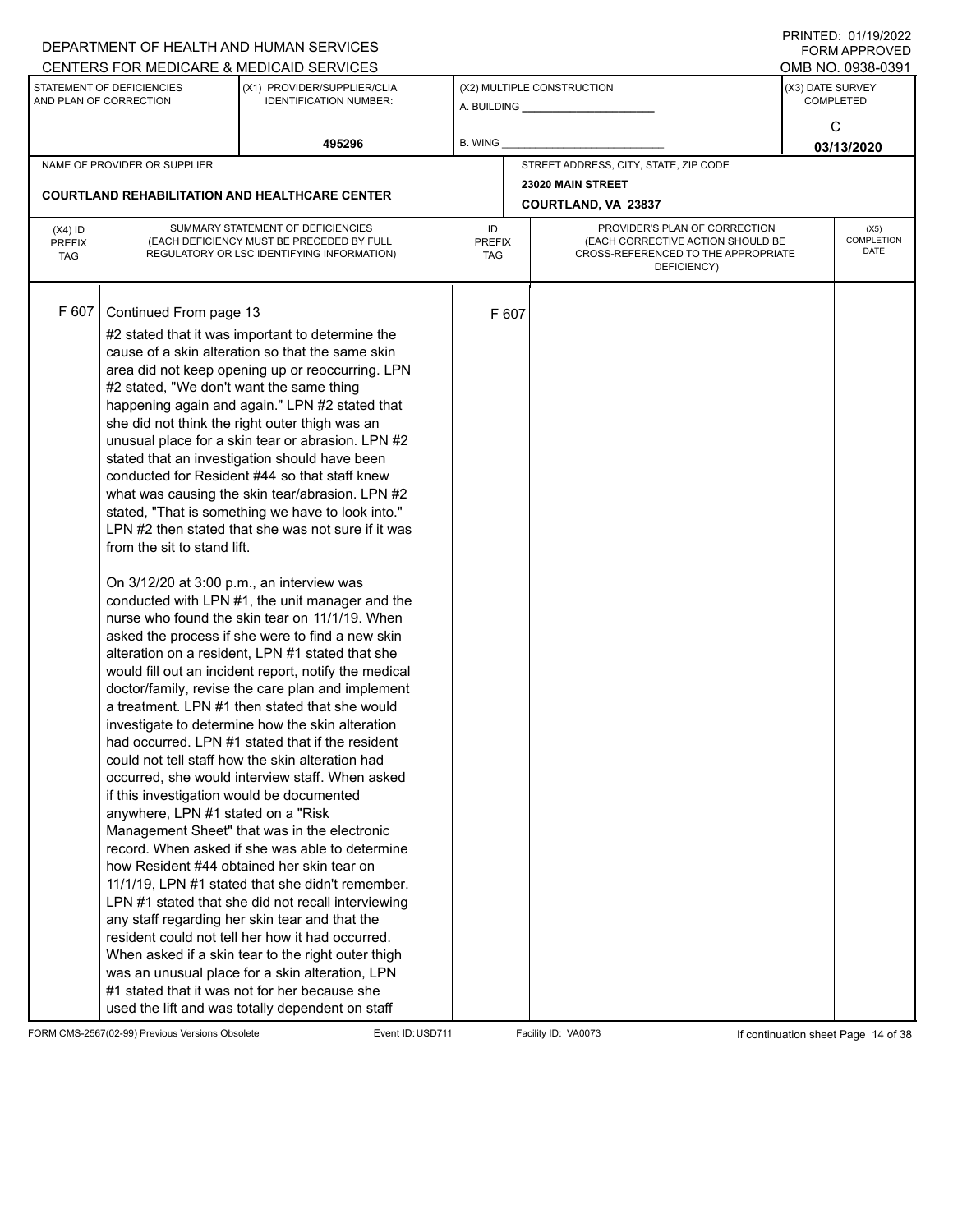|                                          |                                                                                                                                                                                                                                                                                                                                                                                                                                                                         | DEPARTMENT OF HEALTH AND HUMAN SERVICES                                                                                                                                                                                                                                                                                                                                                                                                                                                                                                                                                                                                                                                                                                                                                                                                                                                                                                                  |                                   |               |                                                                                                                          |                  | FININILU. VIII JIZUZZ<br><b>FORM APPROVED</b><br>OMB NO. 0938-0391 |
|------------------------------------------|-------------------------------------------------------------------------------------------------------------------------------------------------------------------------------------------------------------------------------------------------------------------------------------------------------------------------------------------------------------------------------------------------------------------------------------------------------------------------|----------------------------------------------------------------------------------------------------------------------------------------------------------------------------------------------------------------------------------------------------------------------------------------------------------------------------------------------------------------------------------------------------------------------------------------------------------------------------------------------------------------------------------------------------------------------------------------------------------------------------------------------------------------------------------------------------------------------------------------------------------------------------------------------------------------------------------------------------------------------------------------------------------------------------------------------------------|-----------------------------------|---------------|--------------------------------------------------------------------------------------------------------------------------|------------------|--------------------------------------------------------------------|
|                                          | CENTERS FOR MEDICARE & MEDICAID SERVICES<br>STATEMENT OF DEFICIENCIES<br>(X1) PROVIDER/SUPPLIER/CLIA<br>AND PLAN OF CORRECTION<br><b>IDENTIFICATION NUMBER:</b>                                                                                                                                                                                                                                                                                                         |                                                                                                                                                                                                                                                                                                                                                                                                                                                                                                                                                                                                                                                                                                                                                                                                                                                                                                                                                          |                                   |               | (X2) MULTIPLE CONSTRUCTION                                                                                               | (X3) DATE SURVEY | <b>COMPLETED</b><br>C                                              |
|                                          |                                                                                                                                                                                                                                                                                                                                                                                                                                                                         | 495296                                                                                                                                                                                                                                                                                                                                                                                                                                                                                                                                                                                                                                                                                                                                                                                                                                                                                                                                                   | <b>B. WING</b>                    |               |                                                                                                                          |                  | 03/13/2020                                                         |
|                                          | NAME OF PROVIDER OR SUPPLIER                                                                                                                                                                                                                                                                                                                                                                                                                                            |                                                                                                                                                                                                                                                                                                                                                                                                                                                                                                                                                                                                                                                                                                                                                                                                                                                                                                                                                          |                                   |               | STREET ADDRESS, CITY, STATE, ZIP CODE                                                                                    |                  |                                                                    |
|                                          |                                                                                                                                                                                                                                                                                                                                                                                                                                                                         | <b>COURTLAND REHABILITATION AND HEALTHCARE CENTER</b>                                                                                                                                                                                                                                                                                                                                                                                                                                                                                                                                                                                                                                                                                                                                                                                                                                                                                                    |                                   |               | 23020 MAIN STREET<br>COURTLAND, VA 23837                                                                                 |                  |                                                                    |
| $(X4)$ ID<br><b>PREFIX</b><br><b>TAG</b> |                                                                                                                                                                                                                                                                                                                                                                                                                                                                         | SUMMARY STATEMENT OF DEFICIENCIES<br>(EACH DEFICIENCY MUST BE PRECEDED BY FULL<br>REGULATORY OR LSC IDENTIFYING INFORMATION)                                                                                                                                                                                                                                                                                                                                                                                                                                                                                                                                                                                                                                                                                                                                                                                                                             | ID<br><b>PREFIX</b><br><b>TAG</b> |               | PROVIDER'S PLAN OF CORRECTION<br>(EACH CORRECTIVE ACTION SHOULD BE<br>CROSS-REFERENCED TO THE APPROPRIATE<br>DEFICIENCY) |                  | (X5)<br><b>COMPLETION</b><br><b>DATE</b>                           |
| F 607<br>F 610<br>$SS = D$               | Continued From page 14<br>with ADLs (Activities of Daily Living).<br>On 3/12/20 at 5:11 p.m., ASM #1, the<br>Consultant were made aware of the above<br>concerns.<br>Facility policy titled,<br>allegation of mistreatment, neglect, or<br>recordInvestigative protocols will be<br>immediately initiated."<br>CFR(s): 483.12(c)(2)-(4)<br>must:<br>violations are thoroughly investigated.<br>investigation is in progress.<br>§483.12(c)(4) Report the results of all | Administrator and ASM #3 the Corporate Nurse<br>"Abuse/Investigate/Reporting," documents in part,<br>the following: "Policy: Injuries of unknown origin<br>(injuries not witnessed or patient cannot state<br>what happened) will be handled the same as an<br>abuseAny injuries of unknown origin to a patient<br>are to be reported to a licensed nurseA licensed<br>nurse is responsible for completing an incident<br>Investigate/Prevent/Correct Alleged Violation<br>§483.12(c) In response to allegations of abuse,<br>neglect, exploitation, or mistreatment, the facility<br>§483.12(c)(2) Have evidence that all alleged<br>§483.12(c)(3) Prevent further potential abuse,<br>neglect, exploitation, or mistreatment while the<br>investigations to the administrator or his or her<br>designated representative and to other officials in<br>accordance with State law, including to the State<br>Survey Agency, within 5 working days of the |                                   | F 607<br>F610 |                                                                                                                          |                  | 4/27/20                                                            |
|                                          |                                                                                                                                                                                                                                                                                                                                                                                                                                                                         | incident, and if the alleged violation is verified                                                                                                                                                                                                                                                                                                                                                                                                                                                                                                                                                                                                                                                                                                                                                                                                                                                                                                       |                                   |               |                                                                                                                          |                  |                                                                    |

FORM CMS-2567(02-99) Previous Versions Obsolete Event ID:USD711 Facility ID: VA0073 If continuation sheet Page 15 of 38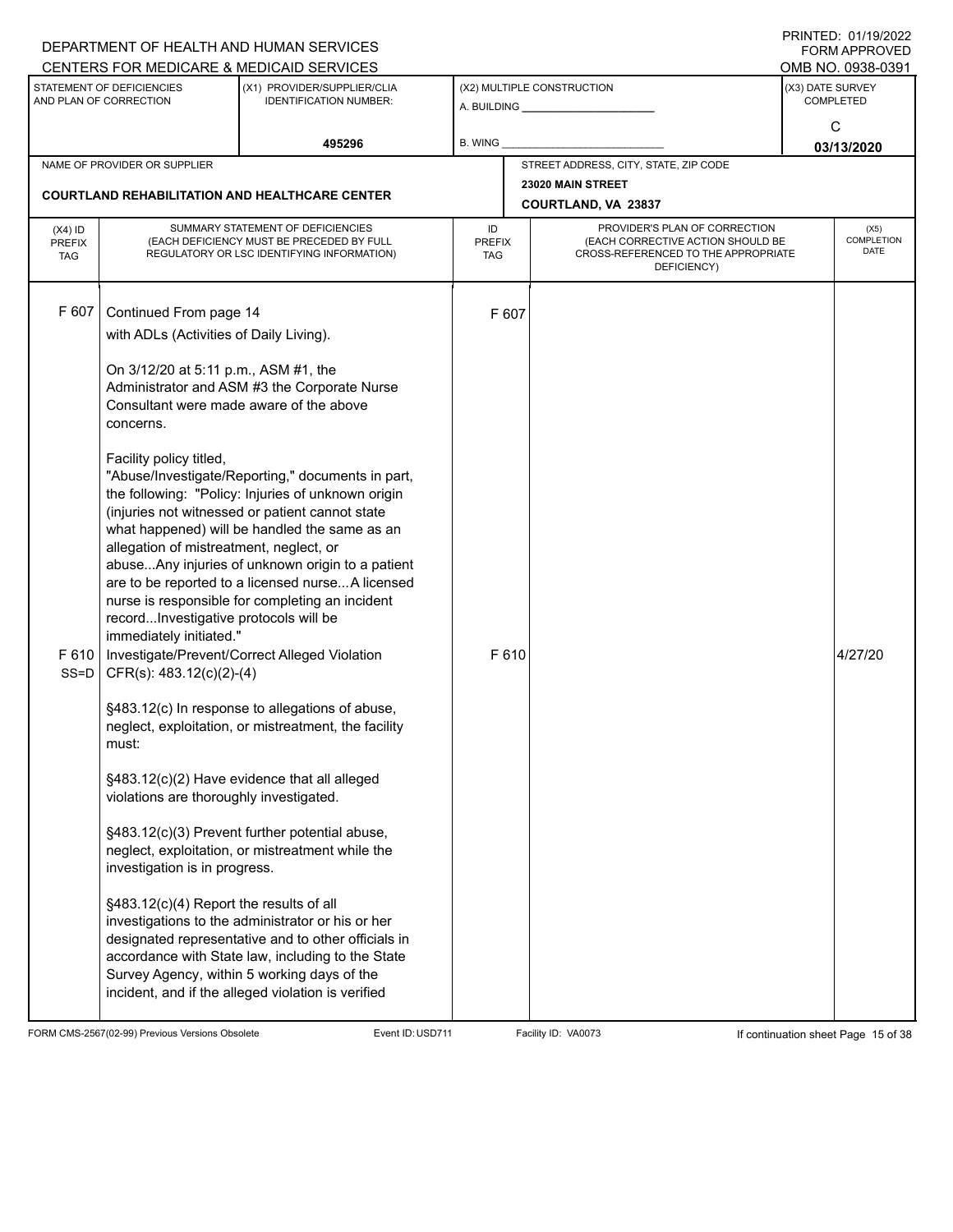|                                          |                                                                                                                                                                                                                                                                                                                                                               | DEPARTMENT OF HEALTH AND HUMAN SERVICES                                                                                                                                                                                                                                                                                                                                                                                                                                                                                                                                                                                                                                                                                                                                                                                                                                                                                                                                                                                                                                                                                                                                                                                             |                                                  |  |                                                                                                                                                                                                                                                                                                                                                                                                                                                                                                                                                                                                                                                                                                                                                                                                   |                  | <b>FORM APPROVED</b>                     |
|------------------------------------------|---------------------------------------------------------------------------------------------------------------------------------------------------------------------------------------------------------------------------------------------------------------------------------------------------------------------------------------------------------------|-------------------------------------------------------------------------------------------------------------------------------------------------------------------------------------------------------------------------------------------------------------------------------------------------------------------------------------------------------------------------------------------------------------------------------------------------------------------------------------------------------------------------------------------------------------------------------------------------------------------------------------------------------------------------------------------------------------------------------------------------------------------------------------------------------------------------------------------------------------------------------------------------------------------------------------------------------------------------------------------------------------------------------------------------------------------------------------------------------------------------------------------------------------------------------------------------------------------------------------|--------------------------------------------------|--|---------------------------------------------------------------------------------------------------------------------------------------------------------------------------------------------------------------------------------------------------------------------------------------------------------------------------------------------------------------------------------------------------------------------------------------------------------------------------------------------------------------------------------------------------------------------------------------------------------------------------------------------------------------------------------------------------------------------------------------------------------------------------------------------------|------------------|------------------------------------------|
|                                          | CENTERS FOR MEDICARE & MEDICAID SERVICES<br>STATEMENT OF DEFICIENCIES<br>(X1) PROVIDER/SUPPLIER/CLIA<br>AND PLAN OF CORRECTION<br><b>IDENTIFICATION NUMBER:</b>                                                                                                                                                                                               |                                                                                                                                                                                                                                                                                                                                                                                                                                                                                                                                                                                                                                                                                                                                                                                                                                                                                                                                                                                                                                                                                                                                                                                                                                     |                                                  |  | (X2) MULTIPLE CONSTRUCTION<br>A. BUILDING <b>A.</b> BUILDING                                                                                                                                                                                                                                                                                                                                                                                                                                                                                                                                                                                                                                                                                                                                      | (X3) DATE SURVEY | OMB NO. 0938-0391<br><b>COMPLETED</b>    |
|                                          |                                                                                                                                                                                                                                                                                                                                                               | 495296                                                                                                                                                                                                                                                                                                                                                                                                                                                                                                                                                                                                                                                                                                                                                                                                                                                                                                                                                                                                                                                                                                                                                                                                                              | B. WING<br>STREET ADDRESS, CITY, STATE, ZIP CODE |  |                                                                                                                                                                                                                                                                                                                                                                                                                                                                                                                                                                                                                                                                                                                                                                                                   |                  | C<br>03/13/2020                          |
|                                          | NAME OF PROVIDER OR SUPPLIER                                                                                                                                                                                                                                                                                                                                  |                                                                                                                                                                                                                                                                                                                                                                                                                                                                                                                                                                                                                                                                                                                                                                                                                                                                                                                                                                                                                                                                                                                                                                                                                                     |                                                  |  |                                                                                                                                                                                                                                                                                                                                                                                                                                                                                                                                                                                                                                                                                                                                                                                                   |                  |                                          |
|                                          |                                                                                                                                                                                                                                                                                                                                                               |                                                                                                                                                                                                                                                                                                                                                                                                                                                                                                                                                                                                                                                                                                                                                                                                                                                                                                                                                                                                                                                                                                                                                                                                                                     |                                                  |  | 23020 MAIN STREET                                                                                                                                                                                                                                                                                                                                                                                                                                                                                                                                                                                                                                                                                                                                                                                 |                  |                                          |
|                                          |                                                                                                                                                                                                                                                                                                                                                               | <b>COURTLAND REHABILITATION AND HEALTHCARE CENTER</b>                                                                                                                                                                                                                                                                                                                                                                                                                                                                                                                                                                                                                                                                                                                                                                                                                                                                                                                                                                                                                                                                                                                                                                               |                                                  |  | COURTLAND, VA 23837                                                                                                                                                                                                                                                                                                                                                                                                                                                                                                                                                                                                                                                                                                                                                                               |                  |                                          |
| $(X4)$ ID<br><b>PREFIX</b><br><b>TAG</b> |                                                                                                                                                                                                                                                                                                                                                               | SUMMARY STATEMENT OF DEFICIENCIES<br>PROVIDER'S PLAN OF CORRECTION<br>ID<br>(EACH DEFICIENCY MUST BE PRECEDED BY FULL<br>(EACH CORRECTIVE ACTION SHOULD BE<br><b>PREFIX</b><br>CROSS-REFERENCED TO THE APPROPRIATE<br>REGULATORY OR LSC IDENTIFYING INFORMATION)<br><b>TAG</b><br>DEFICIENCY)                                                                                                                                                                                                                                                                                                                                                                                                                                                                                                                                                                                                                                                                                                                                                                                                                                                                                                                                       |                                                  |  |                                                                                                                                                                                                                                                                                                                                                                                                                                                                                                                                                                                                                                                                                                                                                                                                   |                  | (X5)<br><b>COMPLETION</b><br><b>DATE</b> |
| F 610                                    | Continued From page 15<br>by:<br>was determined that facility staff failed to<br>in the survey sample, Resident #44.<br>The findings include:<br>11/7/2012 and readmitted on 5/30/14 with<br>unspecified dementia without behavioral<br>disease. Resident #44's most recent MDS<br>toileting, personal hygiene, and bathing.<br>skin tear, applied dressing." | appropriate corrective action must be taken.<br>This REQUIREMENT is not met as evidenced<br>Based on observation, staff interview, facility<br>document review and clinical record review, it<br>thoroughly investigate a skin injury of unknown<br>source on two occasions for one of 44 residents<br>Resident #44 was admitted to the facility on<br>diagnoses that included but were not limited to<br>disturbance and chronic obstructive pulmonary<br>(minimum data set) assessment was a quarterly<br>assessment with an ARD (assessment reference<br>date) of 1/23/20. Resident #44 was coded as<br>being severely impaired in cognitive function<br>scoring 04 out of possible 15 on the BIMS (Brief<br>Interview for Mental Status Exam). Resident #44<br>was coded as being totally dependent on two plus<br>persons with bed mobility and transfers; and<br>totally dependent on one person with dressing,<br>Review of Resident #44's clinical record revealed<br>that she obtained a skin tear to her right outer<br>thigh on 11/17/19. The following nursing note was<br>documented: "Resident noted to have skin tear<br>on right thighQuarter size skin tearCleansed<br>The following was documented on an incident | F610                                             |  | F610<br>1-Resident #44 is free of skin<br>impairments.<br>2-Current residents were reviewed to<br>ensure that any skin injuries of unknown<br>source are investigated to determine to<br>source of injury appropriately.<br>3-The DON or designee will educate<br>Nurses on investigation of skin injuries of<br>unknown source and the timely<br>Administrative notification of injuries of<br>unknown source.<br>4-The DON will review residents with skin<br>injuries of unknown source on a weekly<br>basis to ensure that the injuries are<br>investigated to determine to the source of<br>injury appropriately. Issues noted during<br>the random weekly review will be<br>presented to the Quality Assurance<br>Committee for review and<br>recommendation.<br>5-Completion date 4/27/20. |                  |                                          |
|                                          |                                                                                                                                                                                                                                                                                                                                                               | report: "Nursing Description: resident has a skin<br>tear to right thigh. Patient Description: Patient                                                                                                                                                                                                                                                                                                                                                                                                                                                                                                                                                                                                                                                                                                                                                                                                                                                                                                                                                                                                                                                                                                                              |                                                  |  |                                                                                                                                                                                                                                                                                                                                                                                                                                                                                                                                                                                                                                                                                                                                                                                                   |                  |                                          |

FORM CMS-2567(02-99) Previous Versions Obsolete Event ID:USD711 Facility ID: VA0073 If continuation sheet Page 16 of 38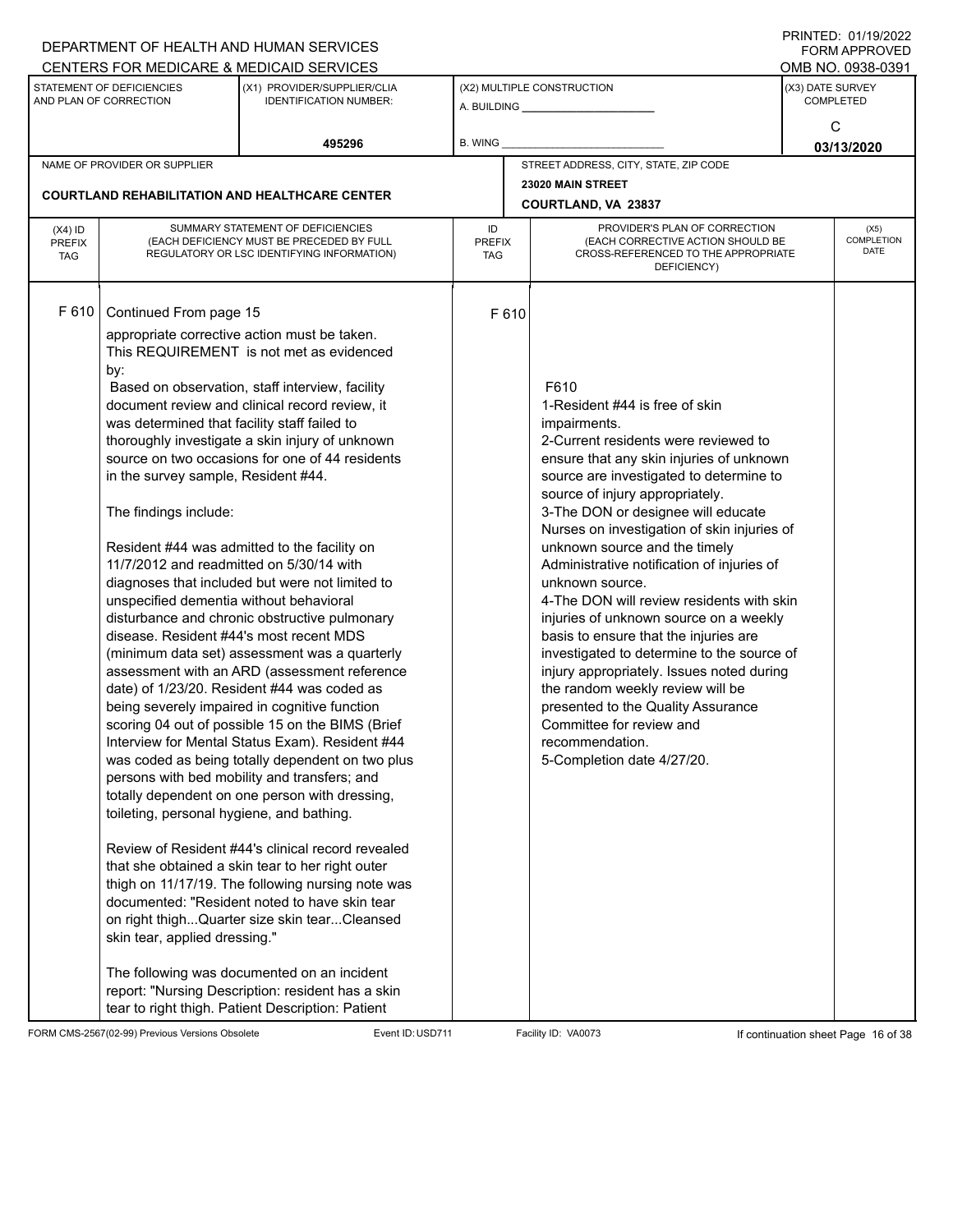|               |                                                     | DEPARTMENT OF HEALTH AND HUMAN SERVICES                                                        |               |       |                                                                          |                  | $1 \times 1 \times 1 = 1$ . $0 \times 1 \times 1 = 0$<br><b>FORM APPROVED</b> |  |  |
|---------------|-----------------------------------------------------|------------------------------------------------------------------------------------------------|---------------|-------|--------------------------------------------------------------------------|------------------|-------------------------------------------------------------------------------|--|--|
|               |                                                     | CENTERS FOR MEDICARE & MEDICAID SERVICES                                                       |               |       |                                                                          |                  | OMB NO. 0938-0391                                                             |  |  |
|               | STATEMENT OF DEFICIENCIES<br>AND PLAN OF CORRECTION | (X1) PROVIDER/SUPPLIER/CLIA<br><b>IDENTIFICATION NUMBER:</b>                                   |               |       | (X2) MULTIPLE CONSTRUCTION                                               | (X3) DATE SURVEY | <b>COMPLETED</b>                                                              |  |  |
|               |                                                     |                                                                                                |               |       |                                                                          |                  |                                                                               |  |  |
|               |                                                     | 495296                                                                                         | B. WING       |       |                                                                          |                  | С<br>03/13/2020                                                               |  |  |
|               | NAME OF PROVIDER OR SUPPLIER                        |                                                                                                |               |       | STREET ADDRESS, CITY, STATE, ZIP CODE                                    |                  |                                                                               |  |  |
|               |                                                     |                                                                                                |               |       | 23020 MAIN STREET                                                        |                  |                                                                               |  |  |
|               |                                                     | <b>COURTLAND REHABILITATION AND HEALTHCARE CENTER</b>                                          |               |       | COURTLAND, VA 23837                                                      |                  |                                                                               |  |  |
| $(X4)$ ID     |                                                     | SUMMARY STATEMENT OF DEFICIENCIES                                                              | ID            |       | PROVIDER'S PLAN OF CORRECTION                                            |                  | (X5)                                                                          |  |  |
| <b>PREFIX</b> |                                                     | (EACH DEFICIENCY MUST BE PRECEDED BY FULL                                                      | <b>PREFIX</b> |       | (EACH CORRECTIVE ACTION SHOULD BE<br>CROSS-REFERENCED TO THE APPROPRIATE |                  | <b>COMPLETION</b><br>DATE                                                     |  |  |
| <b>TAG</b>    |                                                     | REGULATORY OR LSC IDENTIFYING INFORMATION)                                                     | TAG           |       | DEFICIENCY)                                                              |                  |                                                                               |  |  |
|               |                                                     |                                                                                                |               |       |                                                                          |                  |                                                                               |  |  |
| F 610         |                                                     |                                                                                                |               |       |                                                                          |                  |                                                                               |  |  |
|               | Continued From page 16                              |                                                                                                |               | F 610 |                                                                          |                  |                                                                               |  |  |
|               |                                                     | unable to give Description. Immediate Action                                                   |               |       |                                                                          |                  |                                                                               |  |  |
|               |                                                     | Taken: treatment order in place. clean (sic) with                                              |               |       |                                                                          |                  |                                                                               |  |  |
|               | NS (normal saline), pat dry, apply foam             |                                                                                                |               |       |                                                                          |                  |                                                                               |  |  |
|               |                                                     | dressingInjury Type: Skin TearInjury Location:<br>Right thigh (rear) Mobility: BedriddenMental |               |       |                                                                          |                  |                                                                               |  |  |
|               | Status: Oriented to Person; Oriented to             |                                                                                                |               |       |                                                                          |                  |                                                                               |  |  |
|               |                                                     | PlacePredisposing Environmental Factors:                                                       |               |       |                                                                          |                  |                                                                               |  |  |
|               |                                                     | NonePredisposing Physiological Factors:                                                        |               |       |                                                                          |                  |                                                                               |  |  |
|               | NoneWitnesses: No Witnesses found."                 |                                                                                                |               |       |                                                                          |                  |                                                                               |  |  |
|               |                                                     |                                                                                                |               |       |                                                                          |                  |                                                                               |  |  |
|               |                                                     | Further review of the incident report revealed that                                            |               |       |                                                                          |                  |                                                                               |  |  |
|               |                                                     | under category "Predisposing Situation Factors,"                                               |               |       |                                                                          |                  |                                                                               |  |  |
|               | nothing was documented.                             |                                                                                                |               |       |                                                                          |                  |                                                                               |  |  |
|               |                                                     |                                                                                                |               |       |                                                                          |                  |                                                                               |  |  |
|               |                                                     | There was no evidence that an investigation was                                                |               |       |                                                                          |                  |                                                                               |  |  |
|               |                                                     | conducted determining the cause of her skin tear                                               |               |       |                                                                          |                  |                                                                               |  |  |
|               | on 11/17/19.                                        |                                                                                                |               |       |                                                                          |                  |                                                                               |  |  |
|               |                                                     | Review of Resident #44's November 2019 MAR                                                     |               |       |                                                                          |                  |                                                                               |  |  |
|               |                                                     | (Medication Administration Record) revealed that                                               |               |       |                                                                          |                  |                                                                               |  |  |
|               |                                                     | a treatment was put into place for the skin tear on                                            |               |       |                                                                          |                  |                                                                               |  |  |
|               |                                                     | 11/18/19 until the area was resolved on 12/14/19.                                              |               |       |                                                                          |                  |                                                                               |  |  |
|               |                                                     |                                                                                                |               |       |                                                                          |                  |                                                                               |  |  |
|               |                                                     | Further review of Resident #44's clinical record                                               |               |       |                                                                          |                  |                                                                               |  |  |
|               |                                                     | revealed that she obtained an abrasion to the                                                  |               |       |                                                                          |                  |                                                                               |  |  |
|               |                                                     | same area (right outer thigh) on 1/29/20. The                                                  |               |       |                                                                          |                  |                                                                               |  |  |
|               |                                                     | following was documented on the "Skin and                                                      |               |       |                                                                          |                  |                                                                               |  |  |
|               |                                                     | Wound Evaluation" form: "Describe: Abrasion                                                    |               |       |                                                                          |                  |                                                                               |  |  |
|               |                                                     | Location: Right thigh (rear) Acquired: In -House                                               |               |       |                                                                          |                  |                                                                               |  |  |
|               | Acquired. How long has the Wound been               | present? New Exact Date: 1/29/20. Wound                                                        |               |       |                                                                          |                  |                                                                               |  |  |
|               |                                                     | Measurements: 1. Area 1.4 cm 2 (centimeters                                                    |               |       |                                                                          |                  |                                                                               |  |  |
|               | squared) 2. Length: 1.5 cm 3. Width: 1.4            |                                                                                                |               |       |                                                                          |                  |                                                                               |  |  |
|               | cmWound Bed: EpithelialExudate:                     |                                                                                                |               |       |                                                                          |                  |                                                                               |  |  |
|               | NonePrimary Dressing: Foam."                        |                                                                                                |               |       |                                                                          |                  |                                                                               |  |  |
|               |                                                     |                                                                                                |               |       |                                                                          |                  |                                                                               |  |  |
|               |                                                     | There was no evidence that an investigation was                                                |               |       |                                                                          |                  |                                                                               |  |  |
|               |                                                     | conducted determining the cause of her skin                                                    |               |       |                                                                          |                  |                                                                               |  |  |
|               | abrasion on 1/29/20.                                |                                                                                                |               |       |                                                                          |                  |                                                                               |  |  |

FORM CMS-2567(02-99) Previous Versions Obsolete Event ID:USD711 Facility ID: VA0073 If continuation sheet Page 17 of 38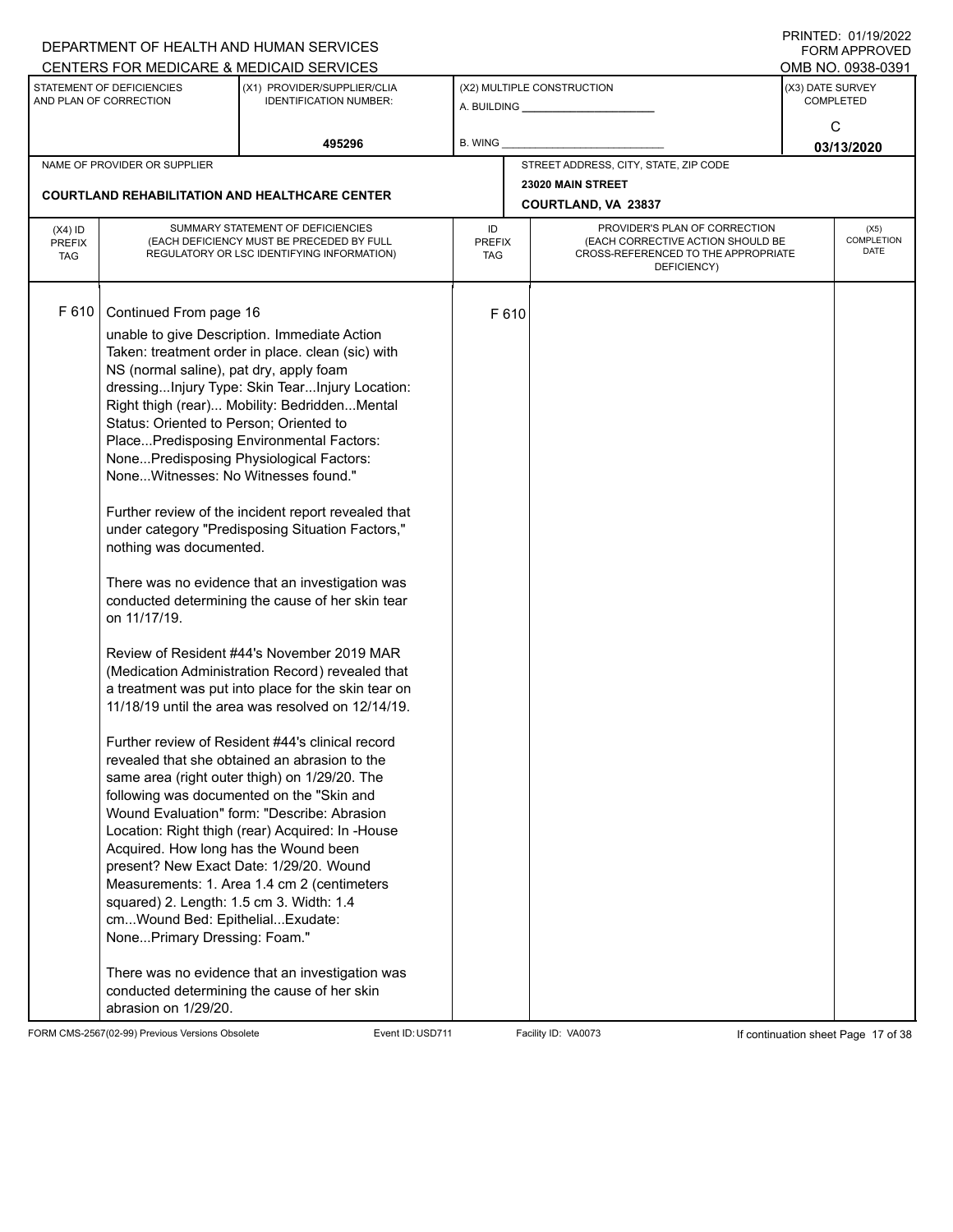|                                                     |                                                                                                                     | DEPARTMENT OF HEALTH AND HUMAN SERVICES                                                                                                                                                                                                                                                                                                                                                                                                                                                                                                                                                                                                                                                                                                                                                                                                                                                                                                                                                                                                                                                                        |                                                                                                                                                        |       |                                                              |                  | 11111111122.011111121222<br><b>FORM APPROVED</b> |  |
|-----------------------------------------------------|---------------------------------------------------------------------------------------------------------------------|----------------------------------------------------------------------------------------------------------------------------------------------------------------------------------------------------------------------------------------------------------------------------------------------------------------------------------------------------------------------------------------------------------------------------------------------------------------------------------------------------------------------------------------------------------------------------------------------------------------------------------------------------------------------------------------------------------------------------------------------------------------------------------------------------------------------------------------------------------------------------------------------------------------------------------------------------------------------------------------------------------------------------------------------------------------------------------------------------------------|--------------------------------------------------------------------------------------------------------------------------------------------------------|-------|--------------------------------------------------------------|------------------|--------------------------------------------------|--|
|                                                     |                                                                                                                     | CENTERS FOR MEDICARE & MEDICAID SERVICES                                                                                                                                                                                                                                                                                                                                                                                                                                                                                                                                                                                                                                                                                                                                                                                                                                                                                                                                                                                                                                                                       |                                                                                                                                                        |       |                                                              |                  | OMB NO. 0938-0391                                |  |
| STATEMENT OF DEFICIENCIES<br>AND PLAN OF CORRECTION |                                                                                                                     | (X1) PROVIDER/SUPPLIER/CLIA<br><b>IDENTIFICATION NUMBER:</b>                                                                                                                                                                                                                                                                                                                                                                                                                                                                                                                                                                                                                                                                                                                                                                                                                                                                                                                                                                                                                                                   |                                                                                                                                                        |       | (X2) MULTIPLE CONSTRUCTION<br>A. BUILDING <b>A.</b> BUILDING | (X3) DATE SURVEY | <b>COMPLETED</b>                                 |  |
|                                                     |                                                                                                                     | 495296                                                                                                                                                                                                                                                                                                                                                                                                                                                                                                                                                                                                                                                                                                                                                                                                                                                                                                                                                                                                                                                                                                         | B. WING                                                                                                                                                |       |                                                              |                  | C<br>03/13/2020                                  |  |
|                                                     | NAME OF PROVIDER OR SUPPLIER                                                                                        |                                                                                                                                                                                                                                                                                                                                                                                                                                                                                                                                                                                                                                                                                                                                                                                                                                                                                                                                                                                                                                                                                                                |                                                                                                                                                        |       | STREET ADDRESS, CITY, STATE, ZIP CODE                        |                  |                                                  |  |
|                                                     |                                                                                                                     |                                                                                                                                                                                                                                                                                                                                                                                                                                                                                                                                                                                                                                                                                                                                                                                                                                                                                                                                                                                                                                                                                                                |                                                                                                                                                        |       | 23020 MAIN STREET                                            |                  |                                                  |  |
|                                                     |                                                                                                                     | <b>COURTLAND REHABILITATION AND HEALTHCARE CENTER</b>                                                                                                                                                                                                                                                                                                                                                                                                                                                                                                                                                                                                                                                                                                                                                                                                                                                                                                                                                                                                                                                          | COURTLAND, VA 23837                                                                                                                                    |       |                                                              |                  |                                                  |  |
| $(X4)$ ID<br><b>PREFIX</b><br><b>TAG</b>            |                                                                                                                     | SUMMARY STATEMENT OF DEFICIENCIES<br>(EACH DEFICIENCY MUST BE PRECEDED BY FULL<br>REGULATORY OR LSC IDENTIFYING INFORMATION)                                                                                                                                                                                                                                                                                                                                                                                                                                                                                                                                                                                                                                                                                                                                                                                                                                                                                                                                                                                   | PROVIDER'S PLAN OF CORRECTION<br>ID<br>(EACH CORRECTIVE ACTION SHOULD BE<br><b>PREFIX</b><br>CROSS-REFERENCED TO THE APPROPRIATE<br>TAG<br>DEFICIENCY) |       |                                                              |                  | (X5)<br><b>COMPLETION</b><br>DATE                |  |
| F 610                                               | Continued From page 17                                                                                              |                                                                                                                                                                                                                                                                                                                                                                                                                                                                                                                                                                                                                                                                                                                                                                                                                                                                                                                                                                                                                                                                                                                |                                                                                                                                                        | F 610 |                                                              |                  |                                                  |  |
|                                                     | abrasion."                                                                                                          | Review of Resident #44's March 2020 POS<br>(physician order summary) revealed the following<br>active order: "Clean abrasion to right thigh with<br>DWC, pat dry, apply border dressing until healed.<br>every (sic) morning shift every 2 day (s) for                                                                                                                                                                                                                                                                                                                                                                                                                                                                                                                                                                                                                                                                                                                                                                                                                                                         |                                                                                                                                                        |       |                                                              |                  |                                                  |  |
|                                                     | The resident uses assist bars to maximize<br>independence with turning and<br>transfer stand up lift and 2 people." | Review of Resident #44's ADL (Activities of Daily<br>Living) care plan dated 9/28/14 and revised on<br>3/8/19 documented the following: "Bed mobility:<br>repositioningTransfer: The resident is able to                                                                                                                                                                                                                                                                                                                                                                                                                                                                                                                                                                                                                                                                                                                                                                                                                                                                                                       |                                                                                                                                                        |       |                                                              |                  |                                                  |  |
|                                                     | started, LPN #3 stated that it was back in<br>it happened. LPN #2 stated that the DON                               | On 3/12/20 an observation was made of Resident<br>#44's skin alteration with LPN (Licensed Practical<br>Nurse) #3 and LPN #2, the unit supervisor. A<br>healing abrasion was observed to Resident #44's<br>outer right thigh. The area had light pink tissue.<br>The area did not appear to be pressure related.<br>When asked when the abrasion had originally<br>November of 2019 and that she was not sure how<br>(Director of Nursing) had found that the abrasion<br>the second time about one month ago. LPN #2<br>stated that the DON had found the abrasion<br>during skin sweeps on 3-11 shift. LPN #2 stated<br>that they were putting a protective bandage in<br>place at this point. Both nurses could not recall an<br>investigation being initiated to determine the<br>cause of her skin alterations on both occasions<br>$(11/1/19$ and $1/29/20)$ . When asked how Resident<br>#44 transferred in and out of bed; LPN #2 stated<br>that Resident #44 used the sit to stand lift with<br>two staff members. LPN #2 stated that Resident<br>#44 could not get herself in and out of bed or turn |                                                                                                                                                        |       |                                                              |                  |                                                  |  |

FORM CMS-2567(02-99) Previous Versions Obsolete Event ID:USD711 Facility ID: VA0073 If continuation sheet Page 18 of 38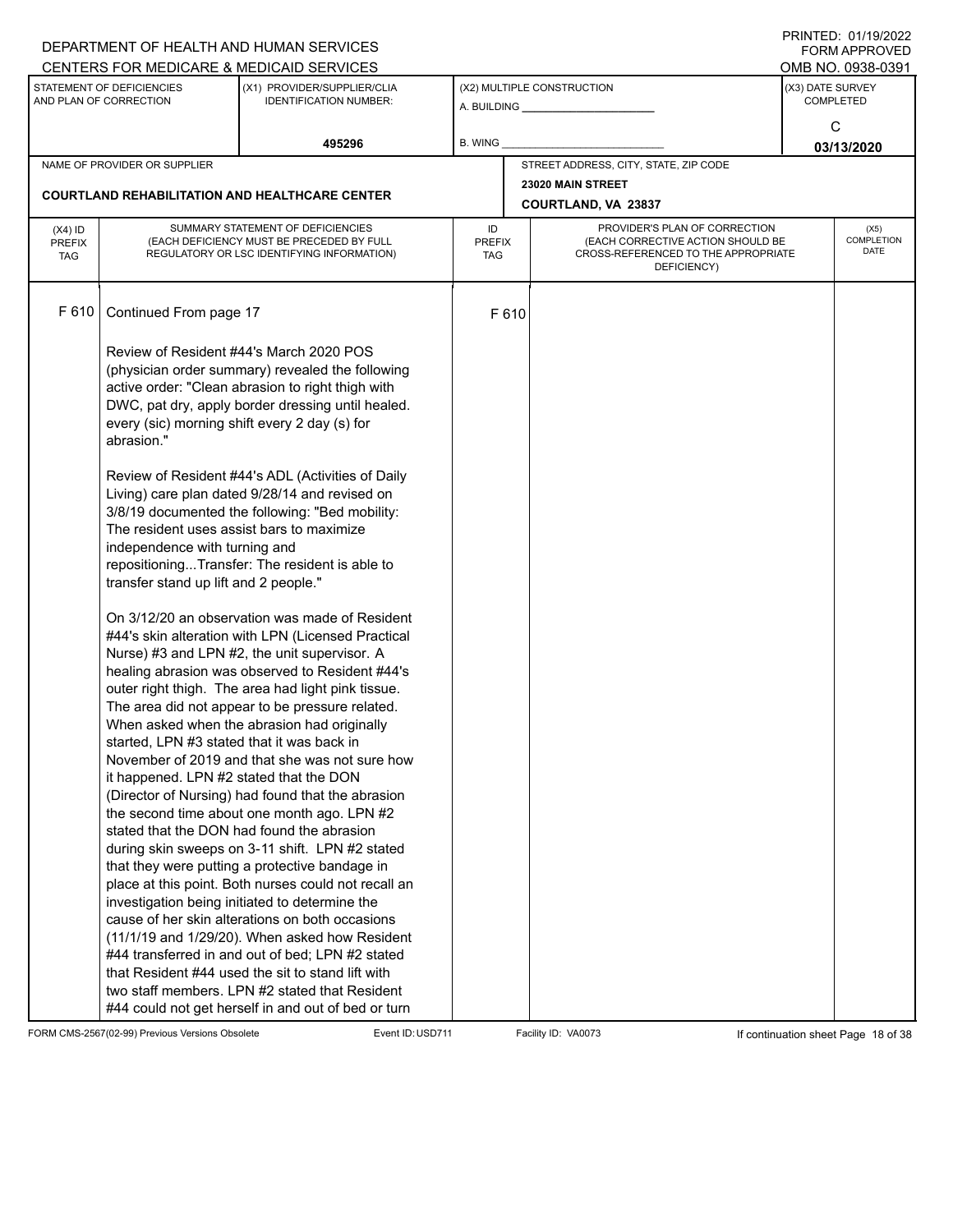| CENTERS FOR MEDICARE & MEDICAID SERVICES<br>OMB NO. 0938-0391<br>STATEMENT OF DEFICIENCIES<br>(X3) DATE SURVEY<br>(X1) PROVIDER/SUPPLIER/CLIA<br>(X2) MULTIPLE CONSTRUCTION<br>AND PLAN OF CORRECTION<br><b>IDENTIFICATION NUMBER:</b><br><b>COMPLETED</b><br>С<br>495296<br><b>B. WING</b><br>03/13/2020<br>STREET ADDRESS, CITY, STATE, ZIP CODE<br>NAME OF PROVIDER OR SUPPLIER<br>23020 MAIN STREET<br><b>COURTLAND REHABILITATION AND HEALTHCARE CENTER</b><br>COURTLAND, VA 23837<br>SUMMARY STATEMENT OF DEFICIENCIES<br>PROVIDER'S PLAN OF CORRECTION<br>ID<br>$(X4)$ ID<br>(X5)<br><b>COMPLETION</b><br>(EACH DEFICIENCY MUST BE PRECEDED BY FULL<br>(EACH CORRECTIVE ACTION SHOULD BE<br><b>PREFIX</b><br>PREFIX<br>DATE<br>REGULATORY OR LSC IDENTIFYING INFORMATION)<br>CROSS-REFERENCED TO THE APPROPRIATE<br><b>TAG</b><br>TAG<br>DEFICIENCY)<br>F 610<br>Continued From page 18<br>F 610<br>in bed by herself.<br>On 3/12/20 at 1:50 p.m., an interview was<br>conducted with ASM (Administrative Staff<br>Member) #2, the DON (Director of Nursing).<br>When asked when she first found Resident #44's<br>skin tear or abrasion, ASM #2 stated that she was<br>not sure, that she would have to look back at the<br>resident's notes. ASM #2 stated that she found<br>the area during a skin sweep (the second time<br>around) but could not recall the date. ASM #2<br>stated that when she asked the nurse manager<br>(LPN #1) about the skin area, LPN #1 had told<br>her that Resident #44 always had that area. ASM<br>#2 stated that she only recalled notifying the<br>medical doctor and obtaining a physician's order.<br>When asked the description of the skin area<br>when found, ASM #2 stated that it looked like a<br>place of shearing, not really a skin tear. When<br>asked the process to determine the cause of a<br>new skin alteration, ASM #2 stated that she would<br>investigate the cause of any new skin areas by<br>interviewing staff who had last worked with the<br>resident and interview the resident to determine<br>how it occurred. When asked if she conducted an<br>investigation to determine the cause of the skin<br>abrasion to Resident #44, ASM #2 stated that she<br>didn't remember. ASM #2 stated that she was not<br>sure how it occurred. When asked if the location<br>(right outer thigh) was an unusual location for an<br>abrasion or skin tear, ASM #2 stated that in her<br>opinion it was not. ASM #2 stated that Resident<br>#44 was totally dependent on staff for all<br>transfers, bed mobility etc.<br>On 3/12/20 at 2:27 p.m., further interview was<br>conducted with LPN (Licensed Practical Nurse)<br>#2, the unit supervisor. When asked the process |  | DEPARTMENT OF HEALTH AND HUMAN SERVICES |  |  | <b>FORM APPROVED</b> |  |  |
|----------------------------------------------------------------------------------------------------------------------------------------------------------------------------------------------------------------------------------------------------------------------------------------------------------------------------------------------------------------------------------------------------------------------------------------------------------------------------------------------------------------------------------------------------------------------------------------------------------------------------------------------------------------------------------------------------------------------------------------------------------------------------------------------------------------------------------------------------------------------------------------------------------------------------------------------------------------------------------------------------------------------------------------------------------------------------------------------------------------------------------------------------------------------------------------------------------------------------------------------------------------------------------------------------------------------------------------------------------------------------------------------------------------------------------------------------------------------------------------------------------------------------------------------------------------------------------------------------------------------------------------------------------------------------------------------------------------------------------------------------------------------------------------------------------------------------------------------------------------------------------------------------------------------------------------------------------------------------------------------------------------------------------------------------------------------------------------------------------------------------------------------------------------------------------------------------------------------------------------------------------------------------------------------------------------------------------------------------------------------------------------------------------------------------------------------------------------------------------------------------------------------------------------------------------------------------------------------------------------------------------------------------------------------------------------------------------------------------------------|--|-----------------------------------------|--|--|----------------------|--|--|
|                                                                                                                                                                                                                                                                                                                                                                                                                                                                                                                                                                                                                                                                                                                                                                                                                                                                                                                                                                                                                                                                                                                                                                                                                                                                                                                                                                                                                                                                                                                                                                                                                                                                                                                                                                                                                                                                                                                                                                                                                                                                                                                                                                                                                                                                                                                                                                                                                                                                                                                                                                                                                                                                                                                                        |  |                                         |  |  |                      |  |  |
|                                                                                                                                                                                                                                                                                                                                                                                                                                                                                                                                                                                                                                                                                                                                                                                                                                                                                                                                                                                                                                                                                                                                                                                                                                                                                                                                                                                                                                                                                                                                                                                                                                                                                                                                                                                                                                                                                                                                                                                                                                                                                                                                                                                                                                                                                                                                                                                                                                                                                                                                                                                                                                                                                                                                        |  |                                         |  |  |                      |  |  |
|                                                                                                                                                                                                                                                                                                                                                                                                                                                                                                                                                                                                                                                                                                                                                                                                                                                                                                                                                                                                                                                                                                                                                                                                                                                                                                                                                                                                                                                                                                                                                                                                                                                                                                                                                                                                                                                                                                                                                                                                                                                                                                                                                                                                                                                                                                                                                                                                                                                                                                                                                                                                                                                                                                                                        |  |                                         |  |  |                      |  |  |
|                                                                                                                                                                                                                                                                                                                                                                                                                                                                                                                                                                                                                                                                                                                                                                                                                                                                                                                                                                                                                                                                                                                                                                                                                                                                                                                                                                                                                                                                                                                                                                                                                                                                                                                                                                                                                                                                                                                                                                                                                                                                                                                                                                                                                                                                                                                                                                                                                                                                                                                                                                                                                                                                                                                                        |  |                                         |  |  |                      |  |  |
|                                                                                                                                                                                                                                                                                                                                                                                                                                                                                                                                                                                                                                                                                                                                                                                                                                                                                                                                                                                                                                                                                                                                                                                                                                                                                                                                                                                                                                                                                                                                                                                                                                                                                                                                                                                                                                                                                                                                                                                                                                                                                                                                                                                                                                                                                                                                                                                                                                                                                                                                                                                                                                                                                                                                        |  |                                         |  |  |                      |  |  |
|                                                                                                                                                                                                                                                                                                                                                                                                                                                                                                                                                                                                                                                                                                                                                                                                                                                                                                                                                                                                                                                                                                                                                                                                                                                                                                                                                                                                                                                                                                                                                                                                                                                                                                                                                                                                                                                                                                                                                                                                                                                                                                                                                                                                                                                                                                                                                                                                                                                                                                                                                                                                                                                                                                                                        |  |                                         |  |  |                      |  |  |
|                                                                                                                                                                                                                                                                                                                                                                                                                                                                                                                                                                                                                                                                                                                                                                                                                                                                                                                                                                                                                                                                                                                                                                                                                                                                                                                                                                                                                                                                                                                                                                                                                                                                                                                                                                                                                                                                                                                                                                                                                                                                                                                                                                                                                                                                                                                                                                                                                                                                                                                                                                                                                                                                                                                                        |  |                                         |  |  |                      |  |  |
|                                                                                                                                                                                                                                                                                                                                                                                                                                                                                                                                                                                                                                                                                                                                                                                                                                                                                                                                                                                                                                                                                                                                                                                                                                                                                                                                                                                                                                                                                                                                                                                                                                                                                                                                                                                                                                                                                                                                                                                                                                                                                                                                                                                                                                                                                                                                                                                                                                                                                                                                                                                                                                                                                                                                        |  |                                         |  |  |                      |  |  |
|                                                                                                                                                                                                                                                                                                                                                                                                                                                                                                                                                                                                                                                                                                                                                                                                                                                                                                                                                                                                                                                                                                                                                                                                                                                                                                                                                                                                                                                                                                                                                                                                                                                                                                                                                                                                                                                                                                                                                                                                                                                                                                                                                                                                                                                                                                                                                                                                                                                                                                                                                                                                                                                                                                                                        |  |                                         |  |  |                      |  |  |
|                                                                                                                                                                                                                                                                                                                                                                                                                                                                                                                                                                                                                                                                                                                                                                                                                                                                                                                                                                                                                                                                                                                                                                                                                                                                                                                                                                                                                                                                                                                                                                                                                                                                                                                                                                                                                                                                                                                                                                                                                                                                                                                                                                                                                                                                                                                                                                                                                                                                                                                                                                                                                                                                                                                                        |  |                                         |  |  |                      |  |  |
|                                                                                                                                                                                                                                                                                                                                                                                                                                                                                                                                                                                                                                                                                                                                                                                                                                                                                                                                                                                                                                                                                                                                                                                                                                                                                                                                                                                                                                                                                                                                                                                                                                                                                                                                                                                                                                                                                                                                                                                                                                                                                                                                                                                                                                                                                                                                                                                                                                                                                                                                                                                                                                                                                                                                        |  |                                         |  |  |                      |  |  |
|                                                                                                                                                                                                                                                                                                                                                                                                                                                                                                                                                                                                                                                                                                                                                                                                                                                                                                                                                                                                                                                                                                                                                                                                                                                                                                                                                                                                                                                                                                                                                                                                                                                                                                                                                                                                                                                                                                                                                                                                                                                                                                                                                                                                                                                                                                                                                                                                                                                                                                                                                                                                                                                                                                                                        |  |                                         |  |  |                      |  |  |
|                                                                                                                                                                                                                                                                                                                                                                                                                                                                                                                                                                                                                                                                                                                                                                                                                                                                                                                                                                                                                                                                                                                                                                                                                                                                                                                                                                                                                                                                                                                                                                                                                                                                                                                                                                                                                                                                                                                                                                                                                                                                                                                                                                                                                                                                                                                                                                                                                                                                                                                                                                                                                                                                                                                                        |  |                                         |  |  |                      |  |  |
|                                                                                                                                                                                                                                                                                                                                                                                                                                                                                                                                                                                                                                                                                                                                                                                                                                                                                                                                                                                                                                                                                                                                                                                                                                                                                                                                                                                                                                                                                                                                                                                                                                                                                                                                                                                                                                                                                                                                                                                                                                                                                                                                                                                                                                                                                                                                                                                                                                                                                                                                                                                                                                                                                                                                        |  |                                         |  |  |                      |  |  |
|                                                                                                                                                                                                                                                                                                                                                                                                                                                                                                                                                                                                                                                                                                                                                                                                                                                                                                                                                                                                                                                                                                                                                                                                                                                                                                                                                                                                                                                                                                                                                                                                                                                                                                                                                                                                                                                                                                                                                                                                                                                                                                                                                                                                                                                                                                                                                                                                                                                                                                                                                                                                                                                                                                                                        |  |                                         |  |  |                      |  |  |
|                                                                                                                                                                                                                                                                                                                                                                                                                                                                                                                                                                                                                                                                                                                                                                                                                                                                                                                                                                                                                                                                                                                                                                                                                                                                                                                                                                                                                                                                                                                                                                                                                                                                                                                                                                                                                                                                                                                                                                                                                                                                                                                                                                                                                                                                                                                                                                                                                                                                                                                                                                                                                                                                                                                                        |  |                                         |  |  |                      |  |  |
|                                                                                                                                                                                                                                                                                                                                                                                                                                                                                                                                                                                                                                                                                                                                                                                                                                                                                                                                                                                                                                                                                                                                                                                                                                                                                                                                                                                                                                                                                                                                                                                                                                                                                                                                                                                                                                                                                                                                                                                                                                                                                                                                                                                                                                                                                                                                                                                                                                                                                                                                                                                                                                                                                                                                        |  |                                         |  |  |                      |  |  |
|                                                                                                                                                                                                                                                                                                                                                                                                                                                                                                                                                                                                                                                                                                                                                                                                                                                                                                                                                                                                                                                                                                                                                                                                                                                                                                                                                                                                                                                                                                                                                                                                                                                                                                                                                                                                                                                                                                                                                                                                                                                                                                                                                                                                                                                                                                                                                                                                                                                                                                                                                                                                                                                                                                                                        |  |                                         |  |  |                      |  |  |
|                                                                                                                                                                                                                                                                                                                                                                                                                                                                                                                                                                                                                                                                                                                                                                                                                                                                                                                                                                                                                                                                                                                                                                                                                                                                                                                                                                                                                                                                                                                                                                                                                                                                                                                                                                                                                                                                                                                                                                                                                                                                                                                                                                                                                                                                                                                                                                                                                                                                                                                                                                                                                                                                                                                                        |  |                                         |  |  |                      |  |  |
|                                                                                                                                                                                                                                                                                                                                                                                                                                                                                                                                                                                                                                                                                                                                                                                                                                                                                                                                                                                                                                                                                                                                                                                                                                                                                                                                                                                                                                                                                                                                                                                                                                                                                                                                                                                                                                                                                                                                                                                                                                                                                                                                                                                                                                                                                                                                                                                                                                                                                                                                                                                                                                                                                                                                        |  |                                         |  |  |                      |  |  |
|                                                                                                                                                                                                                                                                                                                                                                                                                                                                                                                                                                                                                                                                                                                                                                                                                                                                                                                                                                                                                                                                                                                                                                                                                                                                                                                                                                                                                                                                                                                                                                                                                                                                                                                                                                                                                                                                                                                                                                                                                                                                                                                                                                                                                                                                                                                                                                                                                                                                                                                                                                                                                                                                                                                                        |  |                                         |  |  |                      |  |  |
|                                                                                                                                                                                                                                                                                                                                                                                                                                                                                                                                                                                                                                                                                                                                                                                                                                                                                                                                                                                                                                                                                                                                                                                                                                                                                                                                                                                                                                                                                                                                                                                                                                                                                                                                                                                                                                                                                                                                                                                                                                                                                                                                                                                                                                                                                                                                                                                                                                                                                                                                                                                                                                                                                                                                        |  |                                         |  |  |                      |  |  |
|                                                                                                                                                                                                                                                                                                                                                                                                                                                                                                                                                                                                                                                                                                                                                                                                                                                                                                                                                                                                                                                                                                                                                                                                                                                                                                                                                                                                                                                                                                                                                                                                                                                                                                                                                                                                                                                                                                                                                                                                                                                                                                                                                                                                                                                                                                                                                                                                                                                                                                                                                                                                                                                                                                                                        |  |                                         |  |  |                      |  |  |
|                                                                                                                                                                                                                                                                                                                                                                                                                                                                                                                                                                                                                                                                                                                                                                                                                                                                                                                                                                                                                                                                                                                                                                                                                                                                                                                                                                                                                                                                                                                                                                                                                                                                                                                                                                                                                                                                                                                                                                                                                                                                                                                                                                                                                                                                                                                                                                                                                                                                                                                                                                                                                                                                                                                                        |  |                                         |  |  |                      |  |  |
|                                                                                                                                                                                                                                                                                                                                                                                                                                                                                                                                                                                                                                                                                                                                                                                                                                                                                                                                                                                                                                                                                                                                                                                                                                                                                                                                                                                                                                                                                                                                                                                                                                                                                                                                                                                                                                                                                                                                                                                                                                                                                                                                                                                                                                                                                                                                                                                                                                                                                                                                                                                                                                                                                                                                        |  |                                         |  |  |                      |  |  |
|                                                                                                                                                                                                                                                                                                                                                                                                                                                                                                                                                                                                                                                                                                                                                                                                                                                                                                                                                                                                                                                                                                                                                                                                                                                                                                                                                                                                                                                                                                                                                                                                                                                                                                                                                                                                                                                                                                                                                                                                                                                                                                                                                                                                                                                                                                                                                                                                                                                                                                                                                                                                                                                                                                                                        |  |                                         |  |  |                      |  |  |
|                                                                                                                                                                                                                                                                                                                                                                                                                                                                                                                                                                                                                                                                                                                                                                                                                                                                                                                                                                                                                                                                                                                                                                                                                                                                                                                                                                                                                                                                                                                                                                                                                                                                                                                                                                                                                                                                                                                                                                                                                                                                                                                                                                                                                                                                                                                                                                                                                                                                                                                                                                                                                                                                                                                                        |  |                                         |  |  |                      |  |  |
|                                                                                                                                                                                                                                                                                                                                                                                                                                                                                                                                                                                                                                                                                                                                                                                                                                                                                                                                                                                                                                                                                                                                                                                                                                                                                                                                                                                                                                                                                                                                                                                                                                                                                                                                                                                                                                                                                                                                                                                                                                                                                                                                                                                                                                                                                                                                                                                                                                                                                                                                                                                                                                                                                                                                        |  |                                         |  |  |                      |  |  |
|                                                                                                                                                                                                                                                                                                                                                                                                                                                                                                                                                                                                                                                                                                                                                                                                                                                                                                                                                                                                                                                                                                                                                                                                                                                                                                                                                                                                                                                                                                                                                                                                                                                                                                                                                                                                                                                                                                                                                                                                                                                                                                                                                                                                                                                                                                                                                                                                                                                                                                                                                                                                                                                                                                                                        |  |                                         |  |  |                      |  |  |
|                                                                                                                                                                                                                                                                                                                                                                                                                                                                                                                                                                                                                                                                                                                                                                                                                                                                                                                                                                                                                                                                                                                                                                                                                                                                                                                                                                                                                                                                                                                                                                                                                                                                                                                                                                                                                                                                                                                                                                                                                                                                                                                                                                                                                                                                                                                                                                                                                                                                                                                                                                                                                                                                                                                                        |  |                                         |  |  |                      |  |  |
|                                                                                                                                                                                                                                                                                                                                                                                                                                                                                                                                                                                                                                                                                                                                                                                                                                                                                                                                                                                                                                                                                                                                                                                                                                                                                                                                                                                                                                                                                                                                                                                                                                                                                                                                                                                                                                                                                                                                                                                                                                                                                                                                                                                                                                                                                                                                                                                                                                                                                                                                                                                                                                                                                                                                        |  |                                         |  |  |                      |  |  |
|                                                                                                                                                                                                                                                                                                                                                                                                                                                                                                                                                                                                                                                                                                                                                                                                                                                                                                                                                                                                                                                                                                                                                                                                                                                                                                                                                                                                                                                                                                                                                                                                                                                                                                                                                                                                                                                                                                                                                                                                                                                                                                                                                                                                                                                                                                                                                                                                                                                                                                                                                                                                                                                                                                                                        |  |                                         |  |  |                      |  |  |
|                                                                                                                                                                                                                                                                                                                                                                                                                                                                                                                                                                                                                                                                                                                                                                                                                                                                                                                                                                                                                                                                                                                                                                                                                                                                                                                                                                                                                                                                                                                                                                                                                                                                                                                                                                                                                                                                                                                                                                                                                                                                                                                                                                                                                                                                                                                                                                                                                                                                                                                                                                                                                                                                                                                                        |  |                                         |  |  |                      |  |  |
|                                                                                                                                                                                                                                                                                                                                                                                                                                                                                                                                                                                                                                                                                                                                                                                                                                                                                                                                                                                                                                                                                                                                                                                                                                                                                                                                                                                                                                                                                                                                                                                                                                                                                                                                                                                                                                                                                                                                                                                                                                                                                                                                                                                                                                                                                                                                                                                                                                                                                                                                                                                                                                                                                                                                        |  |                                         |  |  |                      |  |  |
|                                                                                                                                                                                                                                                                                                                                                                                                                                                                                                                                                                                                                                                                                                                                                                                                                                                                                                                                                                                                                                                                                                                                                                                                                                                                                                                                                                                                                                                                                                                                                                                                                                                                                                                                                                                                                                                                                                                                                                                                                                                                                                                                                                                                                                                                                                                                                                                                                                                                                                                                                                                                                                                                                                                                        |  |                                         |  |  |                      |  |  |
|                                                                                                                                                                                                                                                                                                                                                                                                                                                                                                                                                                                                                                                                                                                                                                                                                                                                                                                                                                                                                                                                                                                                                                                                                                                                                                                                                                                                                                                                                                                                                                                                                                                                                                                                                                                                                                                                                                                                                                                                                                                                                                                                                                                                                                                                                                                                                                                                                                                                                                                                                                                                                                                                                                                                        |  |                                         |  |  |                      |  |  |
|                                                                                                                                                                                                                                                                                                                                                                                                                                                                                                                                                                                                                                                                                                                                                                                                                                                                                                                                                                                                                                                                                                                                                                                                                                                                                                                                                                                                                                                                                                                                                                                                                                                                                                                                                                                                                                                                                                                                                                                                                                                                                                                                                                                                                                                                                                                                                                                                                                                                                                                                                                                                                                                                                                                                        |  |                                         |  |  |                      |  |  |
|                                                                                                                                                                                                                                                                                                                                                                                                                                                                                                                                                                                                                                                                                                                                                                                                                                                                                                                                                                                                                                                                                                                                                                                                                                                                                                                                                                                                                                                                                                                                                                                                                                                                                                                                                                                                                                                                                                                                                                                                                                                                                                                                                                                                                                                                                                                                                                                                                                                                                                                                                                                                                                                                                                                                        |  |                                         |  |  |                      |  |  |
|                                                                                                                                                                                                                                                                                                                                                                                                                                                                                                                                                                                                                                                                                                                                                                                                                                                                                                                                                                                                                                                                                                                                                                                                                                                                                                                                                                                                                                                                                                                                                                                                                                                                                                                                                                                                                                                                                                                                                                                                                                                                                                                                                                                                                                                                                                                                                                                                                                                                                                                                                                                                                                                                                                                                        |  |                                         |  |  |                      |  |  |
|                                                                                                                                                                                                                                                                                                                                                                                                                                                                                                                                                                                                                                                                                                                                                                                                                                                                                                                                                                                                                                                                                                                                                                                                                                                                                                                                                                                                                                                                                                                                                                                                                                                                                                                                                                                                                                                                                                                                                                                                                                                                                                                                                                                                                                                                                                                                                                                                                                                                                                                                                                                                                                                                                                                                        |  |                                         |  |  |                      |  |  |
|                                                                                                                                                                                                                                                                                                                                                                                                                                                                                                                                                                                                                                                                                                                                                                                                                                                                                                                                                                                                                                                                                                                                                                                                                                                                                                                                                                                                                                                                                                                                                                                                                                                                                                                                                                                                                                                                                                                                                                                                                                                                                                                                                                                                                                                                                                                                                                                                                                                                                                                                                                                                                                                                                                                                        |  |                                         |  |  |                      |  |  |
|                                                                                                                                                                                                                                                                                                                                                                                                                                                                                                                                                                                                                                                                                                                                                                                                                                                                                                                                                                                                                                                                                                                                                                                                                                                                                                                                                                                                                                                                                                                                                                                                                                                                                                                                                                                                                                                                                                                                                                                                                                                                                                                                                                                                                                                                                                                                                                                                                                                                                                                                                                                                                                                                                                                                        |  |                                         |  |  |                      |  |  |
|                                                                                                                                                                                                                                                                                                                                                                                                                                                                                                                                                                                                                                                                                                                                                                                                                                                                                                                                                                                                                                                                                                                                                                                                                                                                                                                                                                                                                                                                                                                                                                                                                                                                                                                                                                                                                                                                                                                                                                                                                                                                                                                                                                                                                                                                                                                                                                                                                                                                                                                                                                                                                                                                                                                                        |  |                                         |  |  |                      |  |  |
|                                                                                                                                                                                                                                                                                                                                                                                                                                                                                                                                                                                                                                                                                                                                                                                                                                                                                                                                                                                                                                                                                                                                                                                                                                                                                                                                                                                                                                                                                                                                                                                                                                                                                                                                                                                                                                                                                                                                                                                                                                                                                                                                                                                                                                                                                                                                                                                                                                                                                                                                                                                                                                                                                                                                        |  |                                         |  |  |                      |  |  |
|                                                                                                                                                                                                                                                                                                                                                                                                                                                                                                                                                                                                                                                                                                                                                                                                                                                                                                                                                                                                                                                                                                                                                                                                                                                                                                                                                                                                                                                                                                                                                                                                                                                                                                                                                                                                                                                                                                                                                                                                                                                                                                                                                                                                                                                                                                                                                                                                                                                                                                                                                                                                                                                                                                                                        |  |                                         |  |  |                      |  |  |
|                                                                                                                                                                                                                                                                                                                                                                                                                                                                                                                                                                                                                                                                                                                                                                                                                                                                                                                                                                                                                                                                                                                                                                                                                                                                                                                                                                                                                                                                                                                                                                                                                                                                                                                                                                                                                                                                                                                                                                                                                                                                                                                                                                                                                                                                                                                                                                                                                                                                                                                                                                                                                                                                                                                                        |  |                                         |  |  |                      |  |  |
|                                                                                                                                                                                                                                                                                                                                                                                                                                                                                                                                                                                                                                                                                                                                                                                                                                                                                                                                                                                                                                                                                                                                                                                                                                                                                                                                                                                                                                                                                                                                                                                                                                                                                                                                                                                                                                                                                                                                                                                                                                                                                                                                                                                                                                                                                                                                                                                                                                                                                                                                                                                                                                                                                                                                        |  |                                         |  |  |                      |  |  |
| when a new skin alteration is found on a resident,                                                                                                                                                                                                                                                                                                                                                                                                                                                                                                                                                                                                                                                                                                                                                                                                                                                                                                                                                                                                                                                                                                                                                                                                                                                                                                                                                                                                                                                                                                                                                                                                                                                                                                                                                                                                                                                                                                                                                                                                                                                                                                                                                                                                                                                                                                                                                                                                                                                                                                                                                                                                                                                                                     |  |                                         |  |  |                      |  |  |

FORM CMS-2567(02-99) Previous Versions Obsolete Event ID:USD711 Facility ID: VA0073 If continuation sheet Page 19 of 38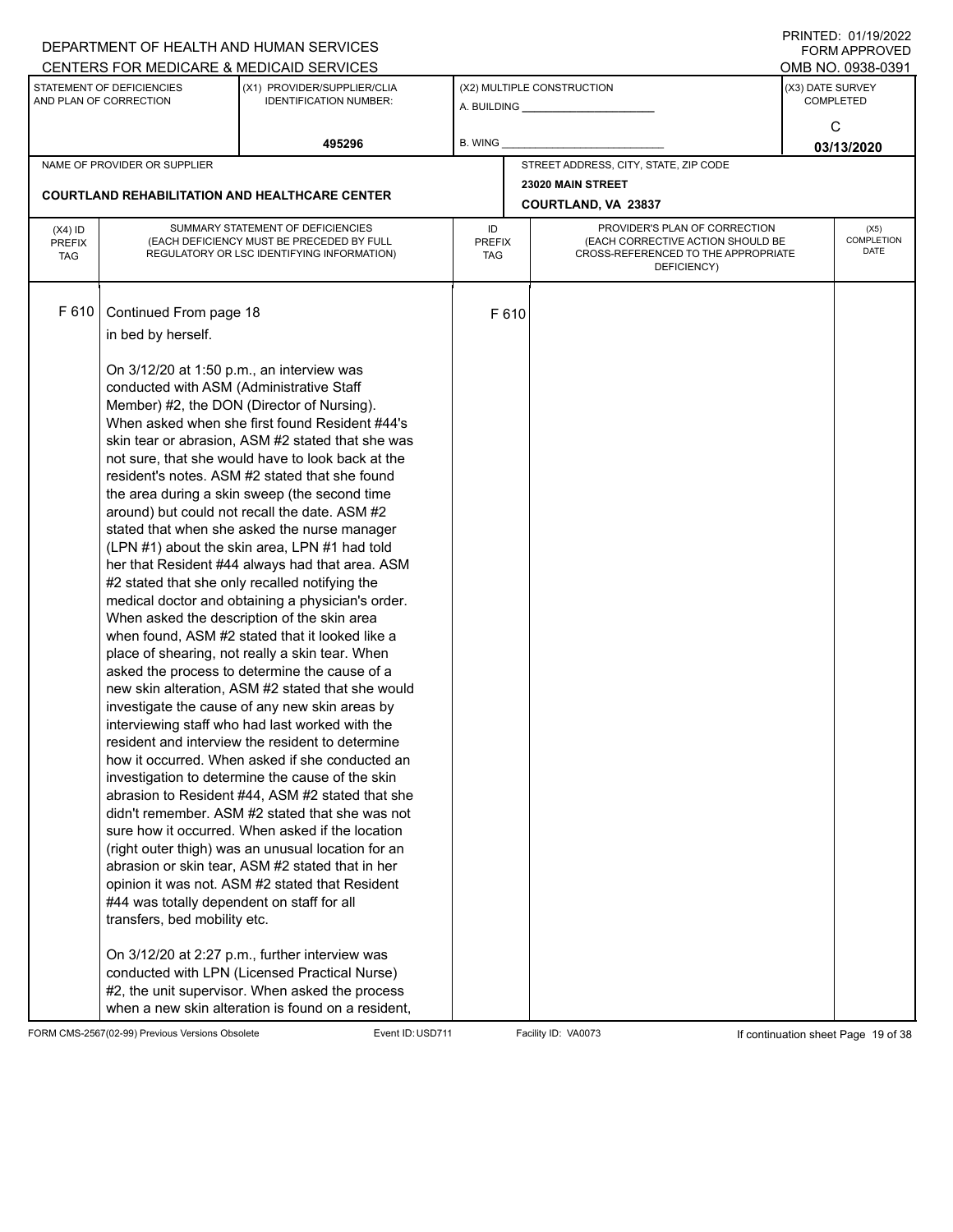|                                          |                                                                                                                                                                                                                                                                                                                                                                       | DEPARTMENT OF HEALTH AND HUMAN SERVICES                                                                                                                                                                                                                                                                                                                                                                                                                                                                                                                                                                                                                                                                                                                                                                                                                                                                                                                                                                                                                                                                                                                                                                                                                                                                                                                                                                                                                                                                                                                                                  |                            |       |                                                                                                                          |                  | $1 \times 1 \times 1 = 1$ . $0 \times 1 \times 1 = 0$<br><b>FORM APPROVED</b> |  |  |
|------------------------------------------|-----------------------------------------------------------------------------------------------------------------------------------------------------------------------------------------------------------------------------------------------------------------------------------------------------------------------------------------------------------------------|------------------------------------------------------------------------------------------------------------------------------------------------------------------------------------------------------------------------------------------------------------------------------------------------------------------------------------------------------------------------------------------------------------------------------------------------------------------------------------------------------------------------------------------------------------------------------------------------------------------------------------------------------------------------------------------------------------------------------------------------------------------------------------------------------------------------------------------------------------------------------------------------------------------------------------------------------------------------------------------------------------------------------------------------------------------------------------------------------------------------------------------------------------------------------------------------------------------------------------------------------------------------------------------------------------------------------------------------------------------------------------------------------------------------------------------------------------------------------------------------------------------------------------------------------------------------------------------|----------------------------|-------|--------------------------------------------------------------------------------------------------------------------------|------------------|-------------------------------------------------------------------------------|--|--|
|                                          |                                                                                                                                                                                                                                                                                                                                                                       | CENTERS FOR MEDICARE & MEDICAID SERVICES                                                                                                                                                                                                                                                                                                                                                                                                                                                                                                                                                                                                                                                                                                                                                                                                                                                                                                                                                                                                                                                                                                                                                                                                                                                                                                                                                                                                                                                                                                                                                 |                            |       |                                                                                                                          |                  | OMB NO. 0938-0391                                                             |  |  |
|                                          | STATEMENT OF DEFICIENCIES<br>AND PLAN OF CORRECTION                                                                                                                                                                                                                                                                                                                   | (X1) PROVIDER/SUPPLIER/CLIA<br><b>IDENTIFICATION NUMBER:</b>                                                                                                                                                                                                                                                                                                                                                                                                                                                                                                                                                                                                                                                                                                                                                                                                                                                                                                                                                                                                                                                                                                                                                                                                                                                                                                                                                                                                                                                                                                                             |                            |       | (X2) MULTIPLE CONSTRUCTION                                                                                               | (X3) DATE SURVEY | <b>COMPLETED</b>                                                              |  |  |
|                                          |                                                                                                                                                                                                                                                                                                                                                                       | 495296                                                                                                                                                                                                                                                                                                                                                                                                                                                                                                                                                                                                                                                                                                                                                                                                                                                                                                                                                                                                                                                                                                                                                                                                                                                                                                                                                                                                                                                                                                                                                                                   | B. WING                    |       |                                                                                                                          |                  | С<br>03/13/2020                                                               |  |  |
|                                          | NAME OF PROVIDER OR SUPPLIER                                                                                                                                                                                                                                                                                                                                          |                                                                                                                                                                                                                                                                                                                                                                                                                                                                                                                                                                                                                                                                                                                                                                                                                                                                                                                                                                                                                                                                                                                                                                                                                                                                                                                                                                                                                                                                                                                                                                                          |                            |       | STREET ADDRESS, CITY, STATE, ZIP CODE                                                                                    |                  |                                                                               |  |  |
|                                          |                                                                                                                                                                                                                                                                                                                                                                       |                                                                                                                                                                                                                                                                                                                                                                                                                                                                                                                                                                                                                                                                                                                                                                                                                                                                                                                                                                                                                                                                                                                                                                                                                                                                                                                                                                                                                                                                                                                                                                                          |                            |       | 23020 MAIN STREET                                                                                                        |                  |                                                                               |  |  |
|                                          |                                                                                                                                                                                                                                                                                                                                                                       | <b>COURTLAND REHABILITATION AND HEALTHCARE CENTER</b>                                                                                                                                                                                                                                                                                                                                                                                                                                                                                                                                                                                                                                                                                                                                                                                                                                                                                                                                                                                                                                                                                                                                                                                                                                                                                                                                                                                                                                                                                                                                    |                            |       | COURTLAND, VA 23837                                                                                                      |                  |                                                                               |  |  |
| $(X4)$ ID<br><b>PREFIX</b><br><b>TAG</b> |                                                                                                                                                                                                                                                                                                                                                                       | SUMMARY STATEMENT OF DEFICIENCIES<br>(EACH DEFICIENCY MUST BE PRECEDED BY FULL<br>REGULATORY OR LSC IDENTIFYING INFORMATION)                                                                                                                                                                                                                                                                                                                                                                                                                                                                                                                                                                                                                                                                                                                                                                                                                                                                                                                                                                                                                                                                                                                                                                                                                                                                                                                                                                                                                                                             | ID<br><b>PREFIX</b><br>TAG |       | PROVIDER'S PLAN OF CORRECTION<br>(EACH CORRECTIVE ACTION SHOULD BE<br>CROSS-REFERENCED TO THE APPROPRIATE<br>DEFICIENCY) |                  | (X5)<br><b>COMPLETION</b><br><b>DATE</b>                                      |  |  |
| F 610                                    | Continued From page 19<br>was re-opened. LPN #2 stated that an<br>investigation would also be conducted to<br>#2 stated that the investigation was usually<br>#2 stated, "We don't want the same thing<br>from the sit to stand lift.<br>On 3/12/20 at 3:00 p.m., an interview was<br>if this investigation would be documented<br>anywhere, LPN #1 stated on a "Risk | LPN #2 stated that an assessment would be<br>completed, the medical doctor and family would<br>be notified and then the skin area would be<br>rounded on weekly. LPN #2 stated that the same<br>process would be followed if a previous skin area<br>determine the cause of the skin alteration. LPN<br>initiated by the DON (Director of Nursing). LPN<br>#2 stated that it was important to determine the<br>cause of a skin alteration so that the same skin<br>area did not keep opening up or reoccurring. LPN<br>happening again and again." LPN #2 stated that<br>she did not think the right outer thigh was an<br>unusual place for a skin tear or abrasion. LPN #2<br>stated that an investigation should have been<br>conducted for Resident #44 so that staff knew<br>what was causing the skin tear/abrasion. LPN #2<br>stated, "That is something we have to look into."<br>LPN #2 then stated that she was not sure if it was<br>conducted with LPN #1, the unit manager and the<br>nurse who found the skin tear on 11/1/19. When<br>asked the process if she were to find a new skin<br>alteration on a resident, LPN #1 stated that she<br>would fill out an incident report, notify the medical<br>doctor/family, revise the care plan and implement<br>a treatment. LPN #1 then stated that she would<br>investigate to determine how the skin alteration<br>had occurred. LPN #1 stated that if the resident<br>could not tell staff how the skin alteration had<br>occurred, she would interview staff. When asked<br>Management Sheet" that was in the electronic |                            | F 610 |                                                                                                                          |                  |                                                                               |  |  |

FORM CMS-2567(02-99) Previous Versions Obsolete Event ID:USD711 Facility ID: VA0073 If continuation sheet Page 20 of 38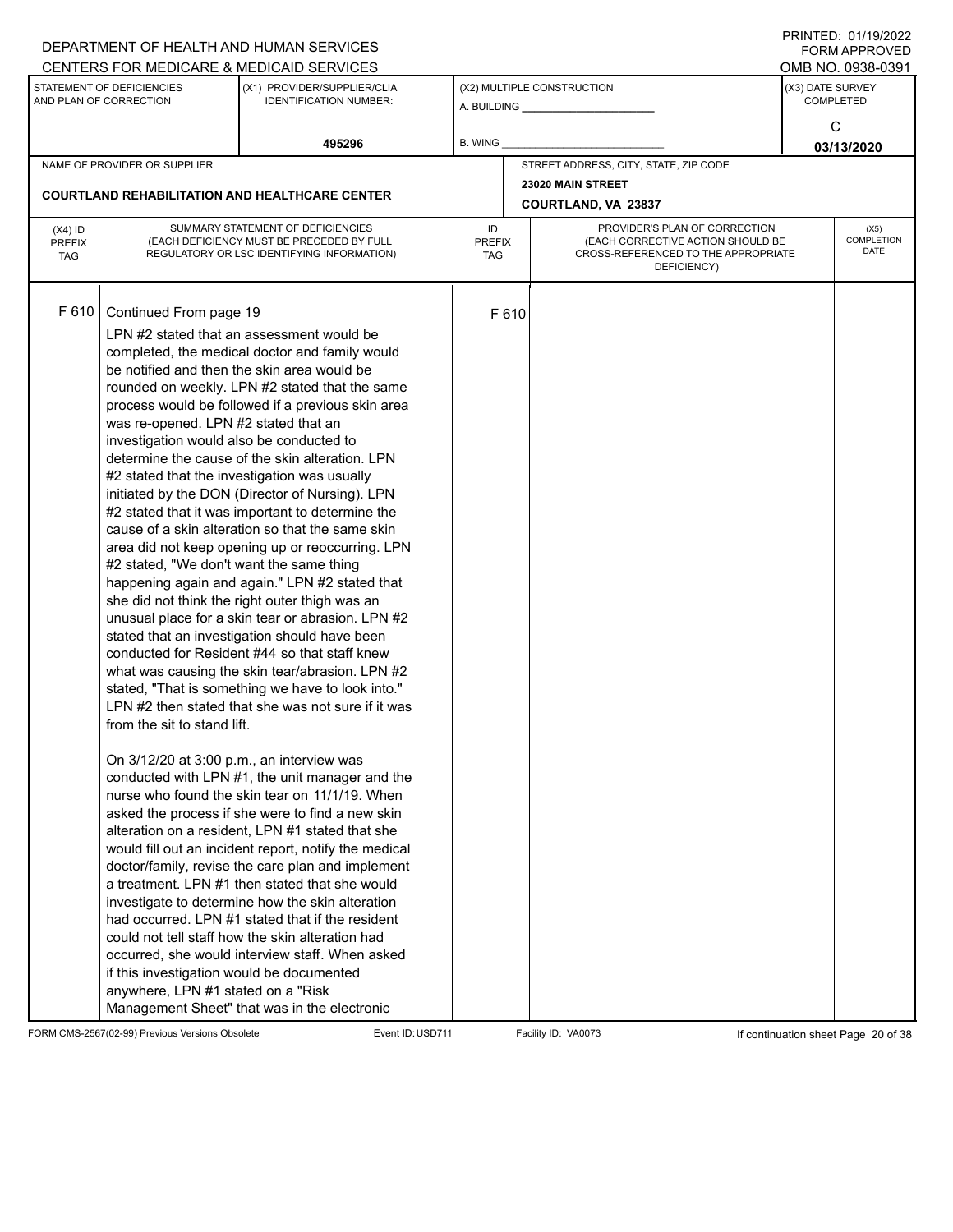|                                   |                                                                                                                                                                                                                                                                                     | DEPARTMENT OF HEALTH AND HUMAN SERVICES                                                                                                                                                                                                                                                                                                                                                                                                                                                                                                                                     |                                   |       |                                                                                                                          |                  | I I SII SI LED. O I <i>I</i> I <i>di E</i> uzz<br>FORM APPROVED |
|-----------------------------------|-------------------------------------------------------------------------------------------------------------------------------------------------------------------------------------------------------------------------------------------------------------------------------------|-----------------------------------------------------------------------------------------------------------------------------------------------------------------------------------------------------------------------------------------------------------------------------------------------------------------------------------------------------------------------------------------------------------------------------------------------------------------------------------------------------------------------------------------------------------------------------|-----------------------------------|-------|--------------------------------------------------------------------------------------------------------------------------|------------------|-----------------------------------------------------------------|
|                                   | STATEMENT OF DEFICIENCIES                                                                                                                                                                                                                                                           | CENTERS FOR MEDICARE & MEDICAID SERVICES<br>(X1) PROVIDER/SUPPLIER/CLIA                                                                                                                                                                                                                                                                                                                                                                                                                                                                                                     |                                   |       | (X2) MULTIPLE CONSTRUCTION                                                                                               | (X3) DATE SURVEY | OMB NO. 0938-0391                                               |
|                                   | AND PLAN OF CORRECTION                                                                                                                                                                                                                                                              | <b>IDENTIFICATION NUMBER:</b>                                                                                                                                                                                                                                                                                                                                                                                                                                                                                                                                               |                                   |       |                                                                                                                          |                  | <b>COMPLETED</b>                                                |
|                                   |                                                                                                                                                                                                                                                                                     |                                                                                                                                                                                                                                                                                                                                                                                                                                                                                                                                                                             |                                   |       |                                                                                                                          |                  | C                                                               |
|                                   |                                                                                                                                                                                                                                                                                     | 495296                                                                                                                                                                                                                                                                                                                                                                                                                                                                                                                                                                      | <b>B. WING</b>                    |       |                                                                                                                          |                  | 03/13/2020                                                      |
|                                   | NAME OF PROVIDER OR SUPPLIER                                                                                                                                                                                                                                                        |                                                                                                                                                                                                                                                                                                                                                                                                                                                                                                                                                                             |                                   |       | STREET ADDRESS, CITY, STATE, ZIP CODE                                                                                    |                  |                                                                 |
|                                   |                                                                                                                                                                                                                                                                                     | <b>COURTLAND REHABILITATION AND HEALTHCARE CENTER</b>                                                                                                                                                                                                                                                                                                                                                                                                                                                                                                                       |                                   |       | 23020 MAIN STREET                                                                                                        |                  |                                                                 |
|                                   |                                                                                                                                                                                                                                                                                     |                                                                                                                                                                                                                                                                                                                                                                                                                                                                                                                                                                             |                                   |       | COURTLAND, VA 23837                                                                                                      |                  |                                                                 |
| $(X4)$ ID<br>PREFIX<br><b>TAG</b> |                                                                                                                                                                                                                                                                                     | SUMMARY STATEMENT OF DEFICIENCIES<br>(EACH DEFICIENCY MUST BE PRECEDED BY FULL<br>REGULATORY OR LSC IDENTIFYING INFORMATION)                                                                                                                                                                                                                                                                                                                                                                                                                                                | ID<br><b>PREFIX</b><br><b>TAG</b> |       | PROVIDER'S PLAN OF CORRECTION<br>(EACH CORRECTIVE ACTION SHOULD BE<br>CROSS-REFERENCED TO THE APPROPRIATE<br>DEFICIENCY) |                  | (X5)<br>COMPLETION<br><b>DATE</b>                               |
| F 610                             | Continued From page 20<br>with ADLs (Activities of Daily Living).<br>On 3/12/20 at 5:11 p.m., ASM #1, the<br>Consultant were made aware of the above<br>concerns.                                                                                                                   | record. When asked if she was able to determine<br>how Resident #44 obtained her skin tear on<br>11/1/19, LPN #1 stated that she didn't remember.<br>LPN #1 stated that she did not recall interviewing<br>any staff regarding her skin tear and that the<br>resident could not tell her how it had occurred.<br>When asked if a skin tear to the right outer thigh<br>was an unusual place for a skin alteration, LPN<br>#1 stated that it was not for her because she<br>used the lift and was totally dependent on staff<br>Administrator and ASM #3 the Corporate Nurse |                                   | F 610 |                                                                                                                          |                  |                                                                 |
| F658                              | Facility policy titled,<br>allegation of mistreatment, neglect, or<br>recordInvestigative protocols will be<br>immediately initiated."<br>SS=D   CFR(s): $483.21(b)(3)(i)$<br>§483.21(b)(3) Comprehensive Care Plans<br>must-<br>(i) Meet professional standards of quality.<br>by: | "Abuse/Investigate/Reporting," documents in part,<br>the following: "Policy: Injuries of unknown origin<br>(injuries not witnessed or patient cannot state<br>what happened) will be handled the same as an<br>abuseAny injuries of unknown origin to a patient<br>are to be reported to a licensed nurseA licensed<br>nurse is responsible for completing an incident<br>Services Provided Meet Professional Standards<br>The services provided or arranged by the facility,<br>as outlined by the comprehensive care plan,<br>This REQUIREMENT is not met as evidenced    |                                   | F 658 |                                                                                                                          |                  | 4/27/20                                                         |

FORM CMS-2567(02-99) Previous Versions Obsolete Event ID:USD711 Facility ID: VA0073 If continuation sheet Page 21 of 38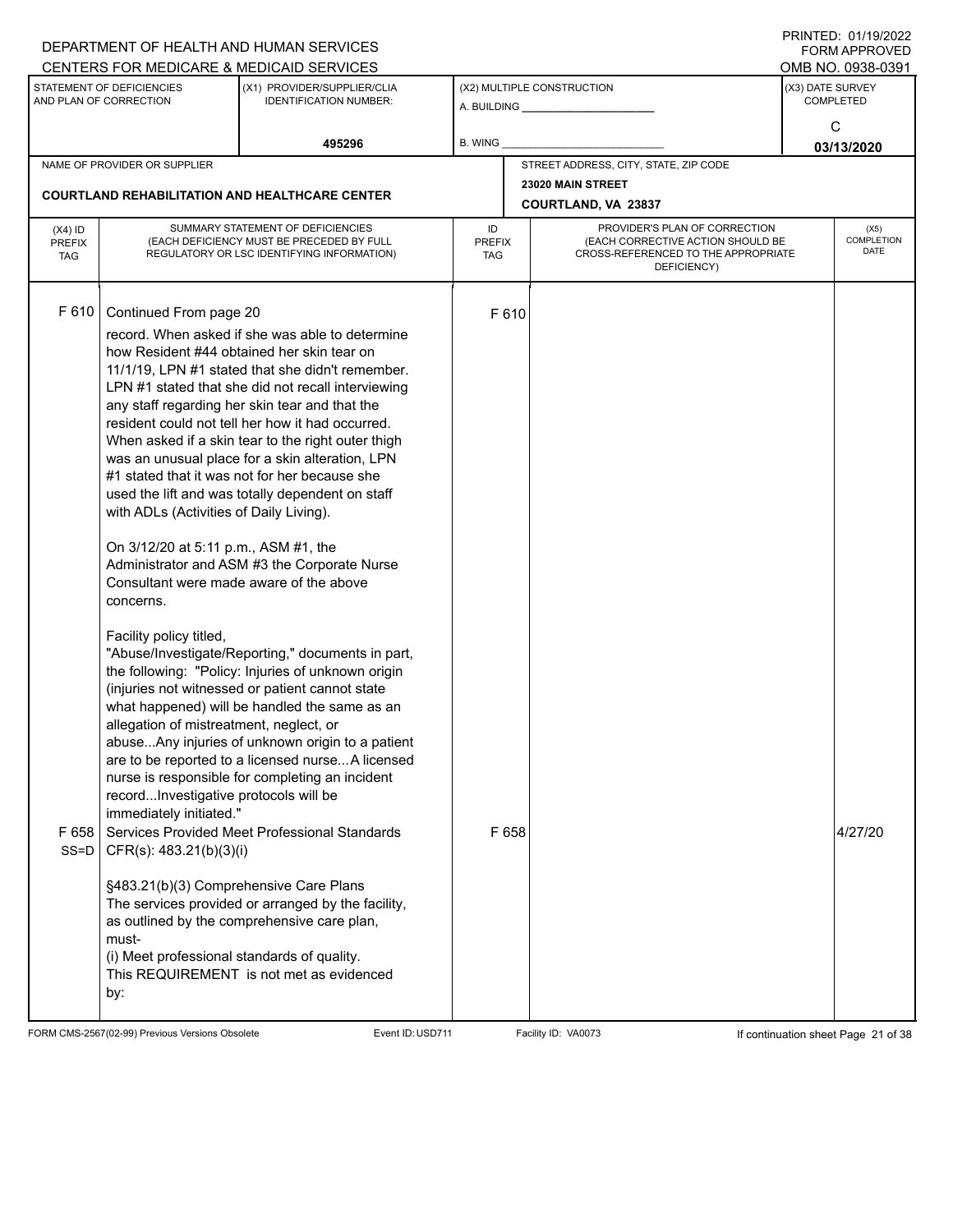|                                                                                                                                                                 |                                                                                                                                                                                                                                                                                                                    | DEPARTMENT OF HEALTH AND HUMAN SERVICES                                                                                                                                                                                                                                                                                                                                                                                                                                                                                                                                                                                                                                                                                                                                                                                                                                                                                                                                                                                                                                                                                                                                                                                                                                                                                                                                                                            |                                                                                                                                                        |                            |                                                                                                                                                                                                                                                                                                                                                                                                                                                                                                                                                                                                                                                                                                                                                                                                                                                                                                                                                                               |                  | 11111111122.01111312022<br><b>FORM APPROVED</b> |
|-----------------------------------------------------------------------------------------------------------------------------------------------------------------|--------------------------------------------------------------------------------------------------------------------------------------------------------------------------------------------------------------------------------------------------------------------------------------------------------------------|--------------------------------------------------------------------------------------------------------------------------------------------------------------------------------------------------------------------------------------------------------------------------------------------------------------------------------------------------------------------------------------------------------------------------------------------------------------------------------------------------------------------------------------------------------------------------------------------------------------------------------------------------------------------------------------------------------------------------------------------------------------------------------------------------------------------------------------------------------------------------------------------------------------------------------------------------------------------------------------------------------------------------------------------------------------------------------------------------------------------------------------------------------------------------------------------------------------------------------------------------------------------------------------------------------------------------------------------------------------------------------------------------------------------|--------------------------------------------------------------------------------------------------------------------------------------------------------|----------------------------|-------------------------------------------------------------------------------------------------------------------------------------------------------------------------------------------------------------------------------------------------------------------------------------------------------------------------------------------------------------------------------------------------------------------------------------------------------------------------------------------------------------------------------------------------------------------------------------------------------------------------------------------------------------------------------------------------------------------------------------------------------------------------------------------------------------------------------------------------------------------------------------------------------------------------------------------------------------------------------|------------------|-------------------------------------------------|
|                                                                                                                                                                 |                                                                                                                                                                                                                                                                                                                    |                                                                                                                                                                                                                                                                                                                                                                                                                                                                                                                                                                                                                                                                                                                                                                                                                                                                                                                                                                                                                                                                                                                                                                                                                                                                                                                                                                                                                    |                                                                                                                                                        |                            |                                                                                                                                                                                                                                                                                                                                                                                                                                                                                                                                                                                                                                                                                                                                                                                                                                                                                                                                                                               |                  | OMB NO. 0938-0391                               |
| CENTERS FOR MEDICARE & MEDICAID SERVICES<br>STATEMENT OF DEFICIENCIES<br>(X1) PROVIDER/SUPPLIER/CLIA<br>AND PLAN OF CORRECTION<br><b>IDENTIFICATION NUMBER:</b> |                                                                                                                                                                                                                                                                                                                    |                                                                                                                                                                                                                                                                                                                                                                                                                                                                                                                                                                                                                                                                                                                                                                                                                                                                                                                                                                                                                                                                                                                                                                                                                                                                                                                                                                                                                    |                                                                                                                                                        | (X2) MULTIPLE CONSTRUCTION | (X3) DATE SURVEY                                                                                                                                                                                                                                                                                                                                                                                                                                                                                                                                                                                                                                                                                                                                                                                                                                                                                                                                                              | <b>COMPLETED</b> |                                                 |
|                                                                                                                                                                 |                                                                                                                                                                                                                                                                                                                    | 495296                                                                                                                                                                                                                                                                                                                                                                                                                                                                                                                                                                                                                                                                                                                                                                                                                                                                                                                                                                                                                                                                                                                                                                                                                                                                                                                                                                                                             | B. WING                                                                                                                                                |                            |                                                                                                                                                                                                                                                                                                                                                                                                                                                                                                                                                                                                                                                                                                                                                                                                                                                                                                                                                                               |                  | С<br>03/13/2020                                 |
|                                                                                                                                                                 | NAME OF PROVIDER OR SUPPLIER                                                                                                                                                                                                                                                                                       |                                                                                                                                                                                                                                                                                                                                                                                                                                                                                                                                                                                                                                                                                                                                                                                                                                                                                                                                                                                                                                                                                                                                                                                                                                                                                                                                                                                                                    |                                                                                                                                                        |                            | STREET ADDRESS, CITY, STATE, ZIP CODE                                                                                                                                                                                                                                                                                                                                                                                                                                                                                                                                                                                                                                                                                                                                                                                                                                                                                                                                         |                  |                                                 |
|                                                                                                                                                                 |                                                                                                                                                                                                                                                                                                                    |                                                                                                                                                                                                                                                                                                                                                                                                                                                                                                                                                                                                                                                                                                                                                                                                                                                                                                                                                                                                                                                                                                                                                                                                                                                                                                                                                                                                                    |                                                                                                                                                        |                            | 23020 MAIN STREET                                                                                                                                                                                                                                                                                                                                                                                                                                                                                                                                                                                                                                                                                                                                                                                                                                                                                                                                                             |                  |                                                 |
|                                                                                                                                                                 |                                                                                                                                                                                                                                                                                                                    | <b>COURTLAND REHABILITATION AND HEALTHCARE CENTER</b>                                                                                                                                                                                                                                                                                                                                                                                                                                                                                                                                                                                                                                                                                                                                                                                                                                                                                                                                                                                                                                                                                                                                                                                                                                                                                                                                                              |                                                                                                                                                        |                            | COURTLAND, VA 23837                                                                                                                                                                                                                                                                                                                                                                                                                                                                                                                                                                                                                                                                                                                                                                                                                                                                                                                                                           |                  |                                                 |
| $(X4)$ ID<br><b>PREFIX</b><br><b>TAG</b>                                                                                                                        |                                                                                                                                                                                                                                                                                                                    | SUMMARY STATEMENT OF DEFICIENCIES<br>(EACH DEFICIENCY MUST BE PRECEDED BY FULL<br>REGULATORY OR LSC IDENTIFYING INFORMATION)                                                                                                                                                                                                                                                                                                                                                                                                                                                                                                                                                                                                                                                                                                                                                                                                                                                                                                                                                                                                                                                                                                                                                                                                                                                                                       | PROVIDER'S PLAN OF CORRECTION<br>ID<br>(EACH CORRECTIVE ACTION SHOULD BE<br><b>PREFIX</b><br>CROSS-REFERENCED TO THE APPROPRIATE<br>TAG<br>DEFICIENCY) |                            |                                                                                                                                                                                                                                                                                                                                                                                                                                                                                                                                                                                                                                                                                                                                                                                                                                                                                                                                                                               |                  | (X5)<br><b>COMPLETION</b><br><b>DATE</b>        |
| F 658                                                                                                                                                           | Continued From page 21<br>for 1 of 44 residents in the survey sample,<br>medications.<br>The findings included:<br>Status) score of 15 indicating no cognitive<br>coded Resident #66 as independent with<br>use, bed mobility and transfer and total<br>dependence of 1 for bathing.<br>#66 put her call light on. | Based on observation, staff interview, clinical<br>record review and facility documentation review<br>the facility staff failed to adhere to accepted<br>standards of quality for medication administration<br>Resident #66. The facility staff failed to ensure<br>medications were administered as ordered and<br>failed to observe Resident #66 ingest the ordered<br>Resident #66 was originally admitted to the facility<br>on 01/31/2016. Diagnoses included but were not<br>limited to, Bipolar Disorder, Depression and<br>Parkinson's Disease. Resident #66's Minimum<br>Data Set (MDS-an assessment protocol) with an<br>Assessment Reference Date of 02/27/2020 was<br>coded with a BIMS (Brief Interview for Mental<br>impairment. In addition, the Minimum Data Set<br>personal hygiene, independent with setup help<br>only for eating, requiring supervision of 1 for toilet<br>On 03/10/2020 at 11:15 a.m., Resident #66 was<br>heard saying, "I didn't get all my pills and eye<br>drops." Resident #66 was observed holding a<br>medication cup in her hand with pills in it. 5 pills<br>were observed in the cup and one was red in<br>color. The resident stated, "I didn't get all my<br>pills and eye drops because I had to go to the<br>bathroom when the nurse came." Resident #66<br>stated, "I will just wait for her because she has<br>other people to give medications to." Resident |                                                                                                                                                        | F 658                      | F658<br>1-Residents #66 is receiving medications<br>as ordered.<br>2-The DON or designee will complete<br>Medication Pass Observations on Charge<br>Nurses to ensure that the Medications are<br>administered as ordered and that<br>residents are observed taking their<br>medications appropriately.<br>3- The DON or designee will educate<br>Nurses on Observation of residents taking<br>their medications as ordered and the<br>Administration and documentation of<br>medications as ordered.<br>4-The DON or designee will complete a<br>random weekly Medication Pass<br>Observation of Charge Nurses during<br>medication administration to ensure that<br>they are receiving their medications as<br>ordered and that the nurse is observing<br>them ingest the medications as ordered.<br>Issues noted during the random weekly<br>review will be presented to the Quality<br>Assurance Committee for review and<br>recommendation.<br>5-Completion date 4/27/20. |                  |                                                 |

FORM CMS-2567(02-99) Previous Versions Obsolete Event ID:USD711 Facility ID: VA0073 If continuation sheet Page 22 of 38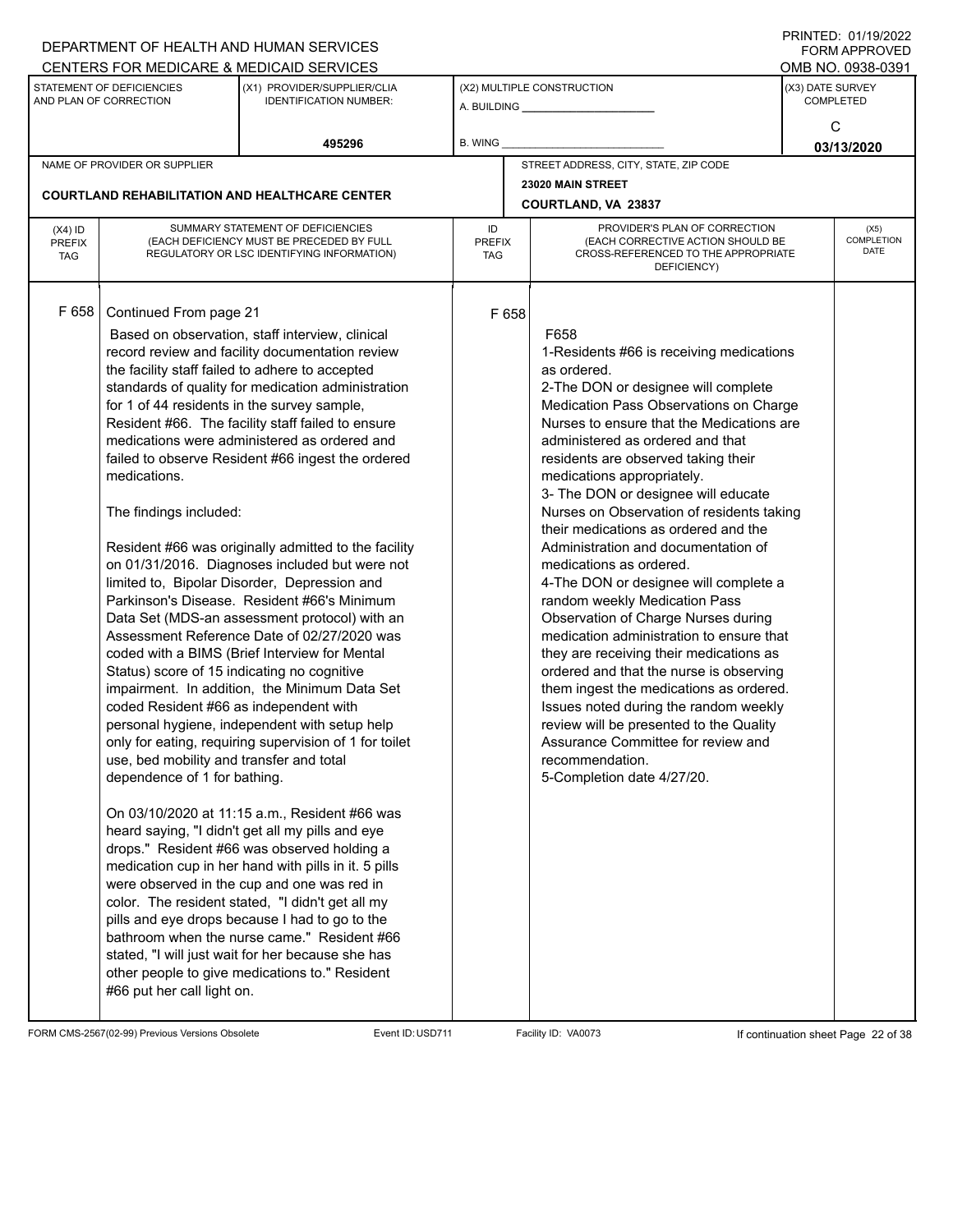| CENTERS FOR MEDICARE & MEDICAID SERVICES<br>STATEMENT OF DEFICIENCIES<br>(X2) MULTIPLE CONSTRUCTION<br>(X3) DATE SURVEY<br>(X1) PROVIDER/SUPPLIER/CLIA<br>AND PLAN OF CORRECTION<br><b>IDENTIFICATION NUMBER:</b><br><b>COMPLETED</b><br>С<br>495296<br>B. WING<br>03/13/2020<br>STREET ADDRESS, CITY, STATE, ZIP CODE<br>NAME OF PROVIDER OR SUPPLIER<br>23020 MAIN STREET<br><b>COURTLAND REHABILITATION AND HEALTHCARE CENTER</b><br>COURTLAND, VA 23837<br>SUMMARY STATEMENT OF DEFICIENCIES<br>PROVIDER'S PLAN OF CORRECTION<br>ID<br>(X5)<br>$(X4)$ ID<br><b>COMPLETION</b><br>(EACH DEFICIENCY MUST BE PRECEDED BY FULL<br>(EACH CORRECTIVE ACTION SHOULD BE<br><b>PREFIX</b><br><b>PREFIX</b><br>DATE<br>REGULATORY OR LSC IDENTIFYING INFORMATION)<br>CROSS-REFERENCED TO THE APPROPRIATE<br><b>TAG</b><br>TAG<br>DEFICIENCY)<br>F 658<br>Continued From page 22<br>F 658<br>On 03/10/2020 at 11:19 a.m., Licensed Practical<br>Nurse (LPN) #1 entered Resident #66's room.<br>Resident #66 was heard telling LPN #1 that she<br>was missing medications. LPN #66 walked out of<br>the resident's room. The Surveyor walked into<br>the room and did not see the cup of pills. The<br>Surveyor asked Resident #66 where the cup of<br>pills were at and she stated, "(LPN #1) took them<br>with her."<br>On 03/10/2020 at 12:30 p.m., an interview was<br>conducted with Resident #66, when asked if the<br>nurses usually leave her medications with her to<br>take, Resident #66 stated, "Yes and then I take<br>them. Most of the nurses leave my medications<br>with me to take and some stay and watch me<br>take them. When I finish taking them I always let<br>them know."<br>On 03/10/2020 at approximately 1:00 p.m.,<br>review of Resident #66's clinical record did not<br>evidence a physician order for the resident to self<br>administer medications. Review of Resident<br>#66's care plan did not evidence a care plan for<br>the resident to self administer medications.<br>An interview was conducted with LPN #1 on<br>03/10/2020 at approximately 1:00 p.m., when<br>asked what did Resident #66 say to her when she<br>answered her call light, LPN #1 stated,<br>"(Resident #66) told me that she was missing a<br>pill." LPN #1 stated, "I took the cup of pills from<br>Resident #66 and gave them to the nurse." LPN<br>#1 stated, "I told the nurse that the pills were in<br>Resident #66's room." LPN #1 stated, "The<br>nurse is an agency nurse." When asked do the<br>nurses usually leave medications with the<br>resident, LPN #1 stated, "I don't leave pills with |                | DEPARTMENT OF HEALTH AND HUMAN SERVICES |  |                                           |  |
|------------------------------------------------------------------------------------------------------------------------------------------------------------------------------------------------------------------------------------------------------------------------------------------------------------------------------------------------------------------------------------------------------------------------------------------------------------------------------------------------------------------------------------------------------------------------------------------------------------------------------------------------------------------------------------------------------------------------------------------------------------------------------------------------------------------------------------------------------------------------------------------------------------------------------------------------------------------------------------------------------------------------------------------------------------------------------------------------------------------------------------------------------------------------------------------------------------------------------------------------------------------------------------------------------------------------------------------------------------------------------------------------------------------------------------------------------------------------------------------------------------------------------------------------------------------------------------------------------------------------------------------------------------------------------------------------------------------------------------------------------------------------------------------------------------------------------------------------------------------------------------------------------------------------------------------------------------------------------------------------------------------------------------------------------------------------------------------------------------------------------------------------------------------------------------------------------------------------------------------------------------------------------------------------------------------------------------------------------------------------------------------------------------------------------------------------------------------------------------------------------------------------------------------------------------------------------------------------------------------|----------------|-----------------------------------------|--|-------------------------------------------|--|
|                                                                                                                                                                                                                                                                                                                                                                                                                                                                                                                                                                                                                                                                                                                                                                                                                                                                                                                                                                                                                                                                                                                                                                                                                                                                                                                                                                                                                                                                                                                                                                                                                                                                                                                                                                                                                                                                                                                                                                                                                                                                                                                                                                                                                                                                                                                                                                                                                                                                                                                                                                                                                  |                |                                         |  |                                           |  |
|                                                                                                                                                                                                                                                                                                                                                                                                                                                                                                                                                                                                                                                                                                                                                                                                                                                                                                                                                                                                                                                                                                                                                                                                                                                                                                                                                                                                                                                                                                                                                                                                                                                                                                                                                                                                                                                                                                                                                                                                                                                                                                                                                                                                                                                                                                                                                                                                                                                                                                                                                                                                                  |                |                                         |  |                                           |  |
|                                                                                                                                                                                                                                                                                                                                                                                                                                                                                                                                                                                                                                                                                                                                                                                                                                                                                                                                                                                                                                                                                                                                                                                                                                                                                                                                                                                                                                                                                                                                                                                                                                                                                                                                                                                                                                                                                                                                                                                                                                                                                                                                                                                                                                                                                                                                                                                                                                                                                                                                                                                                                  |                |                                         |  |                                           |  |
|                                                                                                                                                                                                                                                                                                                                                                                                                                                                                                                                                                                                                                                                                                                                                                                                                                                                                                                                                                                                                                                                                                                                                                                                                                                                                                                                                                                                                                                                                                                                                                                                                                                                                                                                                                                                                                                                                                                                                                                                                                                                                                                                                                                                                                                                                                                                                                                                                                                                                                                                                                                                                  |                |                                         |  |                                           |  |
|                                                                                                                                                                                                                                                                                                                                                                                                                                                                                                                                                                                                                                                                                                                                                                                                                                                                                                                                                                                                                                                                                                                                                                                                                                                                                                                                                                                                                                                                                                                                                                                                                                                                                                                                                                                                                                                                                                                                                                                                                                                                                                                                                                                                                                                                                                                                                                                                                                                                                                                                                                                                                  |                |                                         |  | <b>FORM APPROVED</b><br>OMB NO. 0938-0391 |  |
|                                                                                                                                                                                                                                                                                                                                                                                                                                                                                                                                                                                                                                                                                                                                                                                                                                                                                                                                                                                                                                                                                                                                                                                                                                                                                                                                                                                                                                                                                                                                                                                                                                                                                                                                                                                                                                                                                                                                                                                                                                                                                                                                                                                                                                                                                                                                                                                                                                                                                                                                                                                                                  |                |                                         |  |                                           |  |
|                                                                                                                                                                                                                                                                                                                                                                                                                                                                                                                                                                                                                                                                                                                                                                                                                                                                                                                                                                                                                                                                                                                                                                                                                                                                                                                                                                                                                                                                                                                                                                                                                                                                                                                                                                                                                                                                                                                                                                                                                                                                                                                                                                                                                                                                                                                                                                                                                                                                                                                                                                                                                  |                |                                         |  |                                           |  |
|                                                                                                                                                                                                                                                                                                                                                                                                                                                                                                                                                                                                                                                                                                                                                                                                                                                                                                                                                                                                                                                                                                                                                                                                                                                                                                                                                                                                                                                                                                                                                                                                                                                                                                                                                                                                                                                                                                                                                                                                                                                                                                                                                                                                                                                                                                                                                                                                                                                                                                                                                                                                                  |                |                                         |  |                                           |  |
|                                                                                                                                                                                                                                                                                                                                                                                                                                                                                                                                                                                                                                                                                                                                                                                                                                                                                                                                                                                                                                                                                                                                                                                                                                                                                                                                                                                                                                                                                                                                                                                                                                                                                                                                                                                                                                                                                                                                                                                                                                                                                                                                                                                                                                                                                                                                                                                                                                                                                                                                                                                                                  |                |                                         |  |                                           |  |
|                                                                                                                                                                                                                                                                                                                                                                                                                                                                                                                                                                                                                                                                                                                                                                                                                                                                                                                                                                                                                                                                                                                                                                                                                                                                                                                                                                                                                                                                                                                                                                                                                                                                                                                                                                                                                                                                                                                                                                                                                                                                                                                                                                                                                                                                                                                                                                                                                                                                                                                                                                                                                  |                |                                         |  |                                           |  |
|                                                                                                                                                                                                                                                                                                                                                                                                                                                                                                                                                                                                                                                                                                                                                                                                                                                                                                                                                                                                                                                                                                                                                                                                                                                                                                                                                                                                                                                                                                                                                                                                                                                                                                                                                                                                                                                                                                                                                                                                                                                                                                                                                                                                                                                                                                                                                                                                                                                                                                                                                                                                                  |                |                                         |  |                                           |  |
|                                                                                                                                                                                                                                                                                                                                                                                                                                                                                                                                                                                                                                                                                                                                                                                                                                                                                                                                                                                                                                                                                                                                                                                                                                                                                                                                                                                                                                                                                                                                                                                                                                                                                                                                                                                                                                                                                                                                                                                                                                                                                                                                                                                                                                                                                                                                                                                                                                                                                                                                                                                                                  |                |                                         |  |                                           |  |
|                                                                                                                                                                                                                                                                                                                                                                                                                                                                                                                                                                                                                                                                                                                                                                                                                                                                                                                                                                                                                                                                                                                                                                                                                                                                                                                                                                                                                                                                                                                                                                                                                                                                                                                                                                                                                                                                                                                                                                                                                                                                                                                                                                                                                                                                                                                                                                                                                                                                                                                                                                                                                  |                |                                         |  |                                           |  |
|                                                                                                                                                                                                                                                                                                                                                                                                                                                                                                                                                                                                                                                                                                                                                                                                                                                                                                                                                                                                                                                                                                                                                                                                                                                                                                                                                                                                                                                                                                                                                                                                                                                                                                                                                                                                                                                                                                                                                                                                                                                                                                                                                                                                                                                                                                                                                                                                                                                                                                                                                                                                                  |                |                                         |  |                                           |  |
|                                                                                                                                                                                                                                                                                                                                                                                                                                                                                                                                                                                                                                                                                                                                                                                                                                                                                                                                                                                                                                                                                                                                                                                                                                                                                                                                                                                                                                                                                                                                                                                                                                                                                                                                                                                                                                                                                                                                                                                                                                                                                                                                                                                                                                                                                                                                                                                                                                                                                                                                                                                                                  |                |                                         |  |                                           |  |
|                                                                                                                                                                                                                                                                                                                                                                                                                                                                                                                                                                                                                                                                                                                                                                                                                                                                                                                                                                                                                                                                                                                                                                                                                                                                                                                                                                                                                                                                                                                                                                                                                                                                                                                                                                                                                                                                                                                                                                                                                                                                                                                                                                                                                                                                                                                                                                                                                                                                                                                                                                                                                  |                |                                         |  |                                           |  |
|                                                                                                                                                                                                                                                                                                                                                                                                                                                                                                                                                                                                                                                                                                                                                                                                                                                                                                                                                                                                                                                                                                                                                                                                                                                                                                                                                                                                                                                                                                                                                                                                                                                                                                                                                                                                                                                                                                                                                                                                                                                                                                                                                                                                                                                                                                                                                                                                                                                                                                                                                                                                                  |                |                                         |  |                                           |  |
|                                                                                                                                                                                                                                                                                                                                                                                                                                                                                                                                                                                                                                                                                                                                                                                                                                                                                                                                                                                                                                                                                                                                                                                                                                                                                                                                                                                                                                                                                                                                                                                                                                                                                                                                                                                                                                                                                                                                                                                                                                                                                                                                                                                                                                                                                                                                                                                                                                                                                                                                                                                                                  |                |                                         |  |                                           |  |
|                                                                                                                                                                                                                                                                                                                                                                                                                                                                                                                                                                                                                                                                                                                                                                                                                                                                                                                                                                                                                                                                                                                                                                                                                                                                                                                                                                                                                                                                                                                                                                                                                                                                                                                                                                                                                                                                                                                                                                                                                                                                                                                                                                                                                                                                                                                                                                                                                                                                                                                                                                                                                  |                |                                         |  |                                           |  |
|                                                                                                                                                                                                                                                                                                                                                                                                                                                                                                                                                                                                                                                                                                                                                                                                                                                                                                                                                                                                                                                                                                                                                                                                                                                                                                                                                                                                                                                                                                                                                                                                                                                                                                                                                                                                                                                                                                                                                                                                                                                                                                                                                                                                                                                                                                                                                                                                                                                                                                                                                                                                                  |                |                                         |  |                                           |  |
|                                                                                                                                                                                                                                                                                                                                                                                                                                                                                                                                                                                                                                                                                                                                                                                                                                                                                                                                                                                                                                                                                                                                                                                                                                                                                                                                                                                                                                                                                                                                                                                                                                                                                                                                                                                                                                                                                                                                                                                                                                                                                                                                                                                                                                                                                                                                                                                                                                                                                                                                                                                                                  |                |                                         |  |                                           |  |
|                                                                                                                                                                                                                                                                                                                                                                                                                                                                                                                                                                                                                                                                                                                                                                                                                                                                                                                                                                                                                                                                                                                                                                                                                                                                                                                                                                                                                                                                                                                                                                                                                                                                                                                                                                                                                                                                                                                                                                                                                                                                                                                                                                                                                                                                                                                                                                                                                                                                                                                                                                                                                  |                |                                         |  |                                           |  |
|                                                                                                                                                                                                                                                                                                                                                                                                                                                                                                                                                                                                                                                                                                                                                                                                                                                                                                                                                                                                                                                                                                                                                                                                                                                                                                                                                                                                                                                                                                                                                                                                                                                                                                                                                                                                                                                                                                                                                                                                                                                                                                                                                                                                                                                                                                                                                                                                                                                                                                                                                                                                                  |                |                                         |  |                                           |  |
|                                                                                                                                                                                                                                                                                                                                                                                                                                                                                                                                                                                                                                                                                                                                                                                                                                                                                                                                                                                                                                                                                                                                                                                                                                                                                                                                                                                                                                                                                                                                                                                                                                                                                                                                                                                                                                                                                                                                                                                                                                                                                                                                                                                                                                                                                                                                                                                                                                                                                                                                                                                                                  |                |                                         |  |                                           |  |
|                                                                                                                                                                                                                                                                                                                                                                                                                                                                                                                                                                                                                                                                                                                                                                                                                                                                                                                                                                                                                                                                                                                                                                                                                                                                                                                                                                                                                                                                                                                                                                                                                                                                                                                                                                                                                                                                                                                                                                                                                                                                                                                                                                                                                                                                                                                                                                                                                                                                                                                                                                                                                  |                |                                         |  |                                           |  |
|                                                                                                                                                                                                                                                                                                                                                                                                                                                                                                                                                                                                                                                                                                                                                                                                                                                                                                                                                                                                                                                                                                                                                                                                                                                                                                                                                                                                                                                                                                                                                                                                                                                                                                                                                                                                                                                                                                                                                                                                                                                                                                                                                                                                                                                                                                                                                                                                                                                                                                                                                                                                                  |                |                                         |  |                                           |  |
|                                                                                                                                                                                                                                                                                                                                                                                                                                                                                                                                                                                                                                                                                                                                                                                                                                                                                                                                                                                                                                                                                                                                                                                                                                                                                                                                                                                                                                                                                                                                                                                                                                                                                                                                                                                                                                                                                                                                                                                                                                                                                                                                                                                                                                                                                                                                                                                                                                                                                                                                                                                                                  |                |                                         |  |                                           |  |
|                                                                                                                                                                                                                                                                                                                                                                                                                                                                                                                                                                                                                                                                                                                                                                                                                                                                                                                                                                                                                                                                                                                                                                                                                                                                                                                                                                                                                                                                                                                                                                                                                                                                                                                                                                                                                                                                                                                                                                                                                                                                                                                                                                                                                                                                                                                                                                                                                                                                                                                                                                                                                  |                |                                         |  |                                           |  |
|                                                                                                                                                                                                                                                                                                                                                                                                                                                                                                                                                                                                                                                                                                                                                                                                                                                                                                                                                                                                                                                                                                                                                                                                                                                                                                                                                                                                                                                                                                                                                                                                                                                                                                                                                                                                                                                                                                                                                                                                                                                                                                                                                                                                                                                                                                                                                                                                                                                                                                                                                                                                                  |                |                                         |  |                                           |  |
|                                                                                                                                                                                                                                                                                                                                                                                                                                                                                                                                                                                                                                                                                                                                                                                                                                                                                                                                                                                                                                                                                                                                                                                                                                                                                                                                                                                                                                                                                                                                                                                                                                                                                                                                                                                                                                                                                                                                                                                                                                                                                                                                                                                                                                                                                                                                                                                                                                                                                                                                                                                                                  |                |                                         |  |                                           |  |
|                                                                                                                                                                                                                                                                                                                                                                                                                                                                                                                                                                                                                                                                                                                                                                                                                                                                                                                                                                                                                                                                                                                                                                                                                                                                                                                                                                                                                                                                                                                                                                                                                                                                                                                                                                                                                                                                                                                                                                                                                                                                                                                                                                                                                                                                                                                                                                                                                                                                                                                                                                                                                  |                |                                         |  |                                           |  |
|                                                                                                                                                                                                                                                                                                                                                                                                                                                                                                                                                                                                                                                                                                                                                                                                                                                                                                                                                                                                                                                                                                                                                                                                                                                                                                                                                                                                                                                                                                                                                                                                                                                                                                                                                                                                                                                                                                                                                                                                                                                                                                                                                                                                                                                                                                                                                                                                                                                                                                                                                                                                                  |                |                                         |  |                                           |  |
|                                                                                                                                                                                                                                                                                                                                                                                                                                                                                                                                                                                                                                                                                                                                                                                                                                                                                                                                                                                                                                                                                                                                                                                                                                                                                                                                                                                                                                                                                                                                                                                                                                                                                                                                                                                                                                                                                                                                                                                                                                                                                                                                                                                                                                                                                                                                                                                                                                                                                                                                                                                                                  |                |                                         |  |                                           |  |
|                                                                                                                                                                                                                                                                                                                                                                                                                                                                                                                                                                                                                                                                                                                                                                                                                                                                                                                                                                                                                                                                                                                                                                                                                                                                                                                                                                                                                                                                                                                                                                                                                                                                                                                                                                                                                                                                                                                                                                                                                                                                                                                                                                                                                                                                                                                                                                                                                                                                                                                                                                                                                  |                |                                         |  |                                           |  |
|                                                                                                                                                                                                                                                                                                                                                                                                                                                                                                                                                                                                                                                                                                                                                                                                                                                                                                                                                                                                                                                                                                                                                                                                                                                                                                                                                                                                                                                                                                                                                                                                                                                                                                                                                                                                                                                                                                                                                                                                                                                                                                                                                                                                                                                                                                                                                                                                                                                                                                                                                                                                                  |                |                                         |  |                                           |  |
|                                                                                                                                                                                                                                                                                                                                                                                                                                                                                                                                                                                                                                                                                                                                                                                                                                                                                                                                                                                                                                                                                                                                                                                                                                                                                                                                                                                                                                                                                                                                                                                                                                                                                                                                                                                                                                                                                                                                                                                                                                                                                                                                                                                                                                                                                                                                                                                                                                                                                                                                                                                                                  |                |                                         |  |                                           |  |
|                                                                                                                                                                                                                                                                                                                                                                                                                                                                                                                                                                                                                                                                                                                                                                                                                                                                                                                                                                                                                                                                                                                                                                                                                                                                                                                                                                                                                                                                                                                                                                                                                                                                                                                                                                                                                                                                                                                                                                                                                                                                                                                                                                                                                                                                                                                                                                                                                                                                                                                                                                                                                  |                |                                         |  |                                           |  |
|                                                                                                                                                                                                                                                                                                                                                                                                                                                                                                                                                                                                                                                                                                                                                                                                                                                                                                                                                                                                                                                                                                                                                                                                                                                                                                                                                                                                                                                                                                                                                                                                                                                                                                                                                                                                                                                                                                                                                                                                                                                                                                                                                                                                                                                                                                                                                                                                                                                                                                                                                                                                                  |                |                                         |  |                                           |  |
|                                                                                                                                                                                                                                                                                                                                                                                                                                                                                                                                                                                                                                                                                                                                                                                                                                                                                                                                                                                                                                                                                                                                                                                                                                                                                                                                                                                                                                                                                                                                                                                                                                                                                                                                                                                                                                                                                                                                                                                                                                                                                                                                                                                                                                                                                                                                                                                                                                                                                                                                                                                                                  |                |                                         |  |                                           |  |
|                                                                                                                                                                                                                                                                                                                                                                                                                                                                                                                                                                                                                                                                                                                                                                                                                                                                                                                                                                                                                                                                                                                                                                                                                                                                                                                                                                                                                                                                                                                                                                                                                                                                                                                                                                                                                                                                                                                                                                                                                                                                                                                                                                                                                                                                                                                                                                                                                                                                                                                                                                                                                  |                |                                         |  |                                           |  |
|                                                                                                                                                                                                                                                                                                                                                                                                                                                                                                                                                                                                                                                                                                                                                                                                                                                                                                                                                                                                                                                                                                                                                                                                                                                                                                                                                                                                                                                                                                                                                                                                                                                                                                                                                                                                                                                                                                                                                                                                                                                                                                                                                                                                                                                                                                                                                                                                                                                                                                                                                                                                                  |                |                                         |  |                                           |  |
|                                                                                                                                                                                                                                                                                                                                                                                                                                                                                                                                                                                                                                                                                                                                                                                                                                                                                                                                                                                                                                                                                                                                                                                                                                                                                                                                                                                                                                                                                                                                                                                                                                                                                                                                                                                                                                                                                                                                                                                                                                                                                                                                                                                                                                                                                                                                                                                                                                                                                                                                                                                                                  |                |                                         |  |                                           |  |
|                                                                                                                                                                                                                                                                                                                                                                                                                                                                                                                                                                                                                                                                                                                                                                                                                                                                                                                                                                                                                                                                                                                                                                                                                                                                                                                                                                                                                                                                                                                                                                                                                                                                                                                                                                                                                                                                                                                                                                                                                                                                                                                                                                                                                                                                                                                                                                                                                                                                                                                                                                                                                  |                |                                         |  |                                           |  |
|                                                                                                                                                                                                                                                                                                                                                                                                                                                                                                                                                                                                                                                                                                                                                                                                                                                                                                                                                                                                                                                                                                                                                                                                                                                                                                                                                                                                                                                                                                                                                                                                                                                                                                                                                                                                                                                                                                                                                                                                                                                                                                                                                                                                                                                                                                                                                                                                                                                                                                                                                                                                                  |                |                                         |  |                                           |  |
|                                                                                                                                                                                                                                                                                                                                                                                                                                                                                                                                                                                                                                                                                                                                                                                                                                                                                                                                                                                                                                                                                                                                                                                                                                                                                                                                                                                                                                                                                                                                                                                                                                                                                                                                                                                                                                                                                                                                                                                                                                                                                                                                                                                                                                                                                                                                                                                                                                                                                                                                                                                                                  |                |                                         |  |                                           |  |
|                                                                                                                                                                                                                                                                                                                                                                                                                                                                                                                                                                                                                                                                                                                                                                                                                                                                                                                                                                                                                                                                                                                                                                                                                                                                                                                                                                                                                                                                                                                                                                                                                                                                                                                                                                                                                                                                                                                                                                                                                                                                                                                                                                                                                                                                                                                                                                                                                                                                                                                                                                                                                  |                |                                         |  |                                           |  |
|                                                                                                                                                                                                                                                                                                                                                                                                                                                                                                                                                                                                                                                                                                                                                                                                                                                                                                                                                                                                                                                                                                                                                                                                                                                                                                                                                                                                                                                                                                                                                                                                                                                                                                                                                                                                                                                                                                                                                                                                                                                                                                                                                                                                                                                                                                                                                                                                                                                                                                                                                                                                                  | the resident." |                                         |  |                                           |  |

FORM CMS-2567(02-99) Previous Versions Obsolete Event ID:USD711 Facility ID: VA0073 If continuation sheet Page 23 of 38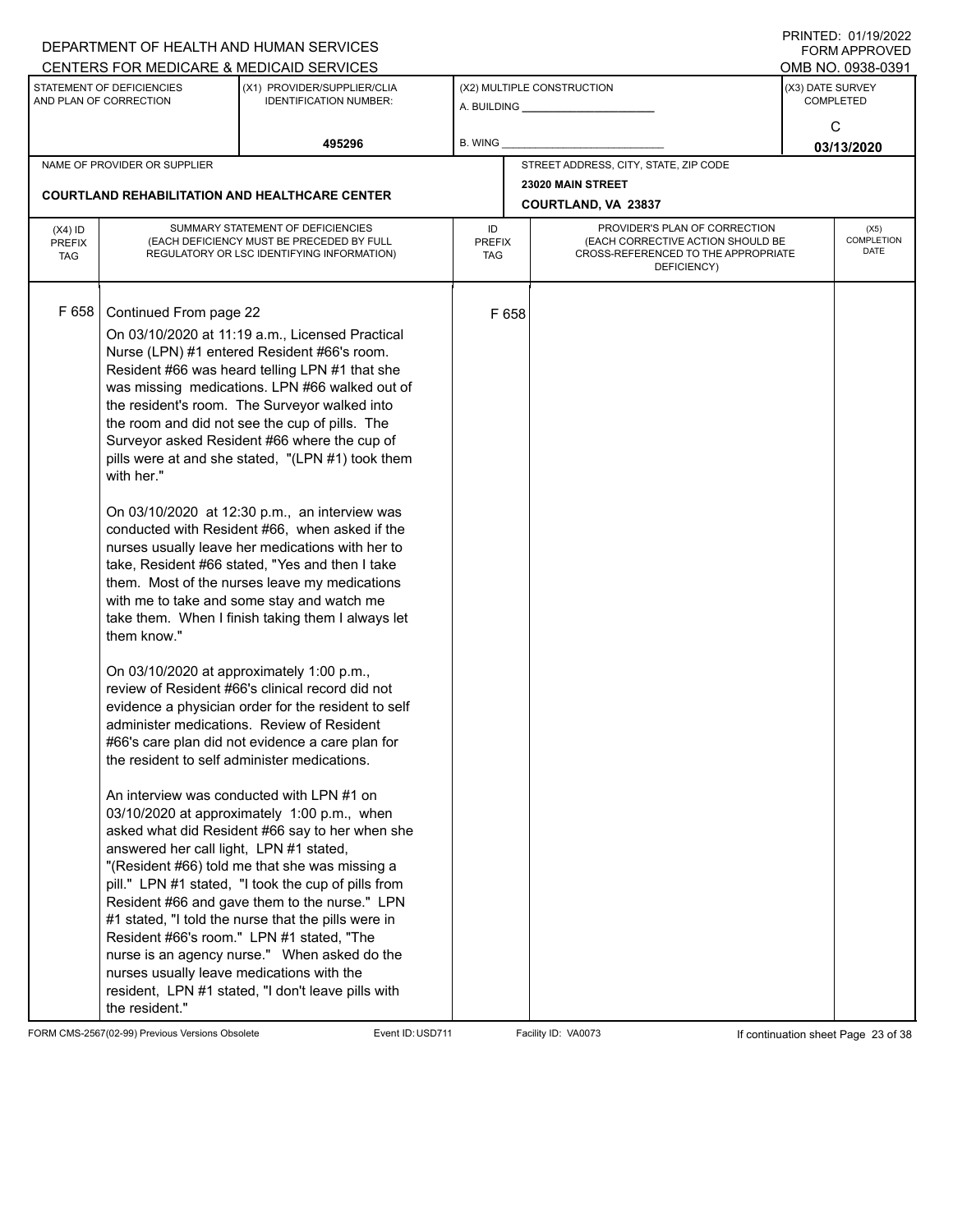|                                                                                                 |                                                                                                                                                                                                                                                              | DEPARTMENT OF HEALTH AND HUMAN SERVICES                                                                                                                                                                                                                                                                                                                                                                                                                                                                                                                                                                                                                                                                                                                                                                                                                                                                          |                                   |       |                                                                                                                          |                                      | FININILU. VIII JIZUZZ<br>FORM APPROVED<br>OMB NO. 0938-0391 |  |  |
|-------------------------------------------------------------------------------------------------|--------------------------------------------------------------------------------------------------------------------------------------------------------------------------------------------------------------------------------------------------------------|------------------------------------------------------------------------------------------------------------------------------------------------------------------------------------------------------------------------------------------------------------------------------------------------------------------------------------------------------------------------------------------------------------------------------------------------------------------------------------------------------------------------------------------------------------------------------------------------------------------------------------------------------------------------------------------------------------------------------------------------------------------------------------------------------------------------------------------------------------------------------------------------------------------|-----------------------------------|-------|--------------------------------------------------------------------------------------------------------------------------|--------------------------------------|-------------------------------------------------------------|--|--|
| CENTERS FOR MEDICARE & MEDICAID SERVICES<br>STATEMENT OF DEFICIENCIES<br>AND PLAN OF CORRECTION |                                                                                                                                                                                                                                                              | (X1) PROVIDER/SUPPLIER/CLIA<br><b>IDENTIFICATION NUMBER:</b>                                                                                                                                                                                                                                                                                                                                                                                                                                                                                                                                                                                                                                                                                                                                                                                                                                                     |                                   |       | (X2) MULTIPLE CONSTRUCTION<br>A. BUILDING <b>A.</b> BUILDING                                                             | (X3) DATE SURVEY<br><b>COMPLETED</b> |                                                             |  |  |
|                                                                                                 |                                                                                                                                                                                                                                                              | 495296                                                                                                                                                                                                                                                                                                                                                                                                                                                                                                                                                                                                                                                                                                                                                                                                                                                                                                           | <b>B. WING</b>                    |       |                                                                                                                          |                                      | C<br>03/13/2020                                             |  |  |
|                                                                                                 | NAME OF PROVIDER OR SUPPLIER                                                                                                                                                                                                                                 |                                                                                                                                                                                                                                                                                                                                                                                                                                                                                                                                                                                                                                                                                                                                                                                                                                                                                                                  |                                   |       | STREET ADDRESS, CITY, STATE, ZIP CODE                                                                                    |                                      |                                                             |  |  |
|                                                                                                 |                                                                                                                                                                                                                                                              | <b>COURTLAND REHABILITATION AND HEALTHCARE CENTER</b>                                                                                                                                                                                                                                                                                                                                                                                                                                                                                                                                                                                                                                                                                                                                                                                                                                                            |                                   |       | 23020 MAIN STREET<br><b>COURTLAND, VA 23837</b>                                                                          |                                      |                                                             |  |  |
| $(X4)$ ID<br><b>PREFIX</b><br><b>TAG</b>                                                        |                                                                                                                                                                                                                                                              | SUMMARY STATEMENT OF DEFICIENCIES<br>(EACH DEFICIENCY MUST BE PRECEDED BY FULL<br>REGULATORY OR LSC IDENTIFYING INFORMATION)                                                                                                                                                                                                                                                                                                                                                                                                                                                                                                                                                                                                                                                                                                                                                                                     | ID<br><b>PREFIX</b><br><b>TAG</b> |       | PROVIDER'S PLAN OF CORRECTION<br>(EACH CORRECTIVE ACTION SHOULD BE<br>CROSS-REFERENCED TO THE APPROPRIATE<br>DEFICIENCY) |                                      | (X5)<br><b>COMPLETION</b><br>DATE                           |  |  |
| F 658                                                                                           | Continued From page 23                                                                                                                                                                                                                                       |                                                                                                                                                                                                                                                                                                                                                                                                                                                                                                                                                                                                                                                                                                                                                                                                                                                                                                                  |                                   | F 658 |                                                                                                                          |                                      |                                                             |  |  |
|                                                                                                 | When asked what times did she pass<br>asked if she administered medications to<br>was the multivitamin."                                                                                                                                                     | An interview was conducted with LPN #4, the<br>agency nurse, on 03/10/2020 at approximately<br>1:30 p.m. When asked what Unit did she pass<br>medications on today, LPN #4 stated, "Unit C."<br>medications on the Unit today, LPN #4 stated, "9<br>A.M. and Noon meds (Medications)." When<br>Resident #66 today, LPN #4 stated, "Yes."<br>When asked if she observed Resident #66 take<br>all of her medications, LPN #4 stated, "Yes."<br>LPN #4 stated, "She had to come back and get a<br>vitamin and a Fentanyl patch." When asked if<br>LPN #1 give her a cup of pills that belonged to<br>Resident #66, LPN #4 stated, "Not sure which<br>patient they belonged to, they were not Resident<br>#66's. I think they were Resident #38's. I don't<br>remember." LPN #4 stated, "I passed pills for<br>thirty people. Resident #66 came up to the med<br>cart and said she was missing a pill and I think it |                                   |       |                                                                                                                          |                                      |                                                             |  |  |
|                                                                                                 | The facility policy titled "General Dose<br>and included: "5. During medication<br>administration, facility staff should take all<br>measures required by facility policy and<br>following: 5.9 Observe the resident's<br>consumption of the medication(s)." | Preparation and Medication Administration" dated<br>with a Revision Date of 01/01/13 was reviewed<br>applicable law, including, but not limited to the                                                                                                                                                                                                                                                                                                                                                                                                                                                                                                                                                                                                                                                                                                                                                           |                                   |       |                                                                                                                          |                                      |                                                             |  |  |
|                                                                                                 | informed of the finding on 03/12/2020 at                                                                                                                                                                                                                     | The Administrator and Corporate Staff were<br>approximately 5:20 p.m. When asked should the<br>nurses observe residents take their medications,<br>Administrator and Corporate Staff stated, "Yes."<br>The facility did not present any further information                                                                                                                                                                                                                                                                                                                                                                                                                                                                                                                                                                                                                                                      |                                   |       |                                                                                                                          |                                      |                                                             |  |  |

FORM CMS-2567(02-99) Previous Versions Obsolete Event ID:USD711 Facility ID: VA0073 If continuation sheet Page 24 of 38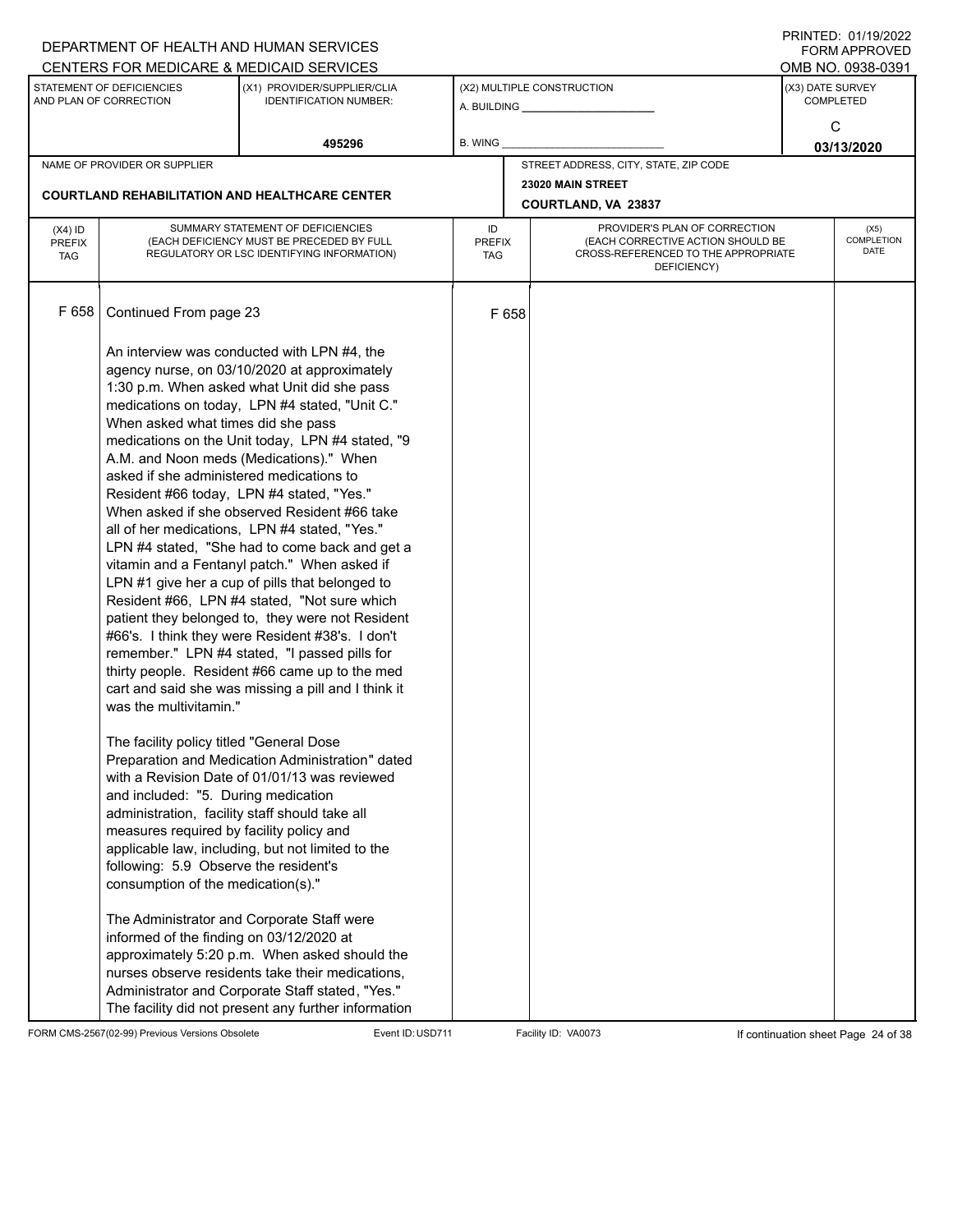|                                                                                                                                                                 | DEPARTMENT OF HEALTH AND HUMAN SERVICES                                                                                                                                                                                                                                               |                                                                                                                                                                                                                                                                                                                                                                                                                                                                                                                                                                                                                                                                                                                                                                                                                                                                                                                                                                                                                                                                                                                                                                                                              |                                   |                                                                                                                                                                                                                                                                                                                                                                                                                                                                                                                                                                                                                                                                                                                                                                                                                                                     |  | FININILU. VIII JIZUZZ<br><b>FORM APPROVED</b><br>OMB NO. 0938-0391 |
|-----------------------------------------------------------------------------------------------------------------------------------------------------------------|---------------------------------------------------------------------------------------------------------------------------------------------------------------------------------------------------------------------------------------------------------------------------------------|--------------------------------------------------------------------------------------------------------------------------------------------------------------------------------------------------------------------------------------------------------------------------------------------------------------------------------------------------------------------------------------------------------------------------------------------------------------------------------------------------------------------------------------------------------------------------------------------------------------------------------------------------------------------------------------------------------------------------------------------------------------------------------------------------------------------------------------------------------------------------------------------------------------------------------------------------------------------------------------------------------------------------------------------------------------------------------------------------------------------------------------------------------------------------------------------------------------|-----------------------------------|-----------------------------------------------------------------------------------------------------------------------------------------------------------------------------------------------------------------------------------------------------------------------------------------------------------------------------------------------------------------------------------------------------------------------------------------------------------------------------------------------------------------------------------------------------------------------------------------------------------------------------------------------------------------------------------------------------------------------------------------------------------------------------------------------------------------------------------------------------|--|--------------------------------------------------------------------|
| CENTERS FOR MEDICARE & MEDICAID SERVICES<br>(X1) PROVIDER/SUPPLIER/CLIA<br>STATEMENT OF DEFICIENCIES<br>AND PLAN OF CORRECTION<br><b>IDENTIFICATION NUMBER:</b> |                                                                                                                                                                                                                                                                                       |                                                                                                                                                                                                                                                                                                                                                                                                                                                                                                                                                                                                                                                                                                                                                                                                                                                                                                                                                                                                                                                                                                                                                                                                              | (X2) MULTIPLE CONSTRUCTION        | (X3) DATE SURVEY<br><b>COMPLETED</b>                                                                                                                                                                                                                                                                                                                                                                                                                                                                                                                                                                                                                                                                                                                                                                                                                |  |                                                                    |
|                                                                                                                                                                 |                                                                                                                                                                                                                                                                                       | 495296                                                                                                                                                                                                                                                                                                                                                                                                                                                                                                                                                                                                                                                                                                                                                                                                                                                                                                                                                                                                                                                                                                                                                                                                       | <b>B. WING</b>                    |                                                                                                                                                                                                                                                                                                                                                                                                                                                                                                                                                                                                                                                                                                                                                                                                                                                     |  | C<br>03/13/2020                                                    |
|                                                                                                                                                                 | NAME OF PROVIDER OR SUPPLIER                                                                                                                                                                                                                                                          |                                                                                                                                                                                                                                                                                                                                                                                                                                                                                                                                                                                                                                                                                                                                                                                                                                                                                                                                                                                                                                                                                                                                                                                                              |                                   | STREET ADDRESS, CITY, STATE, ZIP CODE                                                                                                                                                                                                                                                                                                                                                                                                                                                                                                                                                                                                                                                                                                                                                                                                               |  |                                                                    |
|                                                                                                                                                                 |                                                                                                                                                                                                                                                                                       |                                                                                                                                                                                                                                                                                                                                                                                                                                                                                                                                                                                                                                                                                                                                                                                                                                                                                                                                                                                                                                                                                                                                                                                                              |                                   | 23020 MAIN STREET                                                                                                                                                                                                                                                                                                                                                                                                                                                                                                                                                                                                                                                                                                                                                                                                                                   |  |                                                                    |
|                                                                                                                                                                 |                                                                                                                                                                                                                                                                                       | <b>COURTLAND REHABILITATION AND HEALTHCARE CENTER</b>                                                                                                                                                                                                                                                                                                                                                                                                                                                                                                                                                                                                                                                                                                                                                                                                                                                                                                                                                                                                                                                                                                                                                        |                                   | <b>COURTLAND, VA 23837</b>                                                                                                                                                                                                                                                                                                                                                                                                                                                                                                                                                                                                                                                                                                                                                                                                                          |  |                                                                    |
| $(X4)$ ID<br><b>PREFIX</b><br><b>TAG</b>                                                                                                                        |                                                                                                                                                                                                                                                                                       | SUMMARY STATEMENT OF DEFICIENCIES<br>(EACH DEFICIENCY MUST BE PRECEDED BY FULL<br>REGULATORY OR LSC IDENTIFYING INFORMATION)                                                                                                                                                                                                                                                                                                                                                                                                                                                                                                                                                                                                                                                                                                                                                                                                                                                                                                                                                                                                                                                                                 | ID<br><b>PREFIX</b><br><b>TAG</b> | PROVIDER'S PLAN OF CORRECTION<br>(EACH CORRECTIVE ACTION SHOULD BE<br>CROSS-REFERENCED TO THE APPROPRIATE<br>DEFICIENCY)                                                                                                                                                                                                                                                                                                                                                                                                                                                                                                                                                                                                                                                                                                                            |  | (X5)<br><b>COMPLETION</b><br><b>DATE</b>                           |
| F 658                                                                                                                                                           | Continued From page 24<br>about the finding.                                                                                                                                                                                                                                          |                                                                                                                                                                                                                                                                                                                                                                                                                                                                                                                                                                                                                                                                                                                                                                                                                                                                                                                                                                                                                                                                                                                                                                                                              | F 658                             |                                                                                                                                                                                                                                                                                                                                                                                                                                                                                                                                                                                                                                                                                                                                                                                                                                                     |  |                                                                    |
| F 684<br>$SS=E$                                                                                                                                                 | Quality of Care<br>CFR(s): 483.25                                                                                                                                                                                                                                                     |                                                                                                                                                                                                                                                                                                                                                                                                                                                                                                                                                                                                                                                                                                                                                                                                                                                                                                                                                                                                                                                                                                                                                                                                              | F 684                             |                                                                                                                                                                                                                                                                                                                                                                                                                                                                                                                                                                                                                                                                                                                                                                                                                                                     |  | 4/27/20                                                            |
|                                                                                                                                                                 | § 483.25 Quality of care<br>accordance with professional standards of<br>care plan, and the residents' choices.<br>by:<br>the survey sample to manage diabetes by<br>stabilization at an acute care hospital.<br>The findings included:<br>insulin secondary to diabetes and diabetic | Quality of care is a fundamental principle that<br>applies to all treatment and care provided to<br>facility residents. Based on the comprehensive<br>assessment of a resident, the facility must ensure<br>that residents receive treatment and care in<br>practice, the comprehensive person-centered<br>This REQUIREMENT is not met as evidenced<br>Based on resident interviews, family interview,<br>staff interviews, and clinical record review, the<br>facility's staff failed to provide necessary care and<br>services to 1 of 41 residents (Resident #132), in<br>obtaining blood sugars, and administering blood<br>sugar medications. This failure resulted in more<br>than minimal consequence for the resident, with<br>blood sugar readings ranging 450 - 577 mg/dl,<br>accompanied by chest pain which required an<br>emergency room visit and 24 hour observation for<br>Resident #132 was originally admitted to the<br>facility 3/9/20, was sent to the hospital on 3/10/20<br>and returned on 3/11/20. The current diagnoses<br>included but not limited to, long term use of<br>ketoacidosis, vancomycin resistant urinary tract<br>infection, heart disease including a heart attack. |                                   | F684<br>1 - Resident #132 was discharged on<br>3/20/20.<br>2- The DON or designee will review<br>current residents receiving Diabetic<br>medication and Blood sugar checks to<br>ensure that they are receiving the Diabetic<br>medication and blood sugar checks as<br>ordered.<br>3- The DON or designee will educate<br>Nurses on obtaining blood sugars as<br>ordered by the physician and<br>administering Diabetic Medications as<br>ordered by the physician.<br>4- The DON or designee will review<br>residents who receive Diabetic<br>medications and blood sugar checks on a<br>random weekly basis to ensure that that<br>they are receiving the Diabetic medication<br>as ordered and that the blood sugar<br>checks are obtained as ordered by the<br>physician. Issues noted during the<br>random weekly review will be presented to |  |                                                                    |

FORM CMS-2567(02-99) Previous Versions Obsolete Event ID:USD711 Facility ID: VA0073 If continuation sheet Page 25 of 38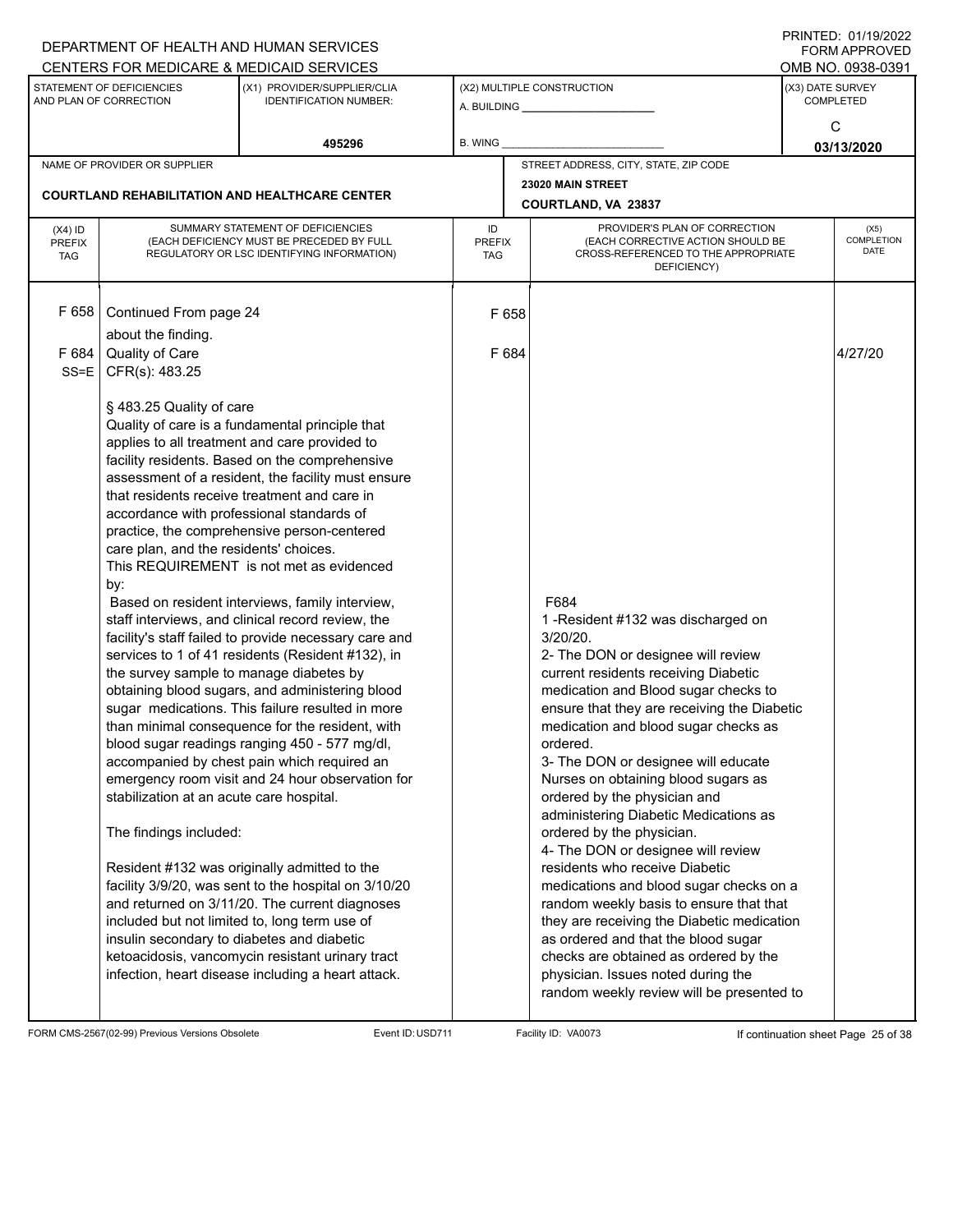|                                          |                                                                                                                                                                                                                                                                                                                                                                                                        | DEPARTMENT OF HEALTH AND HUMAN SERVICES                                                                                                                                                                                                                                                                                                                                                                                                                                                                                                                                                                                                                                                                                                                                                                                                                                                                                                                                                                                                                                                                                                                                                                                                                                                                                                                                                                                                  |                            |       |                                                                                                                          |                  | $1 \times 1 \times 1 = 1$ . $0 \times 1 \times 1 = 0$<br><b>FORM APPROVED</b> |
|------------------------------------------|--------------------------------------------------------------------------------------------------------------------------------------------------------------------------------------------------------------------------------------------------------------------------------------------------------------------------------------------------------------------------------------------------------|------------------------------------------------------------------------------------------------------------------------------------------------------------------------------------------------------------------------------------------------------------------------------------------------------------------------------------------------------------------------------------------------------------------------------------------------------------------------------------------------------------------------------------------------------------------------------------------------------------------------------------------------------------------------------------------------------------------------------------------------------------------------------------------------------------------------------------------------------------------------------------------------------------------------------------------------------------------------------------------------------------------------------------------------------------------------------------------------------------------------------------------------------------------------------------------------------------------------------------------------------------------------------------------------------------------------------------------------------------------------------------------------------------------------------------------|----------------------------|-------|--------------------------------------------------------------------------------------------------------------------------|------------------|-------------------------------------------------------------------------------|
|                                          |                                                                                                                                                                                                                                                                                                                                                                                                        | CENTERS FOR MEDICARE & MEDICAID SERVICES                                                                                                                                                                                                                                                                                                                                                                                                                                                                                                                                                                                                                                                                                                                                                                                                                                                                                                                                                                                                                                                                                                                                                                                                                                                                                                                                                                                                 |                            |       |                                                                                                                          |                  | OMB NO. 0938-0391                                                             |
|                                          | STATEMENT OF DEFICIENCIES<br>AND PLAN OF CORRECTION                                                                                                                                                                                                                                                                                                                                                    | (X1) PROVIDER/SUPPLIER/CLIA<br><b>IDENTIFICATION NUMBER:</b>                                                                                                                                                                                                                                                                                                                                                                                                                                                                                                                                                                                                                                                                                                                                                                                                                                                                                                                                                                                                                                                                                                                                                                                                                                                                                                                                                                             |                            |       | (X2) MULTIPLE CONSTRUCTION                                                                                               | (X3) DATE SURVEY | <b>COMPLETED</b>                                                              |
|                                          |                                                                                                                                                                                                                                                                                                                                                                                                        | 495296                                                                                                                                                                                                                                                                                                                                                                                                                                                                                                                                                                                                                                                                                                                                                                                                                                                                                                                                                                                                                                                                                                                                                                                                                                                                                                                                                                                                                                   | B. WING                    |       |                                                                                                                          |                  | С<br>03/13/2020                                                               |
|                                          | NAME OF PROVIDER OR SUPPLIER                                                                                                                                                                                                                                                                                                                                                                           |                                                                                                                                                                                                                                                                                                                                                                                                                                                                                                                                                                                                                                                                                                                                                                                                                                                                                                                                                                                                                                                                                                                                                                                                                                                                                                                                                                                                                                          |                            |       | STREET ADDRESS, CITY, STATE, ZIP CODE                                                                                    |                  |                                                                               |
|                                          |                                                                                                                                                                                                                                                                                                                                                                                                        |                                                                                                                                                                                                                                                                                                                                                                                                                                                                                                                                                                                                                                                                                                                                                                                                                                                                                                                                                                                                                                                                                                                                                                                                                                                                                                                                                                                                                                          |                            |       | 23020 MAIN STREET                                                                                                        |                  |                                                                               |
|                                          |                                                                                                                                                                                                                                                                                                                                                                                                        | <b>COURTLAND REHABILITATION AND HEALTHCARE CENTER</b>                                                                                                                                                                                                                                                                                                                                                                                                                                                                                                                                                                                                                                                                                                                                                                                                                                                                                                                                                                                                                                                                                                                                                                                                                                                                                                                                                                                    |                            |       | COURTLAND, VA 23837                                                                                                      |                  |                                                                               |
| $(X4)$ ID<br><b>PREFIX</b><br><b>TAG</b> |                                                                                                                                                                                                                                                                                                                                                                                                        | SUMMARY STATEMENT OF DEFICIENCIES<br>(EACH DEFICIENCY MUST BE PRECEDED BY FULL<br>REGULATORY OR LSC IDENTIFYING INFORMATION)                                                                                                                                                                                                                                                                                                                                                                                                                                                                                                                                                                                                                                                                                                                                                                                                                                                                                                                                                                                                                                                                                                                                                                                                                                                                                                             | ID<br><b>PREFIX</b><br>TAG |       | PROVIDER'S PLAN OF CORRECTION<br>(EACH CORRECTIVE ACTION SHOULD BE<br>CROSS-REFERENCED TO THE APPROPRIATE<br>DEFICIENCY) |                  | (X5)<br><b>COMPLETION</b><br><b>DATE</b>                                      |
| F 684                                    | Continued From page 25<br>coded the resident as alert and oriented to<br>to express ideas and wants verbally and to<br>having intact cognition.<br>during a lengthy hospital stay for cardiac<br>a need to achieve better glucose control.<br>comfortable with the hospital's discharge<br>the the next day.<br>The resident also stated the last dose of<br>no scheduled or sliding scale insulin was | The admission nursing assessment dated 3/9/20,<br>person, place, time and situation, with the ability<br>understand what was spoken. The admission<br>Nursing assessment also coded the resident as<br>During the initial tour on 3/10/20 at approximately<br>3:30 p.m., Resident #132 was observed in an<br>isolation room, seated in a chair at the foot of the<br>bed. The resident stated the admission to the<br>nursing facility was to help regain strength loss<br>complications and to (diabetic ketoacidosis) with<br>Resident #132 further stated the facility's nurses<br>hadn't administered any of the scheduled insulin<br>(U-500), which is administered with breakfast and<br>supper. The resident further stated no blood<br>sugar checks, cardiac drugs or insulin had been<br>administered since admission to the facility. The<br>resident further stated Licensed Practical Nurse<br>(LPN) #6 stated the on-call physician wasn't<br>summary sliding scale coverage insulin therefore;<br>it was deferred to the primary physician to review<br>scheduled U-500 insulin received was at the local<br>hospital with breakfast on 3/9/20 and the last<br>dose of sliding scale insulin was local hospital<br>with lunch 3/9/20, then transportation to the<br>nursing facility arrived at approximately 4:00 p.m.<br>The resident further stated no blood glucose<br>check was performed at the nursing facility and |                            | F 684 | the Quality Assurance Committee for<br>review and recommendation.<br>5-Completion date 4/27/20                           |                  |                                                                               |
|                                          |                                                                                                                                                                                                                                                                                                                                                                                                        | administered the evening of 3/9/20. Resident                                                                                                                                                                                                                                                                                                                                                                                                                                                                                                                                                                                                                                                                                                                                                                                                                                                                                                                                                                                                                                                                                                                                                                                                                                                                                                                                                                                             |                            |       |                                                                                                                          |                  |                                                                               |

FORM CMS-2567(02-99) Previous Versions Obsolete Event ID:USD711 Facility ID: VA0073 If continuation sheet Page 26 of 38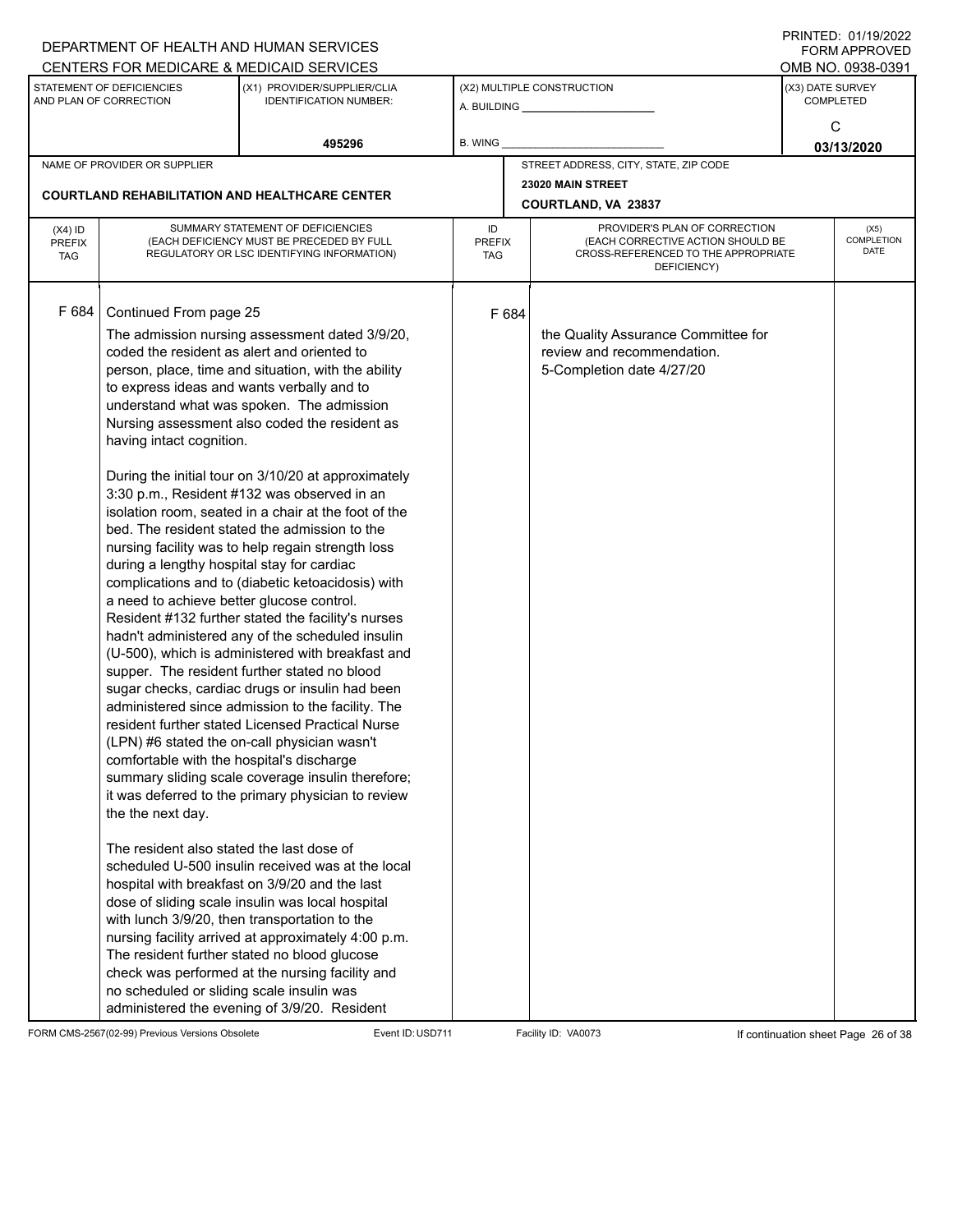|                             |                                                                                     | DEPARTMENT OF HEALTH AND HUMAN SERVICES<br>CENTERS FOR MEDICARE & MEDICAID SERVICES               |                             |       |                                                                          |                  | FININILU. VIII JIZUZZ<br><b>FORM APPROVED</b><br>OMB NO. 0938-0391 |
|-----------------------------|-------------------------------------------------------------------------------------|---------------------------------------------------------------------------------------------------|-----------------------------|-------|--------------------------------------------------------------------------|------------------|--------------------------------------------------------------------|
|                             | STATEMENT OF DEFICIENCIES                                                           | (X1) PROVIDER/SUPPLIER/CLIA                                                                       |                             |       | (X2) MULTIPLE CONSTRUCTION                                               | (X3) DATE SURVEY |                                                                    |
|                             | AND PLAN OF CORRECTION                                                              | <b>IDENTIFICATION NUMBER:</b>                                                                     |                             |       |                                                                          |                  | <b>COMPLETED</b>                                                   |
|                             |                                                                                     |                                                                                                   |                             |       |                                                                          |                  | С                                                                  |
|                             |                                                                                     | 495296                                                                                            | B. WING                     |       |                                                                          |                  | 03/13/2020                                                         |
|                             | NAME OF PROVIDER OR SUPPLIER                                                        |                                                                                                   |                             |       | STREET ADDRESS, CITY, STATE, ZIP CODE                                    |                  |                                                                    |
|                             |                                                                                     | <b>COURTLAND REHABILITATION AND HEALTHCARE CENTER</b>                                             |                             |       | 23020 MAIN STREET<br>COURTLAND, VA 23837                                 |                  |                                                                    |
| $(X4)$ ID                   |                                                                                     | SUMMARY STATEMENT OF DEFICIENCIES                                                                 | ID                          |       | PROVIDER'S PLAN OF CORRECTION                                            |                  | (X5)                                                               |
| <b>PREFIX</b><br><b>TAG</b> |                                                                                     | (EACH DEFICIENCY MUST BE PRECEDED BY FULL<br>REGULATORY OR LSC IDENTIFYING INFORMATION)           | <b>PREFIX</b><br><b>TAG</b> |       | (EACH CORRECTIVE ACTION SHOULD BE<br>CROSS-REFERENCED TO THE APPROPRIATE |                  | <b>COMPLETION</b><br>DATE                                          |
|                             |                                                                                     |                                                                                                   |                             |       | DEFICIENCY)                                                              |                  |                                                                    |
|                             |                                                                                     |                                                                                                   |                             |       |                                                                          |                  |                                                                    |
| F 684                       | Continued From page 26                                                              |                                                                                                   |                             | F 684 |                                                                          |                  |                                                                    |
|                             |                                                                                     | #132 stated multiple calls were made to the                                                       |                             |       |                                                                          |                  |                                                                    |
|                             |                                                                                     | nurse's station the morning of 3/10/20, to inform                                                 |                             |       |                                                                          |                  |                                                                    |
|                             |                                                                                     | the nurse that no scheduled breakfast insulin was<br>administered, no glucose check was performed |                             |       |                                                                          |                  |                                                                    |
|                             |                                                                                     | that morning and no cardiac drugs had been                                                        |                             |       |                                                                          |                  |                                                                    |
|                             | administered and this was upsetting.                                                |                                                                                                   |                             |       |                                                                          |                  |                                                                    |
|                             |                                                                                     |                                                                                                   |                             |       |                                                                          |                  |                                                                    |
|                             | Resident #132 stated on 3/10/20, at                                                 |                                                                                                   |                             |       |                                                                          |                  |                                                                    |
|                             |                                                                                     | approximately 1:00 p.m., Licensed Practical                                                       |                             |       |                                                                          |                  |                                                                    |
|                             |                                                                                     | Nurse (LPN) #5 stated the medication orders                                                       |                             |       |                                                                          |                  |                                                                    |
|                             |                                                                                     | were not correct therefore; only the "as needed"                                                  |                             |       |                                                                          |                  |                                                                    |
|                             | sliding scale coverage insulin could be<br>administered because that order was just |                                                                                                   |                             |       |                                                                          |                  |                                                                    |
|                             |                                                                                     | received and all other admission orders were still                                                |                             |       |                                                                          |                  |                                                                    |
|                             |                                                                                     | subject to clarification before administration.                                                   |                             |       |                                                                          |                  |                                                                    |
|                             |                                                                                     | Review of Resident #132's endocrinologist                                                         |                             |       |                                                                          |                  |                                                                    |
|                             |                                                                                     | discharge summary dated 3/9/20 at 6:10 a.m.,                                                      |                             |       |                                                                          |                  |                                                                    |
|                             |                                                                                     | revealed the following orders for Insulin Regular                                                 |                             |       |                                                                          |                  |                                                                    |
|                             |                                                                                     | U-500 concentrated subcutaneous insulin pen:                                                      |                             |       |                                                                          |                  |                                                                    |
|                             | Inject 100 units with Breakfast.                                                    |                                                                                                   |                             |       |                                                                          |                  |                                                                    |
|                             | Insulin Regular U-500 concentrated                                                  |                                                                                                   |                             |       |                                                                          |                  |                                                                    |
|                             |                                                                                     | subcutaneous insulin pen. Inject 50 with Dinner.                                                  |                             |       |                                                                          |                  |                                                                    |
|                             | and;                                                                                | Trulicity 1.5 mg subcutaneous injection weekly,                                                   |                             |       |                                                                          |                  |                                                                    |
|                             |                                                                                     | one unit of Novolog for every 10mg/dl of blood                                                    |                             |       |                                                                          |                  |                                                                    |
|                             | sugar greater than 150 mg/dl while in<br>rehabilitation.                            |                                                                                                   |                             |       |                                                                          |                  |                                                                    |
|                             | For blood sugars less than 150 mg/dl, no                                            |                                                                                                   |                             |       |                                                                          |                  |                                                                    |
|                             | correction.                                                                         |                                                                                                   |                             |       |                                                                          |                  |                                                                    |
|                             | 3-4 times daily and as needed.                                                      | Please check your blood sugars a minimum of                                                       |                             |       |                                                                          |                  |                                                                    |
|                             | Call your physician if blood sugars are                                             |                                                                                                   |                             |       |                                                                          |                  |                                                                    |
|                             |                                                                                     | consistently less than 100 or greater than 200                                                    |                             |       |                                                                          |                  |                                                                    |
|                             | mg/dl.                                                                              |                                                                                                   |                             |       |                                                                          |                  |                                                                    |
|                             |                                                                                     | For low blood sugars less than 70mg/dl take 15                                                    |                             |       |                                                                          |                  |                                                                    |
|                             |                                                                                     | grams of sugar (4 glucose tablets of 1/2 glass of                                                 |                             |       |                                                                          |                  |                                                                    |
|                             |                                                                                     | orange juice or soda) check sugars 15 minutes                                                     |                             |       |                                                                          |                  |                                                                    |
|                             |                                                                                     | later or every 15 minutes until sugars are above                                                  |                             |       |                                                                          |                  |                                                                    |

FORM CMS-2567(02-99) Previous Versions Obsolete Event ID:USD711 Facility ID: VA0073 If continuation sheet Page 27 of 38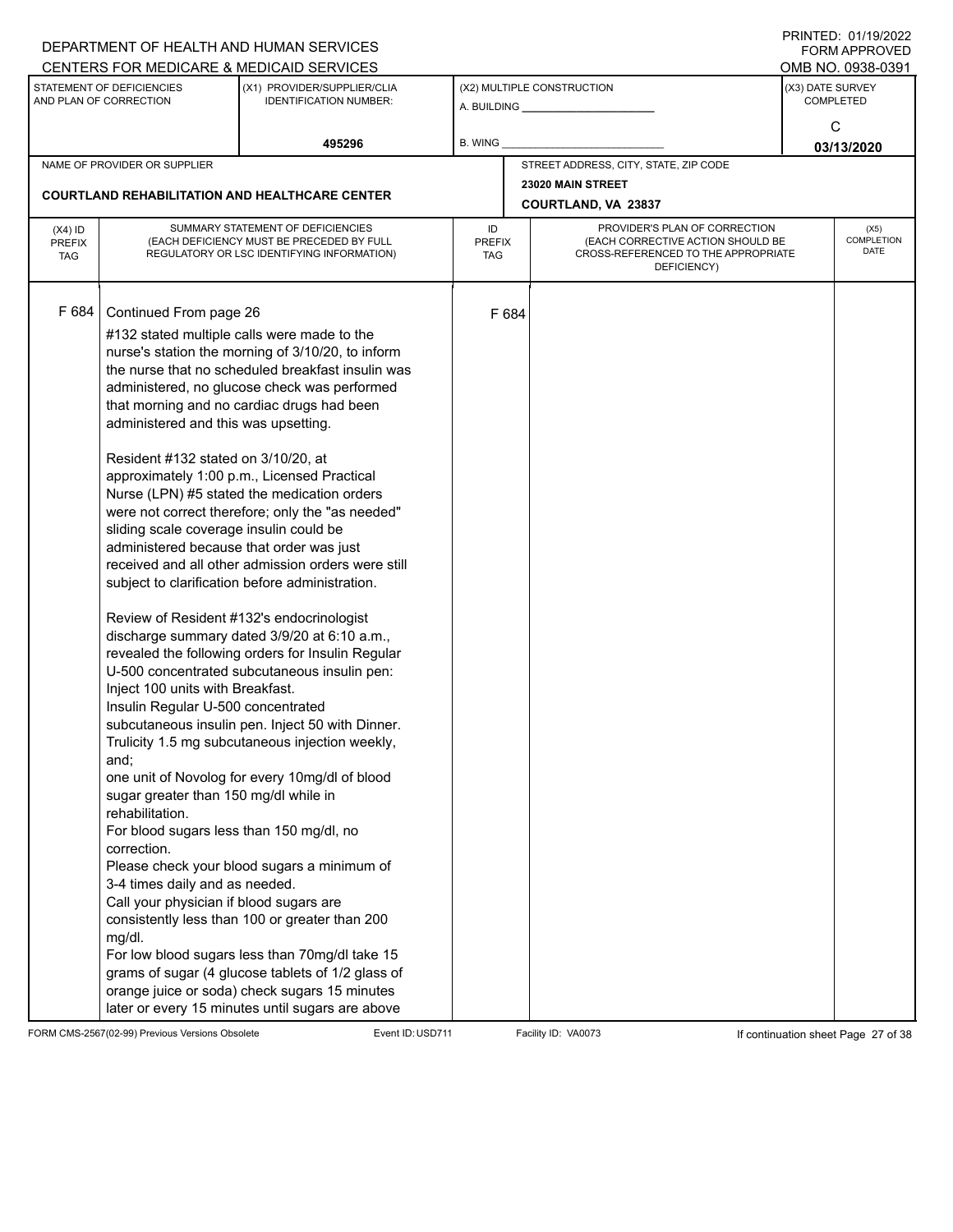|                                          |                                                                                                                                                                                                                                                                                         | DEPARTMENT OF HEALTH AND HUMAN SERVICES                                                                                                                                                                                                                                                                                                                                                                                                                                                                                                                                                                                                                                                                                                                                                                                                                                                                                                                                                                                                                                                                                                                                                                                                                                                                                                                                                                                                                                                                                                                       |                            |       |                                                                                                                          |                  | <b>FORM APPROVED</b>              |
|------------------------------------------|-----------------------------------------------------------------------------------------------------------------------------------------------------------------------------------------------------------------------------------------------------------------------------------------|---------------------------------------------------------------------------------------------------------------------------------------------------------------------------------------------------------------------------------------------------------------------------------------------------------------------------------------------------------------------------------------------------------------------------------------------------------------------------------------------------------------------------------------------------------------------------------------------------------------------------------------------------------------------------------------------------------------------------------------------------------------------------------------------------------------------------------------------------------------------------------------------------------------------------------------------------------------------------------------------------------------------------------------------------------------------------------------------------------------------------------------------------------------------------------------------------------------------------------------------------------------------------------------------------------------------------------------------------------------------------------------------------------------------------------------------------------------------------------------------------------------------------------------------------------------|----------------------------|-------|--------------------------------------------------------------------------------------------------------------------------|------------------|-----------------------------------|
|                                          |                                                                                                                                                                                                                                                                                         | CENTERS FOR MEDICARE & MEDICAID SERVICES                                                                                                                                                                                                                                                                                                                                                                                                                                                                                                                                                                                                                                                                                                                                                                                                                                                                                                                                                                                                                                                                                                                                                                                                                                                                                                                                                                                                                                                                                                                      |                            |       |                                                                                                                          |                  | OMB NO. 0938-0391                 |
|                                          | STATEMENT OF DEFICIENCIES<br>AND PLAN OF CORRECTION                                                                                                                                                                                                                                     | (X1) PROVIDER/SUPPLIER/CLIA<br><b>IDENTIFICATION NUMBER:</b>                                                                                                                                                                                                                                                                                                                                                                                                                                                                                                                                                                                                                                                                                                                                                                                                                                                                                                                                                                                                                                                                                                                                                                                                                                                                                                                                                                                                                                                                                                  |                            |       | (X2) MULTIPLE CONSTRUCTION<br>A. BUILDING __________________                                                             | (X3) DATE SURVEY | <b>COMPLETED</b>                  |
|                                          |                                                                                                                                                                                                                                                                                         | 495296                                                                                                                                                                                                                                                                                                                                                                                                                                                                                                                                                                                                                                                                                                                                                                                                                                                                                                                                                                                                                                                                                                                                                                                                                                                                                                                                                                                                                                                                                                                                                        | B. WING                    |       |                                                                                                                          |                  | C<br>03/13/2020                   |
|                                          | NAME OF PROVIDER OR SUPPLIER                                                                                                                                                                                                                                                            |                                                                                                                                                                                                                                                                                                                                                                                                                                                                                                                                                                                                                                                                                                                                                                                                                                                                                                                                                                                                                                                                                                                                                                                                                                                                                                                                                                                                                                                                                                                                                               |                            |       | STREET ADDRESS, CITY, STATE, ZIP CODE                                                                                    |                  |                                   |
|                                          |                                                                                                                                                                                                                                                                                         |                                                                                                                                                                                                                                                                                                                                                                                                                                                                                                                                                                                                                                                                                                                                                                                                                                                                                                                                                                                                                                                                                                                                                                                                                                                                                                                                                                                                                                                                                                                                                               |                            |       | 23020 MAIN STREET                                                                                                        |                  |                                   |
|                                          |                                                                                                                                                                                                                                                                                         | <b>COURTLAND REHABILITATION AND HEALTHCARE CENTER</b>                                                                                                                                                                                                                                                                                                                                                                                                                                                                                                                                                                                                                                                                                                                                                                                                                                                                                                                                                                                                                                                                                                                                                                                                                                                                                                                                                                                                                                                                                                         |                            |       | COURTLAND, VA 23837                                                                                                      |                  |                                   |
| $(X4)$ ID<br><b>PREFIX</b><br><b>TAG</b> |                                                                                                                                                                                                                                                                                         | SUMMARY STATEMENT OF DEFICIENCIES<br>(EACH DEFICIENCY MUST BE PRECEDED BY FULL<br>REGULATORY OR LSC IDENTIFYING INFORMATION)                                                                                                                                                                                                                                                                                                                                                                                                                                                                                                                                                                                                                                                                                                                                                                                                                                                                                                                                                                                                                                                                                                                                                                                                                                                                                                                                                                                                                                  | ID<br><b>PREFIX</b><br>TAG |       | PROVIDER'S PLAN OF CORRECTION<br>(EACH CORRECTIVE ACTION SHOULD BE<br>CROSS-REFERENCED TO THE APPROPRIATE<br>DEFICIENCY) |                  | (X5)<br><b>COMPLETION</b><br>DATE |
| F 684                                    | Continued From page 27<br>70mg/dl.<br>911, or go to the emergency department.<br>included with the admission orders for the<br>admitting nurse.<br>and the Humalog order was left for further<br>verification by the physician the next day.<br>approximately 1:30 p.m., they were made | For blood sugars greater than 400 please call<br>your endocrinologist or the Diabetes Institute, Call<br>On 3/13/20 at approximately 3:15 p.m., the<br>assistant admission coordinator provided this<br>document. She stated the above orders were not<br>Review of the admission orders by the on-call<br>physician from 3/9/20, revealed the two above<br>Insulin Regular U-500 concentrated orders were<br>approved for administration in the nursing facility<br>An interview was conducted with LPN #5 on<br>3/11/20 at approximately 6:50 p.m. LPN #5<br>stated on 3/10/20, she was assigned to care for<br>Resident #132. LPN #5 stated the pharmacist<br>had telephoned the facility twice the morning of<br>3/10/20, attempting to clarify the admission<br>orders they had received and that she was afraid<br>to administer any of the ordered medications until<br>clarifications were made. LPN #5 also stated the<br>morning of 3/10/20 at approximately 9:00 a.m.,<br>the Unit Manager was on the phone with the<br>Nurse Practitioner working on clarifying the<br>resident's orders and at approximately 12:30<br>p.m., she was on the phone with the physician's<br>nurse and was able to obtain orders for blood<br>glucose finger sticks and sliding scale coverage<br>associated with the blood glucose readings. LPN<br>#5 stated the Unit Manager continued to clarify all<br>other orders with the Nurse Practitioner and at<br>available to her. LPN #5 stated she obtained the<br>resident's blood glucose finger stick around 1:15 |                            | F 684 |                                                                                                                          |                  |                                   |

FORM CMS-2567(02-99) Previous Versions Obsolete Event ID:USD711 Facility ID: VA0073 If continuation sheet Page 28 of 38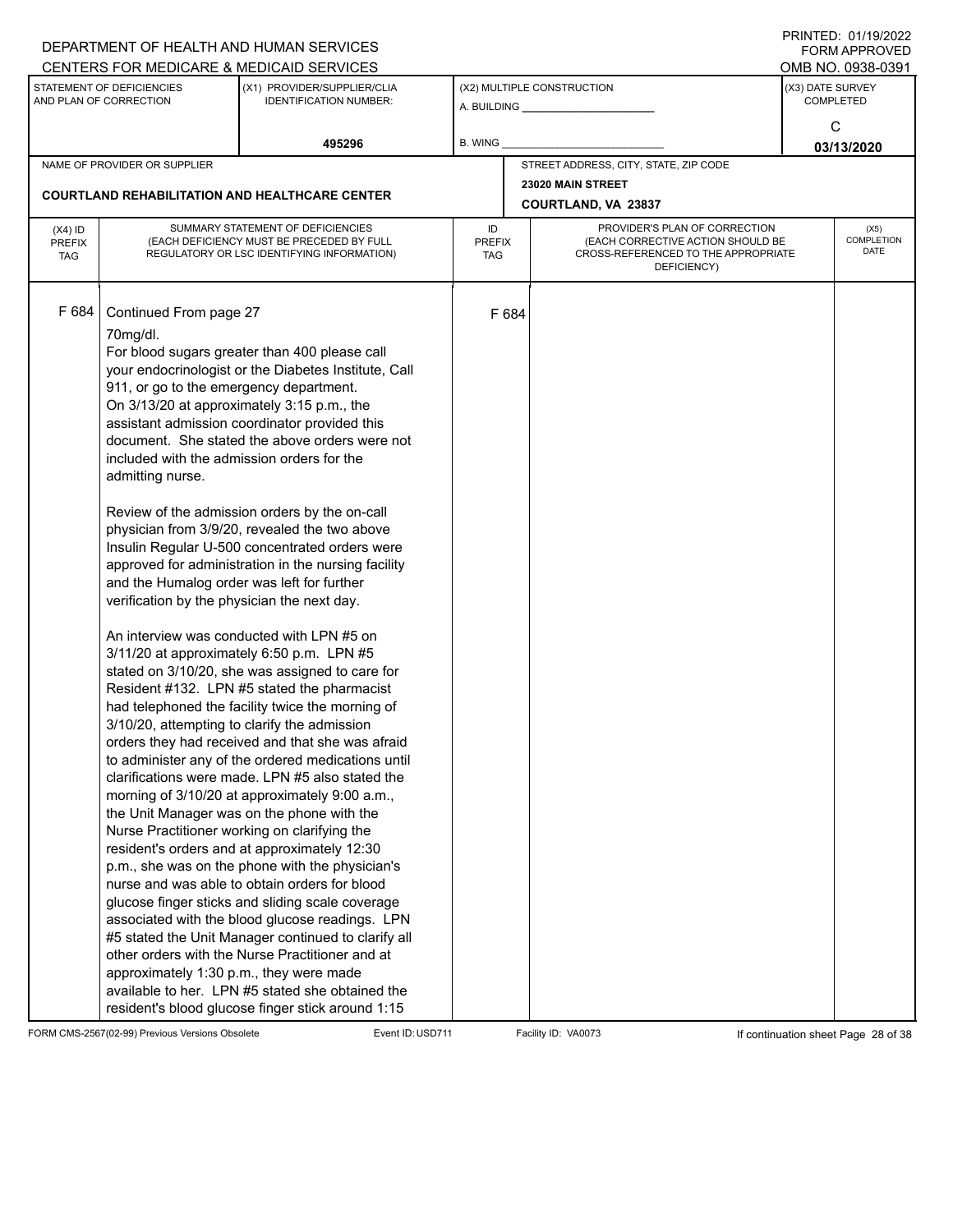|                             |                                                     | DEPARTMENT OF HEALTH AND HUMAN SERVICES                                                           |                      |       |                                                                          |                  | I I SII SI LED. U I <i>I I SI L</i> UZZ<br><b>FORM APPROVED</b> |
|-----------------------------|-----------------------------------------------------|---------------------------------------------------------------------------------------------------|----------------------|-------|--------------------------------------------------------------------------|------------------|-----------------------------------------------------------------|
|                             |                                                     | CENTERS FOR MEDICARE & MEDICAID SERVICES                                                          |                      |       |                                                                          |                  | OMB NO. 0938-0391                                               |
|                             | STATEMENT OF DEFICIENCIES<br>AND PLAN OF CORRECTION | (X1) PROVIDER/SUPPLIER/CLIA<br><b>IDENTIFICATION NUMBER:</b>                                      |                      |       | (X2) MULTIPLE CONSTRUCTION                                               | (X3) DATE SURVEY | <b>COMPLETED</b>                                                |
|                             |                                                     |                                                                                                   |                      |       |                                                                          |                  | С                                                               |
|                             |                                                     | 495296                                                                                            | B. WING              |       |                                                                          |                  | 03/13/2020                                                      |
|                             | NAME OF PROVIDER OR SUPPLIER                        |                                                                                                   |                      |       | STREET ADDRESS, CITY, STATE, ZIP CODE                                    |                  |                                                                 |
|                             |                                                     |                                                                                                   |                      |       | 23020 MAIN STREET                                                        |                  |                                                                 |
|                             |                                                     | <b>COURTLAND REHABILITATION AND HEALTHCARE CENTER</b>                                             |                      |       | COURTLAND, VA 23837                                                      |                  |                                                                 |
| $(X4)$ ID                   |                                                     | SUMMARY STATEMENT OF DEFICIENCIES                                                                 | ID                   |       | PROVIDER'S PLAN OF CORRECTION                                            |                  | (X5)                                                            |
| <b>PREFIX</b><br><b>TAG</b> |                                                     | (EACH DEFICIENCY MUST BE PRECEDED BY FULL<br>REGULATORY OR LSC IDENTIFYING INFORMATION)           | <b>PREFIX</b><br>TAG |       | (EACH CORRECTIVE ACTION SHOULD BE<br>CROSS-REFERENCED TO THE APPROPRIATE |                  | COMPLETION<br>DATE                                              |
|                             |                                                     |                                                                                                   |                      |       | DEFICIENCY)                                                              |                  |                                                                 |
|                             |                                                     |                                                                                                   |                      |       |                                                                          |                  |                                                                 |
| F 684                       | Continued From page 28                              |                                                                                                   |                      | F 684 |                                                                          |                  |                                                                 |
|                             |                                                     | p.m., the reading was 505. LPN #5 stated a one                                                    |                      |       |                                                                          |                  |                                                                 |
|                             |                                                     | time order for 10 units of sliding scale coverage<br>was obtained and administered. LPN #5 stated |                      |       |                                                                          |                  |                                                                 |
|                             |                                                     | this information was passed on to the 3:00 p.m.                                                   |                      |       |                                                                          |                  |                                                                 |
|                             |                                                     | through 11:00 p.m. nurse because another blood                                                    |                      |       |                                                                          |                  |                                                                 |
|                             |                                                     | sugar check was due one hour after the sliding                                                    |                      |       |                                                                          |                  |                                                                 |
|                             | scale coverage was administered. (The               |                                                                                                   |                      |       |                                                                          |                  |                                                                 |
|                             |                                                     | physician's call system had no record of LPN #5's                                                 |                      |       |                                                                          |                  |                                                                 |
|                             | call).                                              |                                                                                                   |                      |       |                                                                          |                  |                                                                 |
|                             |                                                     | The Medication Administration Record (MAR)                                                        |                      |       |                                                                          |                  |                                                                 |
|                             | revealed on 3/10/20, LPN #5 administered            |                                                                                                   |                      |       |                                                                          |                  |                                                                 |
|                             |                                                     | Humalog Kwikpen 100/units/milliliter 10 units to                                                  |                      |       |                                                                          |                  |                                                                 |
|                             |                                                     | the resident at 4:26 p.m., based on the 1:15 p.m.,                                                |                      |       |                                                                          |                  |                                                                 |
|                             |                                                     | blood sugar reading. As a result of the 4:26 p.m.,                                                |                      |       |                                                                          |                  |                                                                 |
|                             | check was ordered in one hour.                      | sliding scale coverage another blood glucose                                                      |                      |       |                                                                          |                  |                                                                 |
|                             |                                                     |                                                                                                   |                      |       |                                                                          |                  |                                                                 |
|                             |                                                     | The clinical record revealed LPN #6 obtained the                                                  |                      |       |                                                                          |                  |                                                                 |
|                             |                                                     | residents blood sugar reading at 5:40 p.m., and                                                   |                      |       |                                                                          |                  |                                                                 |
|                             | the reading was 450. Another 10 units of            |                                                                                                   |                      |       |                                                                          |                  |                                                                 |
|                             | Humalog Kwikpen 100/units/milliliter was            |                                                                                                   |                      |       |                                                                          |                  |                                                                 |
|                             |                                                     | administered with a blood glucose recheck<br>ordered within one hour and the scheduled U-500      |                      |       |                                                                          |                  |                                                                 |
|                             |                                                     | insulin was administered for the first time. The                                                  |                      |       |                                                                          |                  |                                                                 |
|                             |                                                     | clinical record further revealed at 6:11 p.m., the                                                |                      |       |                                                                          |                  |                                                                 |
|                             |                                                     | resident's blood sugar reading was 567, another                                                   |                      |       |                                                                          |                  |                                                                 |
|                             |                                                     | check was performed with another meter and the                                                    |                      |       |                                                                          |                  |                                                                 |
|                             |                                                     | reading was 578 and the physician was notified.                                                   |                      |       |                                                                          |                  |                                                                 |
|                             | of Humalog Kwikpen 100/units/milliliter.            | At 8:30 p.m., the on call physician ordered 5 units                                               |                      |       |                                                                          |                  |                                                                 |
|                             |                                                     |                                                                                                   |                      |       |                                                                          |                  |                                                                 |
|                             |                                                     | The clinical record further revealed on 3/10/20 at                                                |                      |       |                                                                          |                  |                                                                 |
|                             |                                                     | 9:42 p.m., the resident complained of chest pain                                                  |                      |       |                                                                          |                  |                                                                 |
|                             |                                                     | and that the blood sugar readings were too high.                                                  |                      |       |                                                                          |                  |                                                                 |
|                             |                                                     | The resident and family member requested the                                                      |                      |       |                                                                          |                  |                                                                 |
|                             |                                                     | resident be transferred to a local emergency<br>room because the resident's endocrinologist had   |                      |       |                                                                          |                  |                                                                 |
|                             |                                                     | given them a written document which stated if                                                     |                      |       |                                                                          |                  |                                                                 |

FORM CMS-2567(02-99) Previous Versions Obsolete Event ID:USD711 Facility ID: VA0073 If continuation sheet Page 29 of 38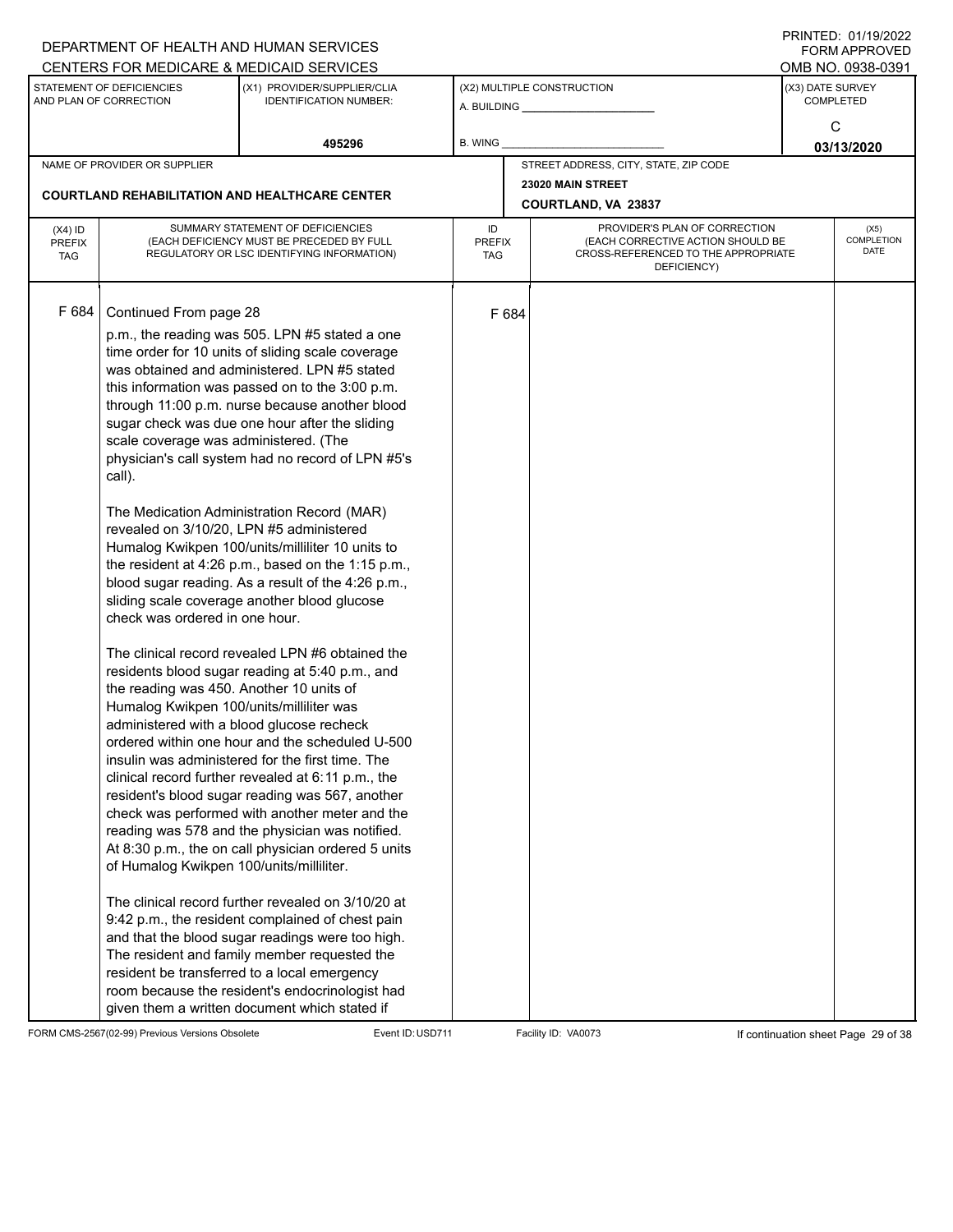|               |                                             | DEPARTMENT OF HEALTH AND HUMAN SERVICES                      |               |       |                                                    |                  | <b>FORM APPROVED</b>      |
|---------------|---------------------------------------------|--------------------------------------------------------------|---------------|-------|----------------------------------------------------|------------------|---------------------------|
|               | STATEMENT OF DEFICIENCIES                   | CENTERS FOR MEDICARE & MEDICAID SERVICES                     |               |       |                                                    |                  | OMB NO. 0938-0391         |
|               | AND PLAN OF CORRECTION                      | (X1) PROVIDER/SUPPLIER/CLIA<br><b>IDENTIFICATION NUMBER:</b> |               |       | (X2) MULTIPLE CONSTRUCTION                         | (X3) DATE SURVEY | <b>COMPLETED</b>          |
|               |                                             |                                                              |               |       |                                                    |                  |                           |
|               |                                             |                                                              |               |       |                                                    |                  | С                         |
|               |                                             | 495296                                                       | B. WING       |       |                                                    |                  | 03/13/2020                |
|               | NAME OF PROVIDER OR SUPPLIER                |                                                              |               |       | STREET ADDRESS, CITY, STATE, ZIP CODE              |                  |                           |
|               |                                             | <b>COURTLAND REHABILITATION AND HEALTHCARE CENTER</b>        |               |       | 23020 MAIN STREET                                  |                  |                           |
|               |                                             |                                                              |               |       | COURTLAND, VA 23837                                |                  |                           |
| $(X4)$ ID     |                                             | SUMMARY STATEMENT OF DEFICIENCIES                            | ID            |       | PROVIDER'S PLAN OF CORRECTION                      |                  | (X5)                      |
| <b>PREFIX</b> |                                             | (EACH DEFICIENCY MUST BE PRECEDED BY FULL                    | <b>PREFIX</b> |       | (EACH CORRECTIVE ACTION SHOULD BE                  |                  | <b>COMPLETION</b><br>DATE |
| <b>TAG</b>    |                                             | REGULATORY OR LSC IDENTIFYING INFORMATION)                   | TAG           |       | CROSS-REFERENCED TO THE APPROPRIATE<br>DEFICIENCY) |                  |                           |
|               |                                             |                                                              |               |       |                                                    |                  |                           |
|               |                                             |                                                              |               |       |                                                    |                  |                           |
| F 684         | Continued From page 29                      |                                                              |               | F 684 |                                                    |                  |                           |
|               |                                             | blood sugars are greater than 400 mg/dl to call              |               |       |                                                    |                  |                           |
|               |                                             | the diabetes institute, 911 or go to the emergency           |               |       |                                                    |                  |                           |
|               | room.                                       |                                                              |               |       |                                                    |                  |                           |
|               |                                             |                                                              |               |       |                                                    |                  |                           |
|               |                                             | The discharge summary from the local hospital                |               |       |                                                    |                  |                           |
|               |                                             | dated 3/11/20 stated the EMS blood glucose                   |               |       |                                                    |                  |                           |
|               |                                             | check reading was 325 mg/dl and the ER blood                 |               |       |                                                    |                  |                           |
|               | glucose check was 309 upon the initial      |                                                              |               |       |                                                    |                  |                           |
|               | assessment.                                 |                                                              |               |       |                                                    |                  |                           |
|               |                                             | An interview was conducted with the Nurse                    |               |       |                                                    |                  |                           |
|               |                                             | Practitioner (NP) assigned to Resident #132 while            |               |       |                                                    |                  |                           |
|               |                                             | in the nursing facility on 3/13/20, at approximately         |               |       |                                                    |                  |                           |
|               | 11:00 a.m. The NP stated she has been       |                                                              |               |       |                                                    |                  |                           |
|               |                                             | assigned to the nursing facility for two weeks and           |               |       |                                                    |                  |                           |
|               | she is scheduled in the nursing facility on |                                                              |               |       |                                                    |                  |                           |
|               |                                             | Mondays, Wednesdays and Fridays and the                      |               |       |                                                    |                  |                           |
|               |                                             | physician is in the facility on Wednesdays as well.          |               |       |                                                    |                  |                           |
|               | The NP stated Resident #132 arrived on a    |                                                              |               |       |                                                    |                  |                           |
|               | Monday night therefore she didn't see the   |                                                              |               |       |                                                    |                  |                           |
|               | resident until after the return from the 24 |                                                              |               |       |                                                    |                  |                           |
|               |                                             | observation at a local hospital. The NP stated               |               |       |                                                    |                  |                           |
|               |                                             | Registered Nurse (RN) #2 contacted her at                    |               |       |                                                    |                  |                           |
|               |                                             | approximately 10:00 a.m., on 3/10/20, about                  |               |       |                                                    |                  |                           |
|               |                                             | clarifying orders. The NP read directly from her             |               |       |                                                    |                  |                           |
|               |                                             | phone the following orders were discussed; no                |               |       |                                                    |                  |                           |
|               |                                             | stop date for the antibiotics, Rocephin last day             |               |       |                                                    |                  |                           |
|               |                                             | 3/10/20, continue Zyvox 4 more days, 2 statins,              |               |       |                                                    |                  |                           |
|               |                                             | instructed RN to keep Zetia and Lipitor and                  |               |       |                                                    |                  |                           |
|               |                                             | discontinue Crestor and discontinue the Heparin.             |               |       |                                                    |                  |                           |
|               | The NP stated no insulin orders were not    |                                                              |               |       |                                                    |                  |                           |
|               |                                             | discussed. She further stated she wasn't familiar            |               |       |                                                    |                  |                           |
|               |                                             | with the U-500 insulin for it wasn't a common type           |               |       |                                                    |                  |                           |
|               |                                             | but she was aware it is usually prescribed and               |               |       |                                                    |                  |                           |
|               |                                             | adjusted by an endocrinologist. The NP further               |               |       |                                                    |                  |                           |
|               |                                             | stated on 3/11/20 (time not specified) she was               |               |       |                                                    |                  |                           |
|               |                                             | informed that Resident #132 was transferred to               |               |       |                                                    |                  |                           |
|               |                                             | the hospital the night before. The NP stated the             |               |       |                                                    |                  |                           |
|               |                                             | protocol is to call the office and the nurse in the          |               |       |                                                    |                  |                           |

FORM CMS-2567(02-99) Previous Versions Obsolete Event ID:USD711 Facility ID: VA0073 If continuation sheet Page 30 of 38

PRINTED: 01/19/2022 FORM APPROVED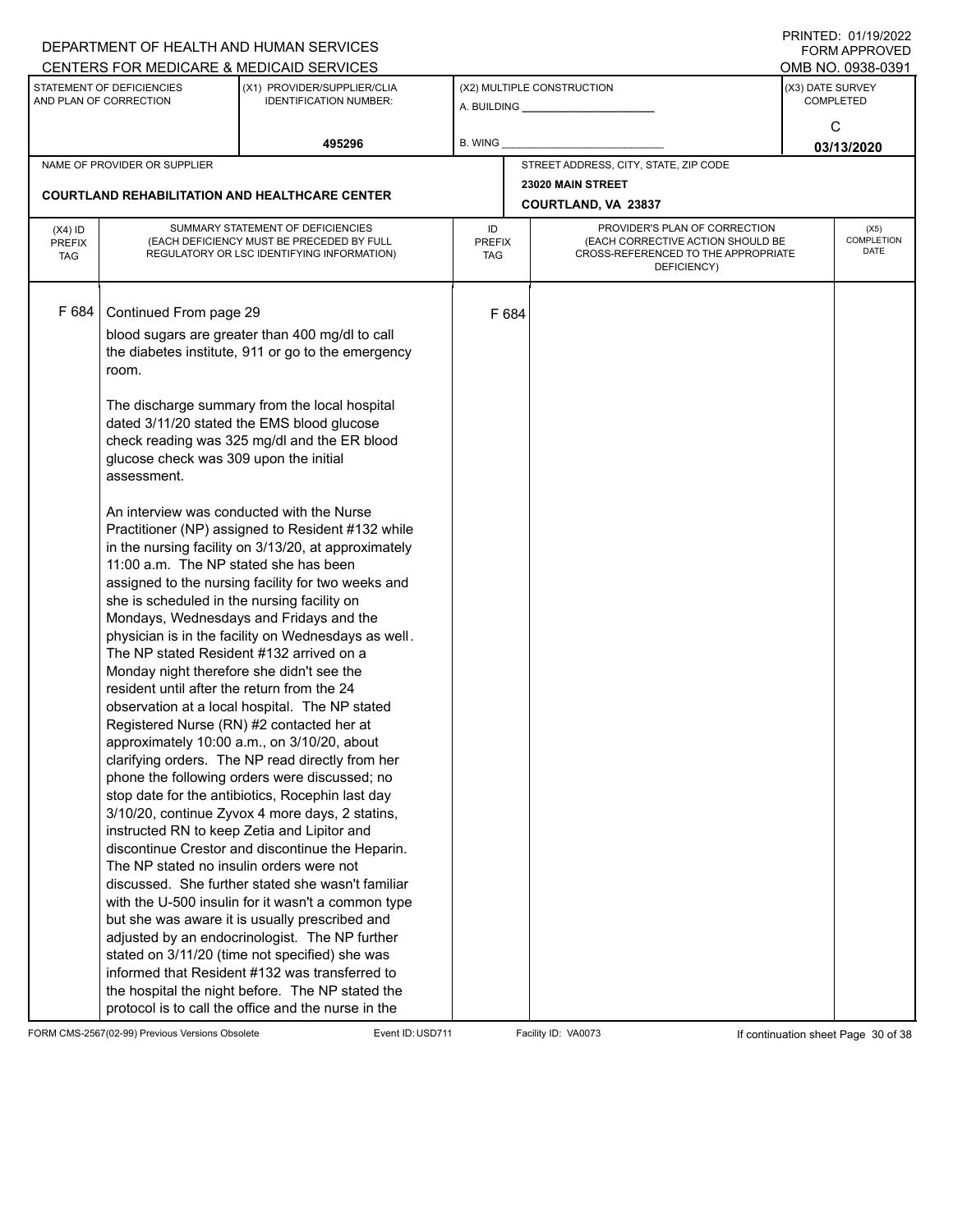|               |                                                     | DEPARTMENT OF HEALTH AND HUMAN SERVICES                                                                 |               |       |                                                                          |                  | $1 \times 1 \times 1 = 1$ . $0 \times 1 \times 1 = 0$<br><b>FORM APPROVED</b> |
|---------------|-----------------------------------------------------|---------------------------------------------------------------------------------------------------------|---------------|-------|--------------------------------------------------------------------------|------------------|-------------------------------------------------------------------------------|
|               |                                                     | CENTERS FOR MEDICARE & MEDICAID SERVICES                                                                |               |       |                                                                          |                  | OMB NO. 0938-0391                                                             |
|               | STATEMENT OF DEFICIENCIES<br>AND PLAN OF CORRECTION | (X1) PROVIDER/SUPPLIER/CLIA<br><b>IDENTIFICATION NUMBER:</b>                                            |               |       | (X2) MULTIPLE CONSTRUCTION                                               | (X3) DATE SURVEY | <b>COMPLETED</b>                                                              |
|               |                                                     |                                                                                                         |               |       |                                                                          |                  | С                                                                             |
|               |                                                     | 495296                                                                                                  | B. WING       |       |                                                                          |                  | 03/13/2020                                                                    |
|               | NAME OF PROVIDER OR SUPPLIER                        |                                                                                                         |               |       | STREET ADDRESS, CITY, STATE, ZIP CODE                                    |                  |                                                                               |
|               |                                                     |                                                                                                         |               |       | 23020 MAIN STREET                                                        |                  |                                                                               |
|               |                                                     | <b>COURTLAND REHABILITATION AND HEALTHCARE CENTER</b>                                                   |               |       | COURTLAND, VA 23837                                                      |                  |                                                                               |
| $(X4)$ ID     |                                                     | SUMMARY STATEMENT OF DEFICIENCIES                                                                       | ID            |       | PROVIDER'S PLAN OF CORRECTION                                            |                  | (X5)                                                                          |
| <b>PREFIX</b> |                                                     | (EACH DEFICIENCY MUST BE PRECEDED BY FULL                                                               | <b>PREFIX</b> |       | (EACH CORRECTIVE ACTION SHOULD BE<br>CROSS-REFERENCED TO THE APPROPRIATE |                  | <b>COMPLETION</b><br>DATE                                                     |
| <b>TAG</b>    |                                                     | REGULATORY OR LSC IDENTIFYING INFORMATION)                                                              | TAG           |       | DEFICIENCY)                                                              |                  |                                                                               |
|               |                                                     |                                                                                                         |               |       |                                                                          |                  |                                                                               |
| F 684         | Continued From page 30                              |                                                                                                         |               | F 684 |                                                                          |                  |                                                                               |
|               |                                                     | office will notify the practitioner responsible to                                                      |               |       |                                                                          |                  |                                                                               |
|               |                                                     | respond and that is what she prefers would occur.                                                       |               |       |                                                                          |                  |                                                                               |
|               |                                                     |                                                                                                         |               |       |                                                                          |                  |                                                                               |
|               |                                                     | On 3/13/20 at approximately 11:30 a.m., a call                                                          |               |       |                                                                          |                  |                                                                               |
|               | was placed to the primary physician for             |                                                                                                         |               |       |                                                                          |                  |                                                                               |
|               |                                                     | information of the facility staff calls regarding                                                       |               |       |                                                                          |                  |                                                                               |
|               |                                                     | Resident #132. The physician stated the call                                                            |               |       |                                                                          |                  |                                                                               |
|               |                                                     | system in place is very costly but it was instituted                                                    |               |       |                                                                          |                  |                                                                               |
|               |                                                     | to prevent practitioners from having to try to recall                                                   |               |       |                                                                          |                  |                                                                               |
|               |                                                     | information relayed by direct calls. The physician<br>also stated they have found this call system very |               |       |                                                                          |                  |                                                                               |
|               |                                                     | effective. On 3/19/20 at 10:50 a.m., the physician                                                      |               |       |                                                                          |                  |                                                                               |
|               | provided the following information for calls        |                                                                                                         |               |       |                                                                          |                  |                                                                               |
|               | coming from the nursing facility regarding          |                                                                                                         |               |       |                                                                          |                  |                                                                               |
|               |                                                     | Resident #132, 3/9/20 through 3/10/20; 3/9/20 at                                                        |               |       |                                                                          |                  |                                                                               |
|               |                                                     | 8:00 p.m., a call from LPN #6 notifying the on-call                                                     |               |       |                                                                          |                  |                                                                               |
|               |                                                     | of the arrival of Resident #132's admission to the                                                      |               |       |                                                                          |                  |                                                                               |
|               | facility and the name of the physician who          |                                                                                                         |               |       |                                                                          |                  |                                                                               |
|               |                                                     | returned the call, 3/10/20, a call from RN #2 to                                                        |               |       |                                                                          |                  |                                                                               |
|               |                                                     | clarify medication orders they had issues with as                                                       |               |       |                                                                          |                  |                                                                               |
|               |                                                     | well as the pharmacy concerning Resident #132<br>and again on 3/10/20 at 3:25 p.m., from a nurse        |               |       |                                                                          |                  |                                                                               |
|               | about use of Nystatin.                              |                                                                                                         |               |       |                                                                          |                  |                                                                               |
|               |                                                     |                                                                                                         |               |       |                                                                          |                  |                                                                               |
|               |                                                     | An interview was conducted with LPN #7 on                                                               |               |       |                                                                          |                  |                                                                               |
|               |                                                     | 3/13/20 at, approximately 11:40 p.m. LPN #7                                                             |               |       |                                                                          |                  |                                                                               |
|               |                                                     | stated the procedure for admission is as follows;                                                       |               |       |                                                                          |                  |                                                                               |
|               |                                                     | when report is called to the facility, determine if                                                     |               |       |                                                                          |                  |                                                                               |
|               |                                                     | there are prescriptions for pain medications, the                                                       |               |       |                                                                          |                  |                                                                               |
|               |                                                     | need for a prescription to accompany the resident                                                       |               |       |                                                                          |                  |                                                                               |
|               |                                                     | and if any medications are ordered which are not                                                        |               |       |                                                                          |                  |                                                                               |
|               |                                                     | in the stat box. Upon arrival of the resident call<br>the practitioner, read the discharge summary to   |               |       |                                                                          |                  |                                                                               |
|               |                                                     | the practitioner, once the practitioner approves                                                        |               |       |                                                                          |                  |                                                                               |
|               |                                                     | the orders, enter the orders into the electronic                                                        |               |       |                                                                          |                  |                                                                               |
|               |                                                     | system and ensure the pharmacy received them.                                                           |               |       |                                                                          |                  |                                                                               |
|               |                                                     | If it is after 5:00 PM., call the on-call pharmacist                                                    |               |       |                                                                          |                  |                                                                               |
|               |                                                     | and they will make suggestions if necessary for                                                         |               |       |                                                                          |                  |                                                                               |
|               |                                                     | immediate needed medications. The next two                                                              |               |       |                                                                          |                  |                                                                               |

FORM CMS-2567(02-99) Previous Versions Obsolete Event ID:USD711 Facility ID: VA0073 If continuation sheet Page 31 of 38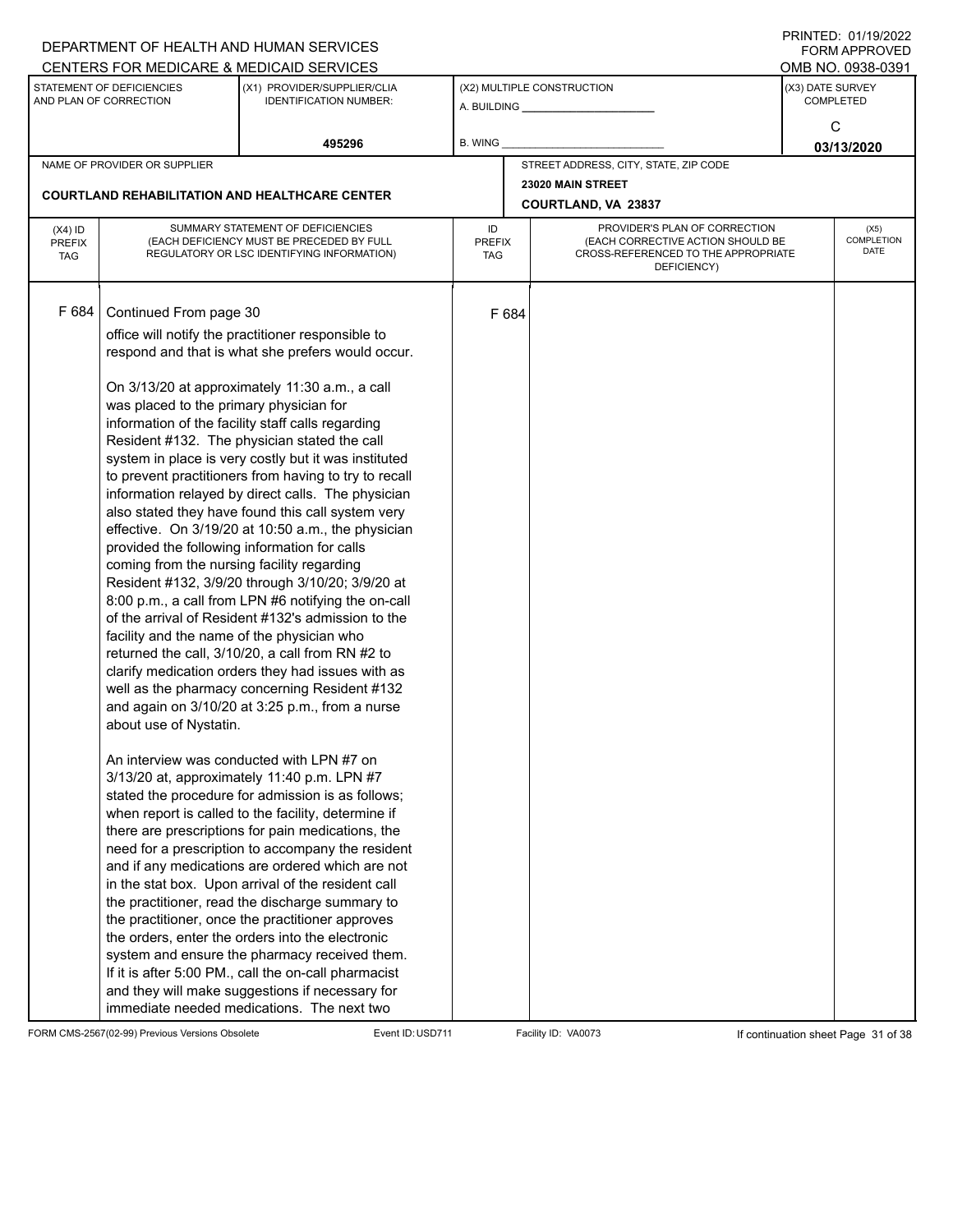|                                          |                                                                                                                                                                                                                        | DEPARTMENT OF HEALTH AND HUMAN SERVICES                                                                                                                                                                                                                                                                                                                                                                                                                                                                                                                                                                                                                                                                                                                                                                                                                                                                                                                                                                                                                                                                                                                                                                                                                                                                                                                                                |                            |                     |                                                                                                                          |                  | ▏▎ <b>៶</b> ▏▎▎▏▏▏▁▁▁▏▁▕▏▏▏░▏∠◡∠∠<br><b>FORM APPROVED</b> |
|------------------------------------------|------------------------------------------------------------------------------------------------------------------------------------------------------------------------------------------------------------------------|----------------------------------------------------------------------------------------------------------------------------------------------------------------------------------------------------------------------------------------------------------------------------------------------------------------------------------------------------------------------------------------------------------------------------------------------------------------------------------------------------------------------------------------------------------------------------------------------------------------------------------------------------------------------------------------------------------------------------------------------------------------------------------------------------------------------------------------------------------------------------------------------------------------------------------------------------------------------------------------------------------------------------------------------------------------------------------------------------------------------------------------------------------------------------------------------------------------------------------------------------------------------------------------------------------------------------------------------------------------------------------------|----------------------------|---------------------|--------------------------------------------------------------------------------------------------------------------------|------------------|-----------------------------------------------------------|
|                                          |                                                                                                                                                                                                                        | CENTERS FOR MEDICARE & MEDICAID SERVICES                                                                                                                                                                                                                                                                                                                                                                                                                                                                                                                                                                                                                                                                                                                                                                                                                                                                                                                                                                                                                                                                                                                                                                                                                                                                                                                                               |                            |                     |                                                                                                                          |                  | OMB NO. 0938-0391                                         |
|                                          | STATEMENT OF DEFICIENCIES<br>AND PLAN OF CORRECTION                                                                                                                                                                    | (X1) PROVIDER/SUPPLIER/CLIA<br><b>IDENTIFICATION NUMBER:</b>                                                                                                                                                                                                                                                                                                                                                                                                                                                                                                                                                                                                                                                                                                                                                                                                                                                                                                                                                                                                                                                                                                                                                                                                                                                                                                                           |                            |                     | (X2) MULTIPLE CONSTRUCTION                                                                                               | (X3) DATE SURVEY | <b>COMPLETED</b>                                          |
|                                          |                                                                                                                                                                                                                        | 495296                                                                                                                                                                                                                                                                                                                                                                                                                                                                                                                                                                                                                                                                                                                                                                                                                                                                                                                                                                                                                                                                                                                                                                                                                                                                                                                                                                                 | B. WING                    |                     |                                                                                                                          |                  | С<br>03/13/2020                                           |
|                                          | NAME OF PROVIDER OR SUPPLIER                                                                                                                                                                                           |                                                                                                                                                                                                                                                                                                                                                                                                                                                                                                                                                                                                                                                                                                                                                                                                                                                                                                                                                                                                                                                                                                                                                                                                                                                                                                                                                                                        |                            |                     | STREET ADDRESS, CITY, STATE, ZIP CODE                                                                                    |                  |                                                           |
|                                          |                                                                                                                                                                                                                        |                                                                                                                                                                                                                                                                                                                                                                                                                                                                                                                                                                                                                                                                                                                                                                                                                                                                                                                                                                                                                                                                                                                                                                                                                                                                                                                                                                                        |                            |                     | 23020 MAIN STREET                                                                                                        |                  |                                                           |
|                                          |                                                                                                                                                                                                                        | <b>COURTLAND REHABILITATION AND HEALTHCARE CENTER</b>                                                                                                                                                                                                                                                                                                                                                                                                                                                                                                                                                                                                                                                                                                                                                                                                                                                                                                                                                                                                                                                                                                                                                                                                                                                                                                                                  |                            | COURTLAND, VA 23837 |                                                                                                                          |                  |                                                           |
| $(X4)$ ID<br><b>PREFIX</b><br><b>TAG</b> |                                                                                                                                                                                                                        | SUMMARY STATEMENT OF DEFICIENCIES<br>(EACH DEFICIENCY MUST BE PRECEDED BY FULL<br>REGULATORY OR LSC IDENTIFYING INFORMATION)                                                                                                                                                                                                                                                                                                                                                                                                                                                                                                                                                                                                                                                                                                                                                                                                                                                                                                                                                                                                                                                                                                                                                                                                                                                           | ID<br><b>PREFIX</b><br>TAG |                     | PROVIDER'S PLAN OF CORRECTION<br>(EACH CORRECTIVE ACTION SHOULD BE<br>CROSS-REFERENCED TO THE APPROPRIATE<br>DEFICIENCY) |                  | (X5)<br><b>COMPLETION</b><br><b>DATE</b>                  |
| F 684                                    | Continued From page 31<br>shifts reviews the new orders and verify as<br>indicated.<br>physical assessment was completed with<br>stated a call was received from the on-call<br>to keep. LPN #6 stated she entered the | An interview was conducted with LPN #6 at<br>approximately 3/13/20, at approximately 1:20<br>p.m. LPN #6 stated she was the nurse who<br>admitted Resident #132 on 3/9/20. LPN #6<br>stated an admission could take 2-4 hours and the<br>resident arrived approximately 5:30 p.m., the<br>assistance of another nurse, the resident was<br>asked if supper had been eaten, a diet was<br>established, food provided and the assessments<br>were completed in the computer system. LPN #6<br>physician at 9:30 p.m., and verification based on<br>the hospital's discharge summary was obtained<br>for all medications except the sliding scale insulin<br>(Humalog) for which the on-call physician asked<br>to have it clarified the following day. LPN #6 also<br>stated the resident stated she should be receiving<br>Novolog and not Humalog. LPN #6 stated the<br>resident had 3 insulin pens in possession at the<br>time of admission and they were given to the staff<br>scheduled insulin prescriptions in the computer<br>system but she was very slow entering them<br>therefore; all other medications were entered by<br>LPN #8 who stated she could enter them quicker.<br>An interview was conducted with LPN #8 on<br>3/13/20 at approximately 3:40 p.m., LPN #8<br>stated all medication orders except the insulin<br>orders were entered by her and she was unaware |                            | F 684               |                                                                                                                          |                  |                                                           |
|                                          | insulin pens into the facility at the time of                                                                                                                                                                          | of any concerns with the others other than the<br>sliding scale insulin order. LPN #8 also stated<br>she was aware the resident had brought 3-4<br>admission and they were bagged and put away.                                                                                                                                                                                                                                                                                                                                                                                                                                                                                                                                                                                                                                                                                                                                                                                                                                                                                                                                                                                                                                                                                                                                                                                        |                            |                     |                                                                                                                          |                  |                                                           |

FORM CMS-2567(02-99) Previous Versions Obsolete Event ID:USD711 Facility ID: VA0073 If continuation sheet Page 32 of 38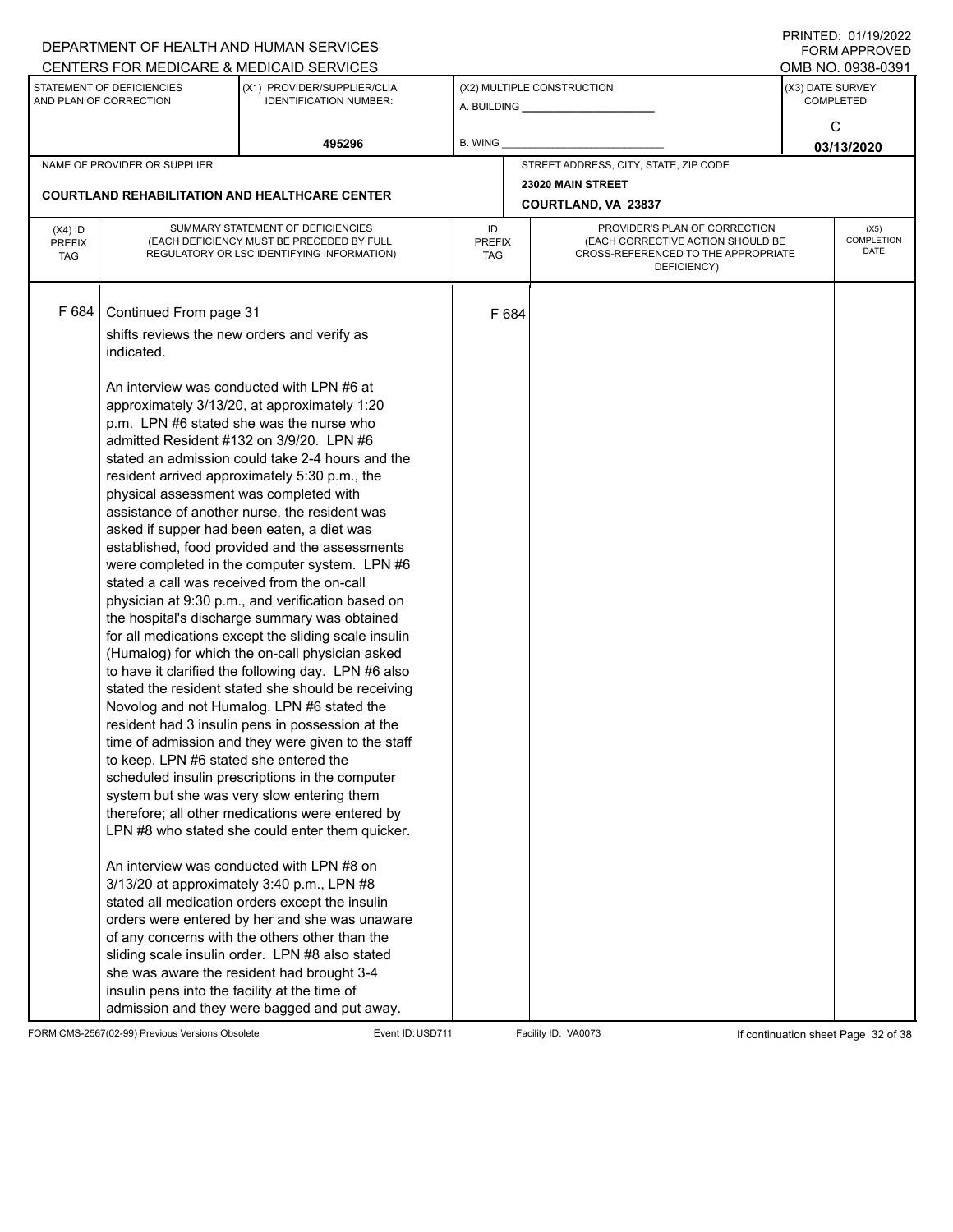|                                          |                                                                                                     | DEPARTMENT OF HEALTH AND HUMAN SERVICES                                                                                                                                                                                                                                                                                                                                                                                                                                                                                                                                                                                                                                                                                                                                                                                                                                                                                                                                                                                                                                                                                                                                                                                                                                                                                                                                                                                                                                                                                                                                                                                                                                                   |                            |       |                                                                                                                          |                  | <b>FORM APPROVED</b>       |
|------------------------------------------|-----------------------------------------------------------------------------------------------------|-------------------------------------------------------------------------------------------------------------------------------------------------------------------------------------------------------------------------------------------------------------------------------------------------------------------------------------------------------------------------------------------------------------------------------------------------------------------------------------------------------------------------------------------------------------------------------------------------------------------------------------------------------------------------------------------------------------------------------------------------------------------------------------------------------------------------------------------------------------------------------------------------------------------------------------------------------------------------------------------------------------------------------------------------------------------------------------------------------------------------------------------------------------------------------------------------------------------------------------------------------------------------------------------------------------------------------------------------------------------------------------------------------------------------------------------------------------------------------------------------------------------------------------------------------------------------------------------------------------------------------------------------------------------------------------------|----------------------------|-------|--------------------------------------------------------------------------------------------------------------------------|------------------|----------------------------|
|                                          |                                                                                                     | CENTERS FOR MEDICARE & MEDICAID SERVICES                                                                                                                                                                                                                                                                                                                                                                                                                                                                                                                                                                                                                                                                                                                                                                                                                                                                                                                                                                                                                                                                                                                                                                                                                                                                                                                                                                                                                                                                                                                                                                                                                                                  |                            |       |                                                                                                                          |                  | OMB NO. 0938-0391          |
|                                          | STATEMENT OF DEFICIENCIES<br>AND PLAN OF CORRECTION                                                 | (X1) PROVIDER/SUPPLIER/CLIA<br>IDENTIFICATION NUMBER:                                                                                                                                                                                                                                                                                                                                                                                                                                                                                                                                                                                                                                                                                                                                                                                                                                                                                                                                                                                                                                                                                                                                                                                                                                                                                                                                                                                                                                                                                                                                                                                                                                     |                            |       | (X2) MULTIPLE CONSTRUCTION                                                                                               | (X3) DATE SURVEY | <b>COMPLETED</b>           |
|                                          |                                                                                                     | 495296                                                                                                                                                                                                                                                                                                                                                                                                                                                                                                                                                                                                                                                                                                                                                                                                                                                                                                                                                                                                                                                                                                                                                                                                                                                                                                                                                                                                                                                                                                                                                                                                                                                                                    | B. WING                    |       |                                                                                                                          |                  | C<br>03/13/2020            |
|                                          | NAME OF PROVIDER OR SUPPLIER                                                                        |                                                                                                                                                                                                                                                                                                                                                                                                                                                                                                                                                                                                                                                                                                                                                                                                                                                                                                                                                                                                                                                                                                                                                                                                                                                                                                                                                                                                                                                                                                                                                                                                                                                                                           |                            |       | STREET ADDRESS, CITY, STATE, ZIP CODE                                                                                    |                  |                            |
|                                          |                                                                                                     | <b>COURTLAND REHABILITATION AND HEALTHCARE CENTER</b>                                                                                                                                                                                                                                                                                                                                                                                                                                                                                                                                                                                                                                                                                                                                                                                                                                                                                                                                                                                                                                                                                                                                                                                                                                                                                                                                                                                                                                                                                                                                                                                                                                     |                            |       | 23020 MAIN STREET                                                                                                        |                  |                            |
|                                          |                                                                                                     |                                                                                                                                                                                                                                                                                                                                                                                                                                                                                                                                                                                                                                                                                                                                                                                                                                                                                                                                                                                                                                                                                                                                                                                                                                                                                                                                                                                                                                                                                                                                                                                                                                                                                           |                            |       | COURTLAND, VA 23837                                                                                                      |                  |                            |
| $(X4)$ ID<br><b>PREFIX</b><br><b>TAG</b> |                                                                                                     | SUMMARY STATEMENT OF DEFICIENCIES<br>(EACH DEFICIENCY MUST BE PRECEDED BY FULL<br>REGULATORY OR LSC IDENTIFYING INFORMATION)                                                                                                                                                                                                                                                                                                                                                                                                                                                                                                                                                                                                                                                                                                                                                                                                                                                                                                                                                                                                                                                                                                                                                                                                                                                                                                                                                                                                                                                                                                                                                              | ID<br><b>PREFIX</b><br>TAG |       | PROVIDER'S PLAN OF CORRECTION<br>(EACH CORRECTIVE ACTION SHOULD BE<br>CROSS-REFERENCED TO THE APPROPRIATE<br>DEFICIENCY) |                  | (X5)<br>COMPLETION<br>DATE |
| F 684                                    | Continued From page 32<br>$3/20/20$ .<br>departments are superb but the nursing<br>endocrinologist. | LPN #8 stated she assumed they would be used<br>until the pharmacy medications were delivered.<br>On 3/13/20 at approximately 1:35 p.m., the<br>pharmacist provide the following document as<br>orders which needed to be clarified on 3/10/20<br>and LPN #6 was spoken to concerning them;<br>Acetaminophen 200 mg, Aspirin (an allergy to),<br>Bumex (no strength), Cyclobenzaprine Hcl 5 mg<br>(interaction seventy level 1 to Linezoid and level 3<br>to Tramadol), Isosorbide Dinitrate 30 mg (how<br>often), Insulin Regular (no strength), Nitroglycerin<br>tablets (no strength), Humalog Kwikpen 100mg/dl<br>(before meals and bedtime) at 1:28 p.m., on<br>An interview was conducted with Resident #132's<br>spouse on 3/13/20 at approximately 2:15 p.m.,<br>the spouse stated the rehabilitation and activity<br>department is not proficient. The spouse stated<br>the resident had called multiple times each day<br>because the staff didn't provide explanations why<br>finger sticks weren't performed and medications<br>were administered. The spouse also stated on<br>3/10/20, at approximately 8:10 p.m., the same<br>hospital discharge document provided the facility<br>was provided to them and it was necessary to<br>bring their document to the facility and give it to<br>the staff before the resident could be transferred<br>to the hospital for not receiving scheduled insulin<br>from time of arrival to the facility until after 5:00<br>p.m., the afternoon of 3/10/20. The spouse stated<br>since the residents admission to the nursing<br>facility only administered the sliding scale insulin<br>and it wasn't as prescribed by the resident's |                            | F 684 |                                                                                                                          |                  |                            |
|                                          |                                                                                                     | On 3/13/20 at approximately 4:50 p.m., the above                                                                                                                                                                                                                                                                                                                                                                                                                                                                                                                                                                                                                                                                                                                                                                                                                                                                                                                                                                                                                                                                                                                                                                                                                                                                                                                                                                                                                                                                                                                                                                                                                                          |                            |       |                                                                                                                          |                  |                            |

FORM CMS-2567(02-99) Previous Versions Obsolete Event ID:USD711 Facility ID: VA0073 If continuation sheet Page 33 of 38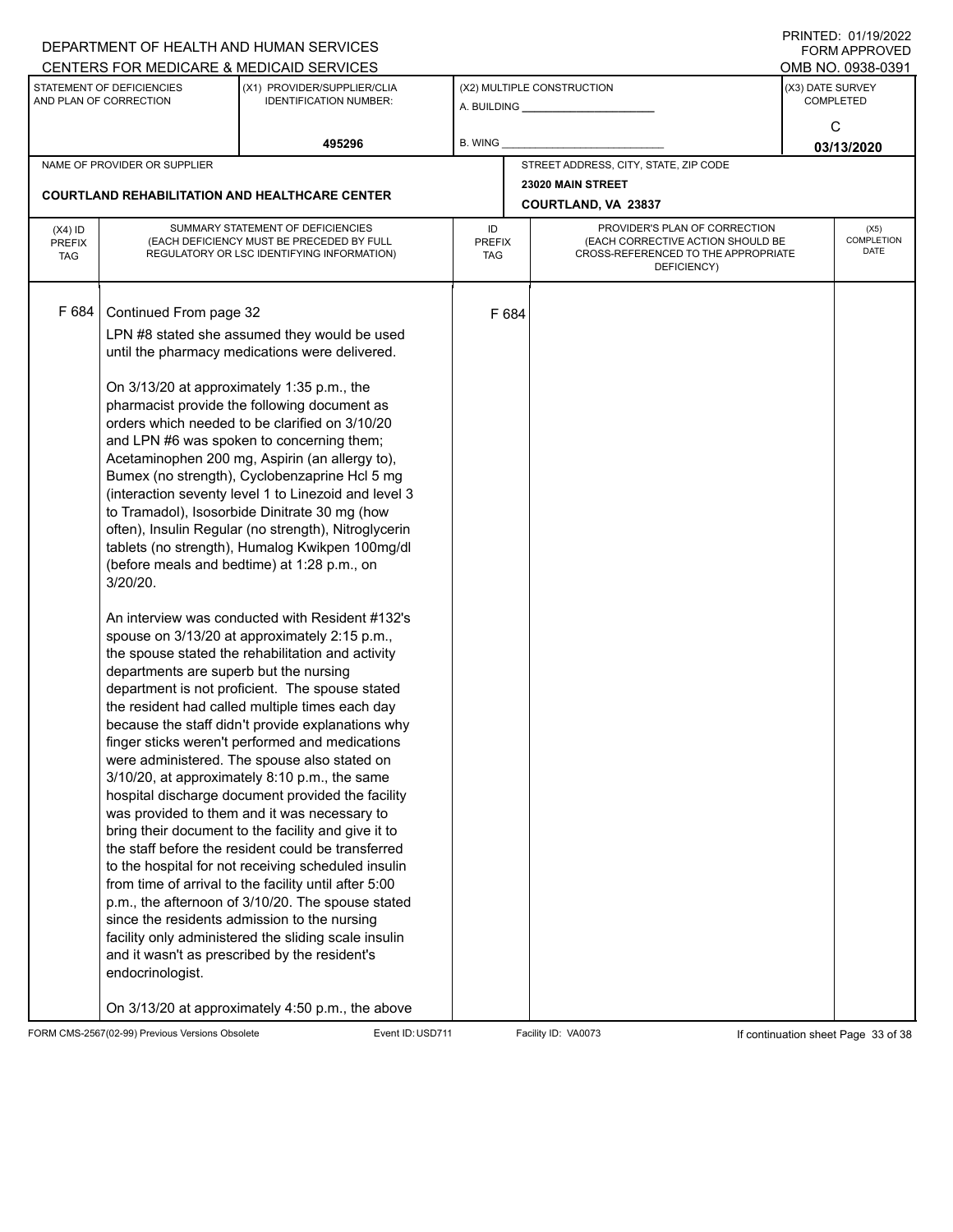|                                          |                                                                                                                                           | DEPARTMENT OF HEALTH AND HUMAN SERVICES                                                                                                                                                                 |                                   |       |                                                                                                                          | I INITILD. 01/19/4944<br><b>FORM APPROVED</b> |
|------------------------------------------|-------------------------------------------------------------------------------------------------------------------------------------------|---------------------------------------------------------------------------------------------------------------------------------------------------------------------------------------------------------|-----------------------------------|-------|--------------------------------------------------------------------------------------------------------------------------|-----------------------------------------------|
|                                          |                                                                                                                                           | CENTERS FOR MEDICARE & MEDICAID SERVICES                                                                                                                                                                |                                   |       |                                                                                                                          | OMB NO. 0938-0391                             |
|                                          | STATEMENT OF DEFICIENCIES<br>AND PLAN OF CORRECTION                                                                                       | (X1) PROVIDER/SUPPLIER/CLIA<br><b>IDENTIFICATION NUMBER:</b>                                                                                                                                            |                                   |       | (X2) MULTIPLE CONSTRUCTION<br>A. BUILDING <b>A. BUILDING</b>                                                             | (X3) DATE SURVEY<br><b>COMPLETED</b>          |
|                                          |                                                                                                                                           | 495296                                                                                                                                                                                                  | <b>B. WING</b>                    |       |                                                                                                                          | C<br>03/13/2020                               |
|                                          | NAME OF PROVIDER OR SUPPLIER                                                                                                              |                                                                                                                                                                                                         |                                   |       | STREET ADDRESS, CITY, STATE, ZIP CODE                                                                                    |                                               |
|                                          |                                                                                                                                           |                                                                                                                                                                                                         |                                   |       | 23020 MAIN STREET                                                                                                        |                                               |
|                                          |                                                                                                                                           | <b>COURTLAND REHABILITATION AND HEALTHCARE CENTER</b>                                                                                                                                                   |                                   |       | COURTLAND, VA 23837                                                                                                      |                                               |
| $(X4)$ ID<br><b>PREFIX</b><br><b>TAG</b> |                                                                                                                                           | SUMMARY STATEMENT OF DEFICIENCIES<br>(EACH DEFICIENCY MUST BE PRECEDED BY FULL<br>REGULATORY OR LSC IDENTIFYING INFORMATION)                                                                            | ID<br><b>PREFIX</b><br><b>TAG</b> |       | PROVIDER'S PLAN OF CORRECTION<br>(EACH CORRECTIVE ACTION SHOULD BE<br>CROSS-REFERENCED TO THE APPROPRIATE<br>DEFICIENCY) | (X5)<br>COMPLETION<br><b>DATE</b>             |
| F 684                                    | Continued From page 33<br>two Corporate Nurses. An opportunity was<br>provided.                                                           | findings were shared with the Administrator and<br>offered to the facility's staff to present additional<br>information but no additional information was                                               |                                   | F 684 |                                                                                                                          |                                               |
| F 758<br>SS=D                            | Free from Unnec Psychotropic Meds/PRN Use<br>$CFR(s): 483.45(c)(3)(e)(1)-(5)$                                                             |                                                                                                                                                                                                         |                                   | F 758 |                                                                                                                          | 4/27/20                                       |
|                                          | §483.45(e) Psychotropic Drugs.<br>categories:<br>(i) Anti-psychotic;<br>(ii) Anti-depressant;<br>(iii) Anti-anxiety; and<br>(iv) Hypnotic | §483.45(c)(3) A psychotropic drug is any drug that<br>affects brain activities associated with mental<br>processes and behavior. These drugs include,<br>but are not limited to, drugs in the following |                                   |       |                                                                                                                          |                                               |
|                                          | resident, the facility must ensure that---                                                                                                | Based on a comprehensive assessment of a                                                                                                                                                                |                                   |       |                                                                                                                          |                                               |
|                                          | in the clinical record;                                                                                                                   | §483.45(e)(1) Residents who have not used<br>psychotropic drugs are not given these drugs<br>unless the medication is necessary to treat a<br>specific condition as diagnosed and documented            |                                   |       |                                                                                                                          |                                               |
|                                          | behavioral interventions, unless clinically<br>drugs;                                                                                     | §483.45(e)(2) Residents who use psychotropic<br>drugs receive gradual dose reductions, and<br>contraindicated, in an effort to discontinue these                                                        |                                   |       |                                                                                                                          |                                               |
|                                          | §483.45(e)(3) Residents do not receive                                                                                                    | psychotropic drugs pursuant to a PRN order<br>unless that medication is necessary to treat a<br>diagnosed specific condition that is documented                                                         |                                   |       |                                                                                                                          |                                               |

FORM CMS-2567(02-99) Previous Versions Obsolete Event ID:USD711 Facility ID: VA0073 If continuation sheet Page 34 of 38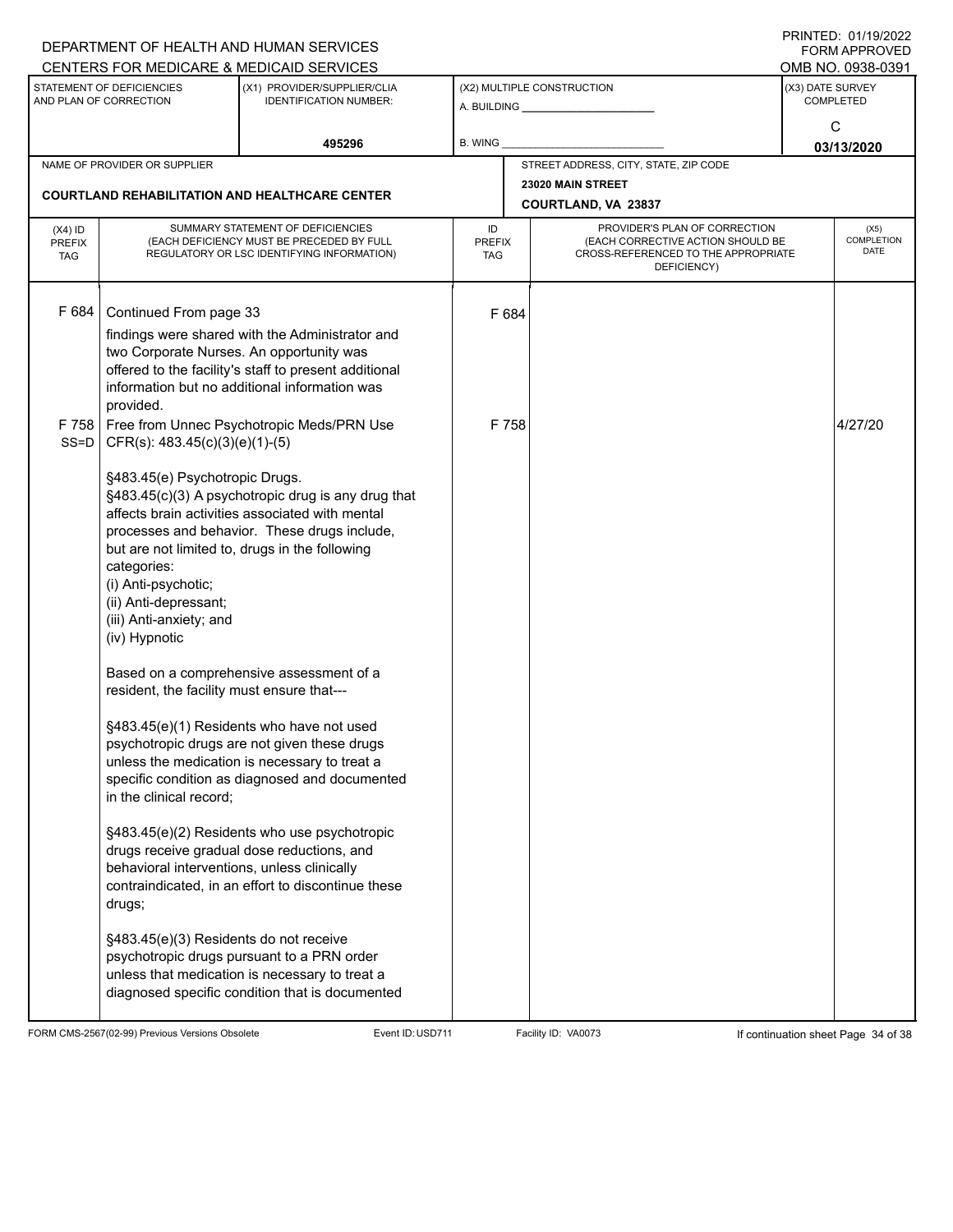|                             |                                              | DEPARTMENT OF HEALTH AND HUMAN SERVICES                                                                |                      |       |                                                                             |                  | FORM APPROVED      |  |  |
|-----------------------------|----------------------------------------------|--------------------------------------------------------------------------------------------------------|----------------------|-------|-----------------------------------------------------------------------------|------------------|--------------------|--|--|
|                             |                                              | CENTERS FOR MEDICARE & MEDICAID SERVICES                                                               |                      |       |                                                                             |                  | OMB NO. 0938-0391  |  |  |
|                             | STATEMENT OF DEFICIENCIES                    | (X1) PROVIDER/SUPPLIER/CLIA                                                                            |                      |       | (X2) MULTIPLE CONSTRUCTION                                                  | (X3) DATE SURVEY |                    |  |  |
|                             | AND PLAN OF CORRECTION                       | <b>IDENTIFICATION NUMBER:</b>                                                                          |                      |       | A. BUILDING <b>A.</b> BUILDING                                              |                  | <b>COMPLETED</b>   |  |  |
|                             |                                              |                                                                                                        |                      |       |                                                                             |                  | C                  |  |  |
|                             |                                              | 495296                                                                                                 | B. WING              |       |                                                                             |                  | 03/13/2020         |  |  |
|                             | NAME OF PROVIDER OR SUPPLIER                 |                                                                                                        |                      |       | STREET ADDRESS, CITY, STATE, ZIP CODE                                       |                  |                    |  |  |
|                             |                                              | <b>COURTLAND REHABILITATION AND HEALTHCARE CENTER</b>                                                  |                      |       | 23020 MAIN STREET                                                           |                  |                    |  |  |
|                             |                                              |                                                                                                        |                      |       | COURTLAND, VA 23837                                                         |                  |                    |  |  |
| $(X4)$ ID                   |                                              | SUMMARY STATEMENT OF DEFICIENCIES                                                                      | ID                   |       | PROVIDER'S PLAN OF CORRECTION                                               |                  | (X5)               |  |  |
| <b>PREFIX</b><br><b>TAG</b> |                                              | (EACH DEFICIENCY MUST BE PRECEDED BY FULL<br>REGULATORY OR LSC IDENTIFYING INFORMATION)                | <b>PREFIX</b><br>TAG |       | (EACH CORRECTIVE ACTION SHOULD BE<br>CROSS-REFERENCED TO THE APPROPRIATE    |                  | COMPLETION<br>DATE |  |  |
|                             |                                              |                                                                                                        |                      |       | DEFICIENCY)                                                                 |                  |                    |  |  |
|                             |                                              |                                                                                                        |                      |       |                                                                             |                  |                    |  |  |
| F 758                       | Continued From page 34                       |                                                                                                        |                      | F 758 |                                                                             |                  |                    |  |  |
|                             | in the clinical record; and                  |                                                                                                        |                      |       |                                                                             |                  |                    |  |  |
|                             |                                              |                                                                                                        |                      |       |                                                                             |                  |                    |  |  |
|                             |                                              | §483.45(e)(4) PRN orders for psychotropic drugs                                                        |                      |       |                                                                             |                  |                    |  |  |
|                             |                                              | are limited to 14 days. Except as provided in                                                          |                      |       |                                                                             |                  |                    |  |  |
|                             | §483.45(e)(5), if the attending physician or |                                                                                                        |                      |       |                                                                             |                  |                    |  |  |
|                             | prescribing practitioner believes that it is |                                                                                                        |                      |       |                                                                             |                  |                    |  |  |
|                             |                                              | appropriate for the PRN order to be extended                                                           |                      |       |                                                                             |                  |                    |  |  |
|                             |                                              | beyond 14 days, he or she should document their                                                        |                      |       |                                                                             |                  |                    |  |  |
|                             | indicate the duration for the PRN order.     | rationale in the resident's medical record and                                                         |                      |       |                                                                             |                  |                    |  |  |
|                             |                                              |                                                                                                        |                      |       |                                                                             |                  |                    |  |  |
|                             |                                              | §483.45(e)(5) PRN orders for anti-psychotic                                                            |                      |       |                                                                             |                  |                    |  |  |
|                             |                                              | drugs are limited to 14 days and cannot be                                                             |                      |       |                                                                             |                  |                    |  |  |
|                             | renewed unless the attending physician or    |                                                                                                        |                      |       |                                                                             |                  |                    |  |  |
|                             |                                              | prescribing practitioner evaluates the resident for                                                    |                      |       |                                                                             |                  |                    |  |  |
|                             | the appropriateness of that medication.      |                                                                                                        |                      |       |                                                                             |                  |                    |  |  |
|                             |                                              | This REQUIREMENT is not met as evidenced                                                               |                      |       |                                                                             |                  |                    |  |  |
|                             | by:                                          |                                                                                                        |                      |       | F758                                                                        |                  |                    |  |  |
|                             | Based on clinical record review and staff    | interviews, the facility staff failed to ensure 1 of 44                                                |                      |       | 1-Resident #39 was evaluated by the                                         |                  |                    |  |  |
|                             |                                              | residents (Resident #39), in the survey sample,                                                        |                      |       | Physician for the appropriateness of the                                    |                  |                    |  |  |
|                             |                                              | did not receive "as needed (PRN)" Ativan for                                                           |                      |       | Ativan and is still receiving the medication                                |                  |                    |  |  |
|                             |                                              | greater than 14 days without the physician and/or                                                      |                      |       | on an as needed basis.                                                      |                  |                    |  |  |
|                             |                                              | prescribing practitioner evaluating the resident for                                                   |                      |       | 2-The DON or designee will review                                           |                  |                    |  |  |
|                             |                                              | the appropriateness of continuous PRN use.                                                             |                      |       | current residents receiving PRN Ativan                                      |                  |                    |  |  |
|                             |                                              |                                                                                                        |                      |       | medication to ensure that the medication                                    |                  |                    |  |  |
|                             | The findings included:                       |                                                                                                        |                      |       | use is not greater than 14 days without                                     |                  |                    |  |  |
|                             |                                              |                                                                                                        |                      |       | the Practitioner evaluating the                                             |                  |                    |  |  |
|                             |                                              | Resident #39 was originally admitted to the facility<br>2/25/14 and had never been discharged from the |                      |       | appropriateness of PRN Ativan use.<br>3-The DON or designee educated Nurses |                  |                    |  |  |
|                             | facility. The resident's diagnoses included; |                                                                                                        |                      |       | on the guidelines for PRN psychotropic                                      |                  |                    |  |  |
|                             | depression and hypertension.                 |                                                                                                        |                      |       | medications and the need for Practitioner                                   |                  |                    |  |  |
|                             |                                              |                                                                                                        |                      |       | or Physician evaluation of PRN                                              |                  |                    |  |  |
|                             |                                              | The significant change Minimum Data Set (MDS)                                                          |                      |       | psychotropic medications appropriateness                                    |                  |                    |  |  |
|                             |                                              | assessment with an assessment reference date                                                           |                      |       | and continued use for greater than 14                                       |                  |                    |  |  |
|                             | (ARD) of 1/17/20 coded the resident as       |                                                                                                        |                      |       | days.                                                                       |                  |                    |  |  |
|                             |                                              | completing the Brief Interview for Mental Status                                                       |                      |       | 4-The DON or designee will review                                           |                  |                    |  |  |
|                             |                                              | (BIMS) and scoring 12 out of a possible 15. This                                                       |                      |       | residents receiving PRN psychotropic                                        |                  |                    |  |  |
|                             |                                              | indicated Resident #39's cognitive abilities for                                                       |                      |       | medications on a random weekly basis to                                     |                  |                    |  |  |

FORM CMS-2567(02-99) Previous Versions Obsolete Event ID:USD711 Facility ID: VA0073 If continuation sheet Page 35 of 38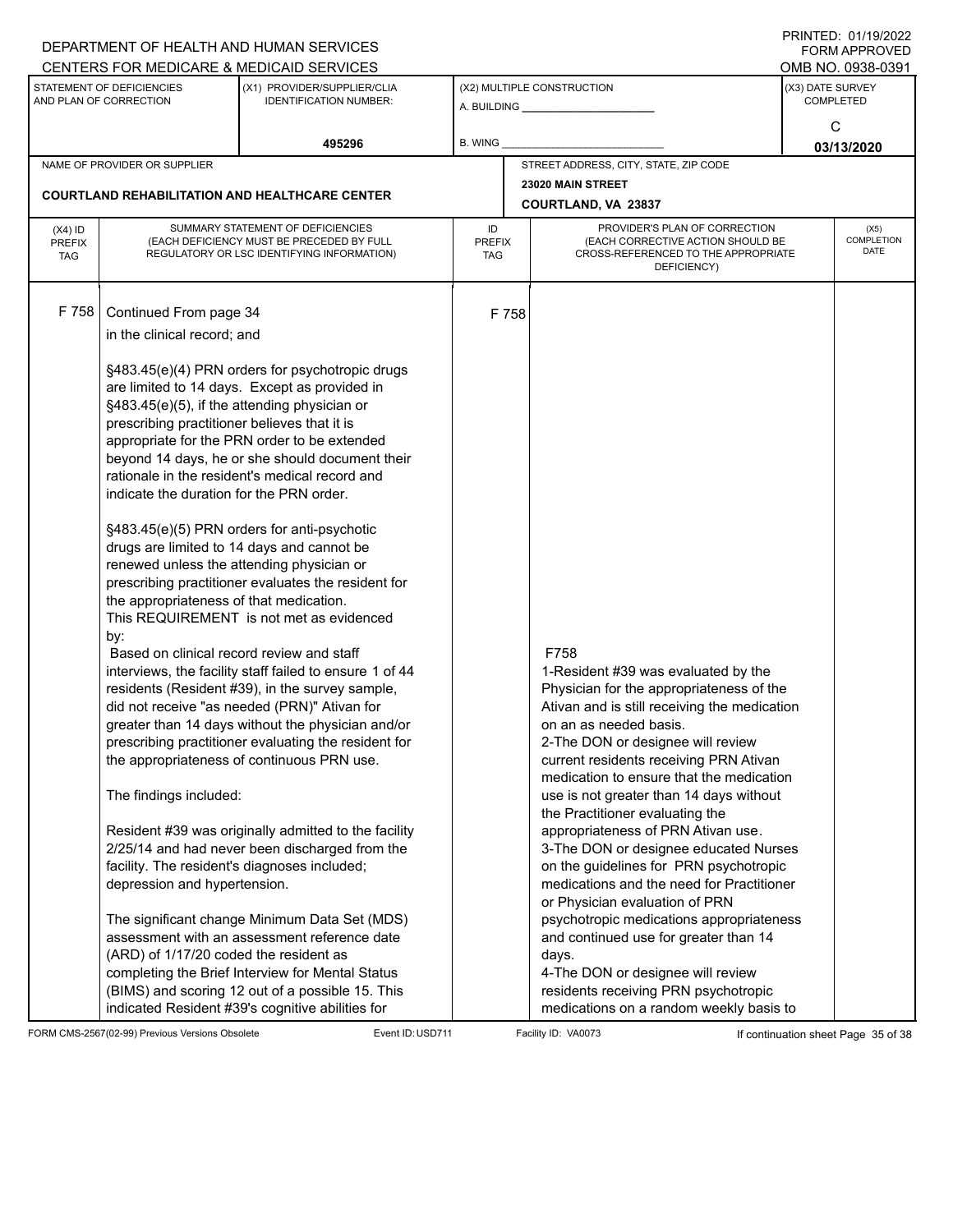|                             |                                                     | DEPARTMENT OF HEALTH AND HUMAN SERVICES                                        |                     |                   |                                                                    |                  | <b>FORM APPROVED</b>      |
|-----------------------------|-----------------------------------------------------|--------------------------------------------------------------------------------|---------------------|-------------------|--------------------------------------------------------------------|------------------|---------------------------|
|                             |                                                     | CENTERS FOR MEDICARE & MEDICAID SERVICES                                       |                     |                   |                                                                    |                  | OMB NO. 0938-0391         |
|                             | STATEMENT OF DEFICIENCIES<br>AND PLAN OF CORRECTION | (X1) PROVIDER/SUPPLIER/CLIA<br><b>IDENTIFICATION NUMBER:</b>                   |                     |                   | (X2) MULTIPLE CONSTRUCTION                                         | (X3) DATE SURVEY | <b>COMPLETED</b>          |
|                             |                                                     |                                                                                |                     |                   |                                                                    |                  |                           |
|                             |                                                     | 495296                                                                         | B. WING             |                   |                                                                    |                  | C                         |
|                             |                                                     |                                                                                |                     |                   |                                                                    |                  | 03/13/2020                |
|                             | NAME OF PROVIDER OR SUPPLIER                        |                                                                                |                     |                   | STREET ADDRESS, CITY, STATE, ZIP CODE                              |                  |                           |
|                             |                                                     | <b>COURTLAND REHABILITATION AND HEALTHCARE CENTER</b>                          |                     | 23020 MAIN STREET |                                                                    |                  |                           |
|                             |                                                     |                                                                                |                     |                   | COURTLAND, VA 23837                                                |                  |                           |
| $(X4)$ ID                   |                                                     | SUMMARY STATEMENT OF DEFICIENCIES<br>(EACH DEFICIENCY MUST BE PRECEDED BY FULL | ID<br><b>PREFIX</b> |                   | PROVIDER'S PLAN OF CORRECTION<br>(EACH CORRECTIVE ACTION SHOULD BE |                  | (X5)<br><b>COMPLETION</b> |
| <b>PREFIX</b><br><b>TAG</b> |                                                     | REGULATORY OR LSC IDENTIFYING INFORMATION)                                     | TAG                 |                   | CROSS-REFERENCED TO THE APPROPRIATE                                |                  | DATE                      |
|                             |                                                     |                                                                                |                     |                   | DEFICIENCY)                                                        |                  |                           |
|                             |                                                     |                                                                                |                     |                   |                                                                    |                  |                           |
| F 758                       | Continued From page 35                              |                                                                                |                     | F 758             |                                                                    |                  |                           |
|                             |                                                     | daily decision making were moderately impaired.                                |                     |                   | ensure that the PRN medication is                                  |                  |                           |
|                             |                                                     |                                                                                |                     |                   | ordered appropriately and evaluated for                            |                  |                           |
|                             |                                                     | The 1/17/20, MDS assessment also revealed                                      |                     |                   | the appropriateness of PRN use by the                              |                  |                           |
|                             |                                                     | Resident #39 exhibited mood problems (feeling                                  |                     |                   | Physician or Practitioner. Issues noted                            |                  |                           |
|                             |                                                     | tired 7-11 days and appetite changes 2-6 days                                  |                     |                   | during the random weekly review will be                            |                  |                           |
|                             | over two weeks).                                    |                                                                                |                     |                   | presented to the Quality Assurance<br>Committee for review and     |                  |                           |
|                             | Review of the physician's order summary             |                                                                                |                     |                   | recommendation.                                                    |                  |                           |
|                             |                                                     | revealed an order dated 2/3/20, which read                                     |                     |                   | 5-Completion date 4/27/20.                                         |                  |                           |
|                             |                                                     | *Ativan Solution 2 milligrams/milliliter(ml); Give                             |                     |                   |                                                                    |                  |                           |
|                             |                                                     | 0.25 ml sublingually every four hours as needed                                |                     |                   |                                                                    |                  |                           |
|                             |                                                     | for anxiety. The 2/3/20 physician's order had no                               |                     |                   |                                                                    |                  |                           |
|                             | stop use date.                                      |                                                                                |                     |                   |                                                                    |                  |                           |
|                             |                                                     | The medication administration record revealed                                  |                     |                   |                                                                    |                  |                           |
|                             |                                                     | the Ativan 0.25 ml was administered to Resident                                |                     |                   |                                                                    |                  |                           |
|                             |                                                     | #39 on, 3/5/20, 3/7/20, and 3/9/20, with effective                             |                     |                   |                                                                    |                  |                           |
|                             | results.                                            |                                                                                |                     |                   |                                                                    |                  |                           |
|                             | The above findings were shared with the             |                                                                                |                     |                   |                                                                    |                  |                           |
|                             | Administrator and two Corporate Nurse               |                                                                                |                     |                   |                                                                    |                  |                           |
|                             |                                                     | consultants. Corporate Nurse Consultant #1                                     |                     |                   |                                                                    |                  |                           |
|                             |                                                     | stated the 2/3/20 Ativan order should have been                                |                     |                   |                                                                    |                  |                           |
|                             | didn't re-evaluate its use and document to          | discontinued after day 14 since the physician                                  |                     |                   |                                                                    |                  |                           |
|                             | continue use.                                       |                                                                                |                     |                   |                                                                    |                  |                           |
|                             |                                                     |                                                                                |                     |                   |                                                                    |                  |                           |
|                             |                                                     | *Ativan is used to relieve anxiety. Ativan is in a                             |                     |                   |                                                                    |                  |                           |
|                             |                                                     | class of medications called benzodiazepines. It                                |                     |                   |                                                                    |                  |                           |
|                             | relaxation.                                         | works by slowing activity in the brain to allow for                            |                     |                   |                                                                    |                  |                           |
|                             |                                                     | https://medlineplus.gov/druginfo/meds/a682053.h                                |                     |                   |                                                                    |                  |                           |
|                             | tml)                                                |                                                                                |                     |                   |                                                                    |                  |                           |
| F 881                       | Antibiotic Stewardship Program                      |                                                                                |                     | F 881             |                                                                    |                  | 4/27/20                   |
| $SS = E$                    | CFR(s): 483.80(a)(3)                                |                                                                                |                     |                   |                                                                    |                  |                           |
|                             |                                                     |                                                                                |                     |                   |                                                                    |                  |                           |
|                             |                                                     | §483.80(a) Infection prevention and control                                    |                     |                   |                                                                    |                  |                           |
|                             | program.                                            |                                                                                |                     |                   |                                                                    |                  |                           |
|                             |                                                     |                                                                                |                     |                   |                                                                    |                  |                           |

FORM CMS-2567(02-99) Previous Versions Obsolete Event ID:USD711 Facility ID: VA0073 If continuation sheet Page 36 of 38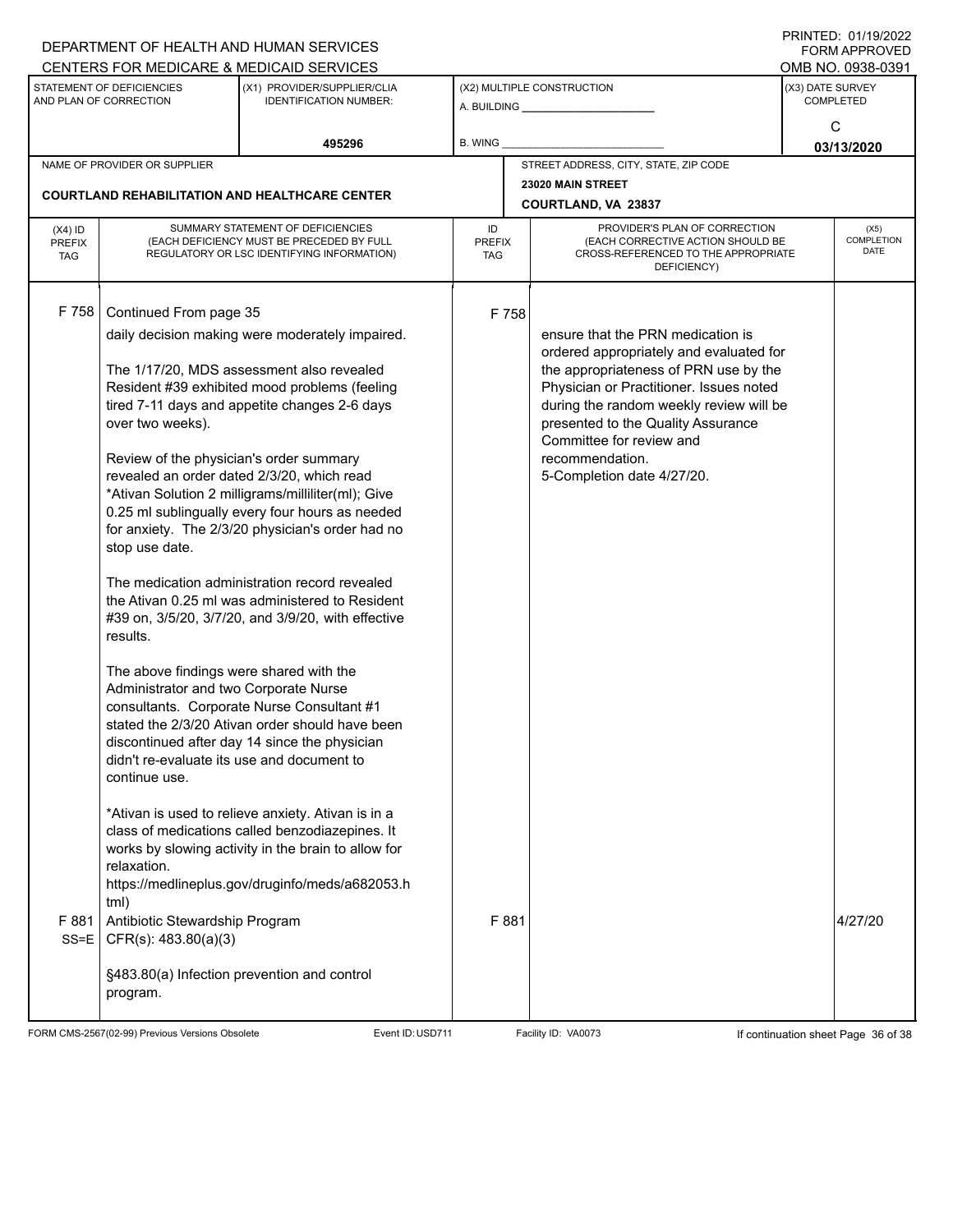|                                                     |                                                                                                                                                                                                                                                                                                                                                                                                                                                                                                                                                                                                                                                                                                                                                                                                                                                                                                                                                                                                                                                                                                                                                                                                                                                                                                                                                                                                                                                                                                                                                                                                                                                             | DEPARTMENT OF HEALTH AND HUMAN SERVICES                      |                            |       |                                                                                                                                                                                                                                                                                                                                                                                                                                                                                                                                                                                                                                                                                                                                                                                                                                                                                                                                        |                                      | 11111111122.011111121222<br><b>FORM APPROVED</b> |  |
|-----------------------------------------------------|-------------------------------------------------------------------------------------------------------------------------------------------------------------------------------------------------------------------------------------------------------------------------------------------------------------------------------------------------------------------------------------------------------------------------------------------------------------------------------------------------------------------------------------------------------------------------------------------------------------------------------------------------------------------------------------------------------------------------------------------------------------------------------------------------------------------------------------------------------------------------------------------------------------------------------------------------------------------------------------------------------------------------------------------------------------------------------------------------------------------------------------------------------------------------------------------------------------------------------------------------------------------------------------------------------------------------------------------------------------------------------------------------------------------------------------------------------------------------------------------------------------------------------------------------------------------------------------------------------------------------------------------------------------|--------------------------------------------------------------|----------------------------|-------|----------------------------------------------------------------------------------------------------------------------------------------------------------------------------------------------------------------------------------------------------------------------------------------------------------------------------------------------------------------------------------------------------------------------------------------------------------------------------------------------------------------------------------------------------------------------------------------------------------------------------------------------------------------------------------------------------------------------------------------------------------------------------------------------------------------------------------------------------------------------------------------------------------------------------------------|--------------------------------------|--------------------------------------------------|--|
|                                                     | CENTERS FOR MEDICARE & MEDICAID SERVICES                                                                                                                                                                                                                                                                                                                                                                                                                                                                                                                                                                                                                                                                                                                                                                                                                                                                                                                                                                                                                                                                                                                                                                                                                                                                                                                                                                                                                                                                                                                                                                                                                    |                                                              |                            |       |                                                                                                                                                                                                                                                                                                                                                                                                                                                                                                                                                                                                                                                                                                                                                                                                                                                                                                                                        |                                      | OMB NO. 0938-0391                                |  |
| STATEMENT OF DEFICIENCIES<br>AND PLAN OF CORRECTION |                                                                                                                                                                                                                                                                                                                                                                                                                                                                                                                                                                                                                                                                                                                                                                                                                                                                                                                                                                                                                                                                                                                                                                                                                                                                                                                                                                                                                                                                                                                                                                                                                                                             | (X1) PROVIDER/SUPPLIER/CLIA<br><b>IDENTIFICATION NUMBER:</b> | (X2) MULTIPLE CONSTRUCTION |       |                                                                                                                                                                                                                                                                                                                                                                                                                                                                                                                                                                                                                                                                                                                                                                                                                                                                                                                                        | (X3) DATE SURVEY<br><b>COMPLETED</b> |                                                  |  |
|                                                     |                                                                                                                                                                                                                                                                                                                                                                                                                                                                                                                                                                                                                                                                                                                                                                                                                                                                                                                                                                                                                                                                                                                                                                                                                                                                                                                                                                                                                                                                                                                                                                                                                                                             | 495296                                                       | B. WING                    |       |                                                                                                                                                                                                                                                                                                                                                                                                                                                                                                                                                                                                                                                                                                                                                                                                                                                                                                                                        | С<br>03/13/2020                      |                                                  |  |
|                                                     | NAME OF PROVIDER OR SUPPLIER                                                                                                                                                                                                                                                                                                                                                                                                                                                                                                                                                                                                                                                                                                                                                                                                                                                                                                                                                                                                                                                                                                                                                                                                                                                                                                                                                                                                                                                                                                                                                                                                                                |                                                              |                            |       | STREET ADDRESS, CITY, STATE, ZIP CODE                                                                                                                                                                                                                                                                                                                                                                                                                                                                                                                                                                                                                                                                                                                                                                                                                                                                                                  |                                      |                                                  |  |
|                                                     |                                                                                                                                                                                                                                                                                                                                                                                                                                                                                                                                                                                                                                                                                                                                                                                                                                                                                                                                                                                                                                                                                                                                                                                                                                                                                                                                                                                                                                                                                                                                                                                                                                                             |                                                              |                            |       | 23020 MAIN STREET                                                                                                                                                                                                                                                                                                                                                                                                                                                                                                                                                                                                                                                                                                                                                                                                                                                                                                                      |                                      |                                                  |  |
|                                                     | <b>COURTLAND REHABILITATION AND HEALTHCARE CENTER</b>                                                                                                                                                                                                                                                                                                                                                                                                                                                                                                                                                                                                                                                                                                                                                                                                                                                                                                                                                                                                                                                                                                                                                                                                                                                                                                                                                                                                                                                                                                                                                                                                       |                                                              |                            |       | COURTLAND, VA 23837                                                                                                                                                                                                                                                                                                                                                                                                                                                                                                                                                                                                                                                                                                                                                                                                                                                                                                                    |                                      |                                                  |  |
| $(X4)$ ID<br><b>PREFIX</b><br><b>TAG</b>            | SUMMARY STATEMENT OF DEFICIENCIES<br>(EACH DEFICIENCY MUST BE PRECEDED BY FULL<br>REGULATORY OR LSC IDENTIFYING INFORMATION)                                                                                                                                                                                                                                                                                                                                                                                                                                                                                                                                                                                                                                                                                                                                                                                                                                                                                                                                                                                                                                                                                                                                                                                                                                                                                                                                                                                                                                                                                                                                |                                                              | ID<br><b>PREFIX</b><br>TAG |       | PROVIDER'S PLAN OF CORRECTION<br>(EACH CORRECTIVE ACTION SHOULD BE<br>CROSS-REFERENCED TO THE APPROPRIATE<br>DEFICIENCY)                                                                                                                                                                                                                                                                                                                                                                                                                                                                                                                                                                                                                                                                                                                                                                                                               |                                      | (X5)<br><b>COMPLETION</b><br><b>DATE</b>         |  |
| F 881                                               | Continued From page 36<br>The facility must establish an infection prevention<br>and control program (IPCP) that must include, at<br>a minimum, the following elements:<br>§483.80(a)(3) An antibiotic stewardship program<br>that includes antibiotic use protocols and a<br>system to monitor antibiotic use.<br>This REQUIREMENT is not met as evidenced<br>by:<br>Based on facility record review and staff<br>interviews the facility staff failed to ensure<br>implementation of an ongoing antibiotic<br>stewardship program.<br>The findings included:<br>On 03/12/20 at 03:29 P.M. the infection control<br>program and antibiotic stewardship program was<br>reviewed from January 2019 through February<br>2020 with the Staff Development Coordinator.<br>Infection Control monitoring, tracking and<br>trending was in place however, there was no<br>antibiotic stewardship program in place for the<br>months of March, April, May, and June of 2019.<br>The Staff Development Coordinator was asked<br>where the antibiotic use monitoring protocols<br>were for those missing months. The Staff<br>Development Coordinator stated, "I'm not sure, I<br>only started in December 2019 and this is all I<br>have."<br>On 3/12/20 at 3:45 P.M. an interview was<br>conducted with the Nurse Consultant regarding<br>the expectations for antibiotic stewardship for the<br>4 missing months. The Nurse Consultant stated,<br>"I would expect for who ever is doing the tracking<br>and trending for our infection control program to<br>also follow through with the antibiotic stewardship<br>program to track the organisms and proper labs |                                                              |                            | F 881 | F881<br>1-The facility has a current antibiotic<br>stewardship program in place that<br>includes protocols and a system to<br>monitor antibiotic use.<br>2-The Staff Development Coordinator has<br>reviewed current antibiotic use for<br>residents to ensure that the organisms,<br>proper labs and prescribed antibiotics are<br>being tracked and trended.<br>3-The DON or designee will educate<br>Nurses on Appropriate use of antibiotics,<br>Identification of signs and symptom of<br>possible infection and Communication of<br>resident assessment findings to the<br>Physician to help determine infections and<br>treatment.<br>4-The DON or designee will ensure that<br>there is an antibiotic stewardship program<br>in place on a monthly basis. Issues noted<br>during the monthly review will be<br>presented to the Quality Assurance<br>Committee for review and<br>recommendation.<br>5-Completion date 4/27/20. |                                      |                                                  |  |

FORM CMS-2567(02-99) Previous Versions Obsolete Event ID:USD711 Facility ID: VA0073 If continuation sheet Page 37 of 38